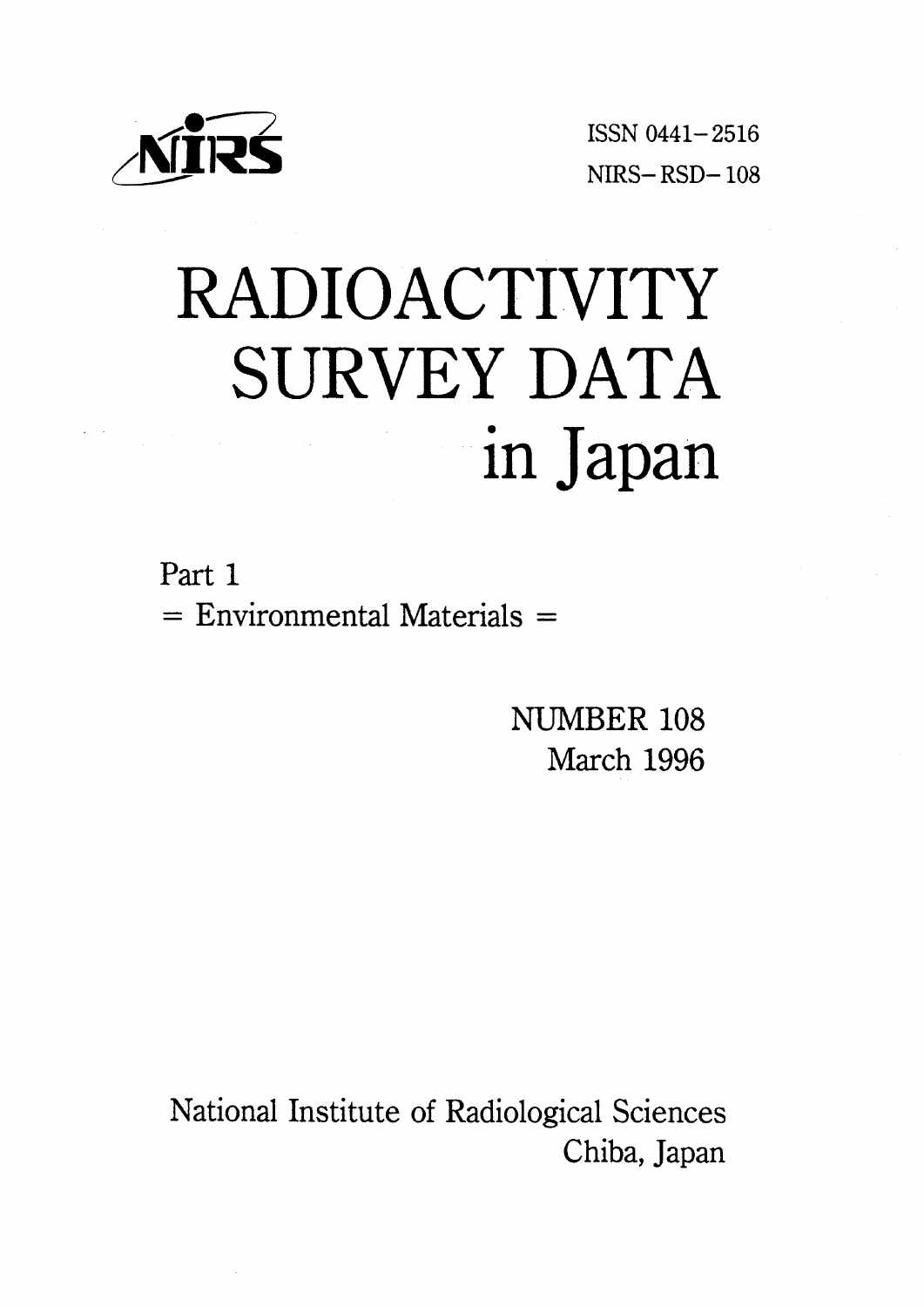# Radioactivity Survey Data in Japan Number 108

## February 1996 part  $1 =$  Environmental Materials =

## Contents

Page

 $\hat{\boldsymbol{\beta}}$ 

|    |          | <b>Environmental and Dietary Materials</b> |                                  |                                                                  |  |
|----|----------|--------------------------------------------|----------------------------------|------------------------------------------------------------------|--|
|    |          |                                            | (Japan Chemical Analysis Center) |                                                                  |  |
| 1. |          |                                            |                                  |                                                                  |  |
| 2. |          |                                            |                                  |                                                                  |  |
| З. |          |                                            |                                  |                                                                  |  |
| 4. |          |                                            |                                  |                                                                  |  |
| 5. | Countina |                                            |                                  |                                                                  |  |
| 6. |          |                                            |                                  |                                                                  |  |
|    |          |                                            |                                  |                                                                  |  |
|    |          | (for domestic program)                     |                                  |                                                                  |  |
|    |          |                                            |                                  |                                                                  |  |
|    |          | (for WHO program)                          |                                  |                                                                  |  |
|    | (2)      |                                            |                                  |                                                                  |  |
|    | (3)      |                                            |                                  |                                                                  |  |
|    | (4)      |                                            |                                  | Strontium-90 and Cesium-137 in Freshwater <b>Construction</b> 23 |  |
|    | (5)      |                                            |                                  |                                                                  |  |
| 7. |          |                                            |                                  |                                                                  |  |
|    |          |                                            |                                  |                                                                  |  |

Editted by National Institute of Radiological Sciences, under the supervision of Science and Technology Agency of Japanese Government.

 $\ddot{\phantom{0}}$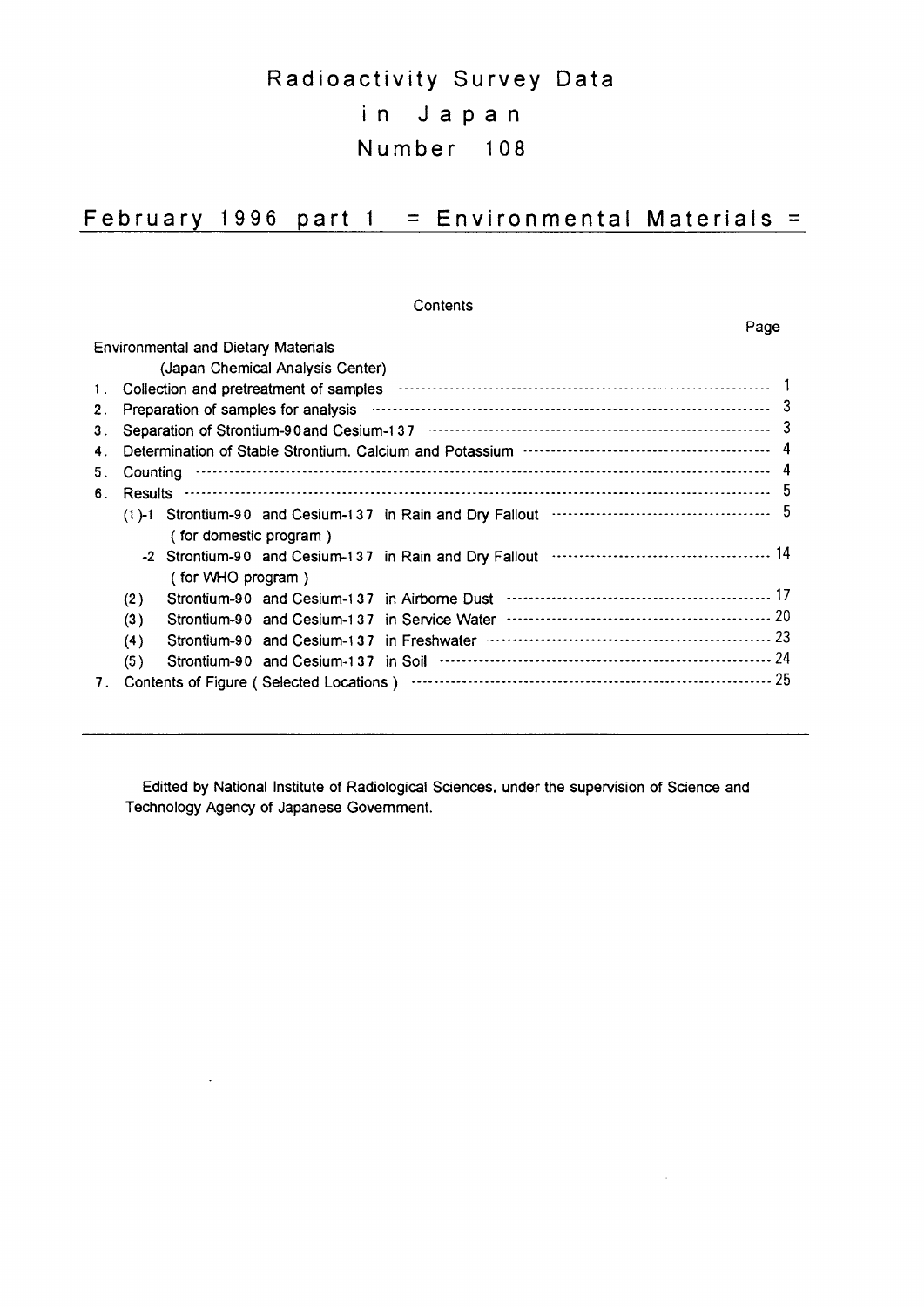## (Japan Chemical Analysis Center)

#### $\mathbf{1}$ Collection and pretreatment of samples

(1) Rain and dry fallout

Rain and dry fallout was collected monthly on asampling tray, approximately 5000cm<sup>2</sup> in area, which was filled with water to a depth of 1 cm at the beginning of every month.

Strontium and cesium carrier solutions were added after the sample was filtered. Thetray was washed with 5g of distilled water and the washing was combined to the filtrate.

The sample was passed through a cation exchange column (500mg of Dowex 50W X8, 50 $\sim$ 100 mesh, Na form) at a rate flow of 80m e/min.

## (2) Airborne dust

Airborne dust was collected by an electrostatic precipitator or a filter air sampler for every threemonths at a rate of more than 3000m<sup>3</sup> per month.

The sampling was done 1 to 1.5 meters above the ground.

## (3) Service water and freshwater

Service water,  $100<sub>g</sub>$  each, was collected at the intake of the water-treatment plant and at the tap after water was left running for five minutes. Strontium andcesium carriers were added to the filtered water sample. The subsequent process was the same as that described in the section (1). Freshwater was treated inthe sameway as the service water.

## $(4)$  Soil

Soil was collected from the location in the spacious and flat area without past surface disturbance caused by duststorms, inflow and out flow due to precipitation, etc.. Any places located under trees in a forest, in astony area or inside of river banks were avoided. Soil was taken from two layers of different depths, 0-5cm and 5-20cm. The soil lumps were crushed by hands and driedin a drying oven regulated 105°C. The soil was then passed through a 2mm sieve to remove plant roots and pebbles.

## (5) Sea water

Sea water was collected at the fixed stations

where the effect of terrestrial fresh water from rivers was expected to be negligibly small. A special consideration was also givento weather conditions.

The sampling was carried out when there was no rainfall for the last few days. To prevent contamination, water samples were collected at the bow of a sampling boat just before she stood still by scooping surface water using a polyethylene bucket.

Immediately after the collection, the samples were acidified to a pH lower than 3 by adding concentrated hydrochloric acid in a ratio of 1mo to 1  $\varrho$  of sea water, and then stored in 20 $\varrho$  polyethylene containers. The sampling equipments as well as containers were thoroughly rinsed with dilute hydrochloric acid and then with distilled water before use. Two hundred milliliters of sea water was also collected at the same stations for the determination of chlorinity.

## (6) Sea sediments

Sediment was collected in the same area as that for the sea water sample, taking the following criteria into account:

- a. The depth of water exceeds 1m at low tide.
- b. No significant sedimental movement is observed in the vicinity of concern.
- c. Mud, silt and fine sand are preferable.

A conventional sediment sampling device was used for collecting the top few centimeters of surface sediment. Approximately 4kg of thesample in wet weight was spread on a stainless steel dish after removed of the pebbles, shells and other foreign materials, and ried in a drying oven regulated at 105 **С.** 

## (7) Total diet

A full one day ordinary diet including three meals, water, tea and otherin-between snacks for five persons was collected as a sample of "total diet".

The sample in a large stainless steel pan was carbonized carefully by direct application of gas flame, and was transfered to a porcelain dish and then ashed at 450°C in an electric muffle furnace.

## $(8)$  Rice

Polished rice was collected in producing districts at the harvest and in consuming areaswhen new crops were first put on sale. The sample was carbonized and ashed in a porcelain dish.

\* Samples were sent to the Center from 46 contracted prefectures.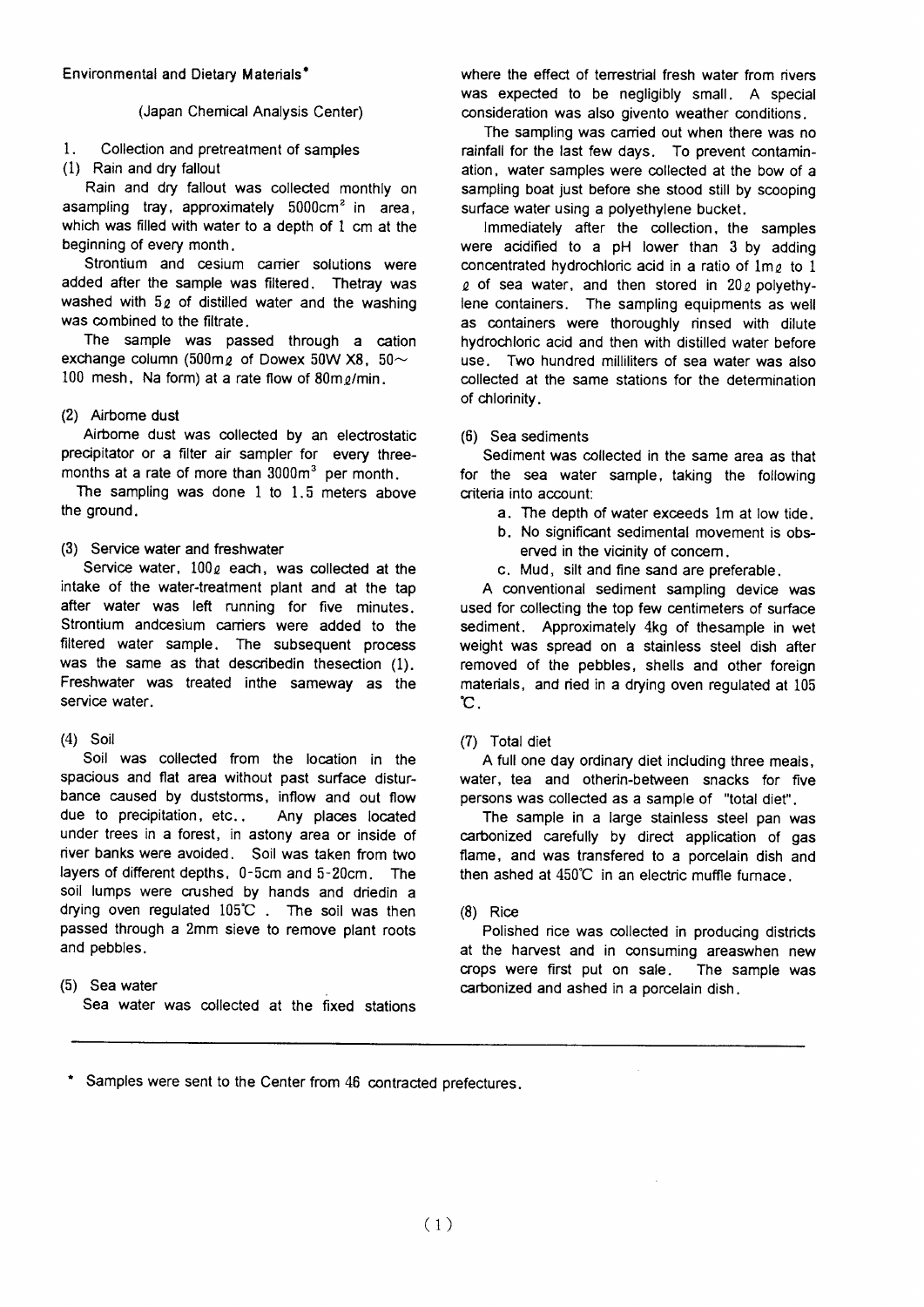## $(9)$  Milk

Raw milk was collected in producing districts and commercial milk was purchased in consuming districts. Milk in a stainless steel pan or a porcelain dish was evaporated to dryness followed by carbonization and ashing.

## $(10)$  Vegetables

Spinach and Japanese radish were selected as the representatives for left vegetables and for nonstarch roots, respectively. After removing soil, the edible part of vegetable samplewas dried and carbonized in a stainless steelpan or a porcelain dish.

## $(11)$  Tea

Five hundred grams of manufactured green tea was collected, carbonized and ashed in a stainless steel pan or a porcelain dish.

## (12) Fish, shellfish and seaweeds

a. Sea fish and freshwater fish

Fish was rinsed with water and blotted with a filter paper. Only the edible part wasused in case of larger sized fish, and the whole part was used in case of smaller ones. Each sample was weighed and placed in a stainless steel pan or a porcelain dish. After carbonized, the sample was ashed in an electric muffle fumace.

## b. Shellfish

Approximately 4kg of shellfish including the shells was collected or purchased. Afterremoving the shells, it was treated in the same way as that for the sea fish.

## c. Seaweeds

Edible seaweeds were collected and rinsed with water to remove sand and other adhering matters on the surface. These were removed of excess water, weighed dried and ashed.

Table 1 shows detailes of sample collection.

|                                  | <b>Details of sample collection</b>  |                               |
|----------------------------------|--------------------------------------|-------------------------------|
| Sample                           | Frequency of sampling                | Quantity of sample            |
| =Environmental materials=        |                                      |                               |
| (1) Rain and dry fallout         |                                      |                               |
| 1. For domestic program          | monthly                              |                               |
| 2. For WHO program               | monthly                              |                               |
| (2) Airborne dust                | quarterly                            | $>3000$ m <sup>3</sup> /month |
| (3) Service water and freshwater |                                      |                               |
| 1. Service water (source water)  | semiyearly                           | 100 $\varrho$                 |
| 2. Service water (tap water)     | semiyearly                           | 100 $\ell$                    |
| 3. Freshwater                    | yearly (fishing season)              | 100 $\ell$                    |
| $(4)$ Soil                       |                                      |                               |
| 1. $0 \sim 5$ cm                 | yearly                               | 4 kg                          |
| 2. $5 \sim 20$ cm                | yearly                               | $4$ kg                        |
| $(5)$ Sea water                  | yearly                               | 40 Q                          |
| (6) Sea sediments                | yearly                               | $4$ kg                        |
| =Dietary materials=              |                                      |                               |
| (7) Total diet                   | semiyearly                           | daily amount for 5 persons    |
| $(8)$ Rice                       |                                      |                               |
| 1. Producing districts           | yearly (harvesting season)           | 5 kg (polished rice)          |
| 2. Consuming districts           | yaerly (harvesting season)           | 5 kg (polished rice)          |
| $(9)$ Milk                       |                                      |                               |
| 1. Producing districts for       | quarterly (February, May, August and | 3Q                            |
| WHO program                      | November)                            |                               |
| 2. Producing districts for       | semiyearly (February and August)     | 3<br>2                        |
| domestic program                 |                                      |                               |

## Table 1 Details of sample collection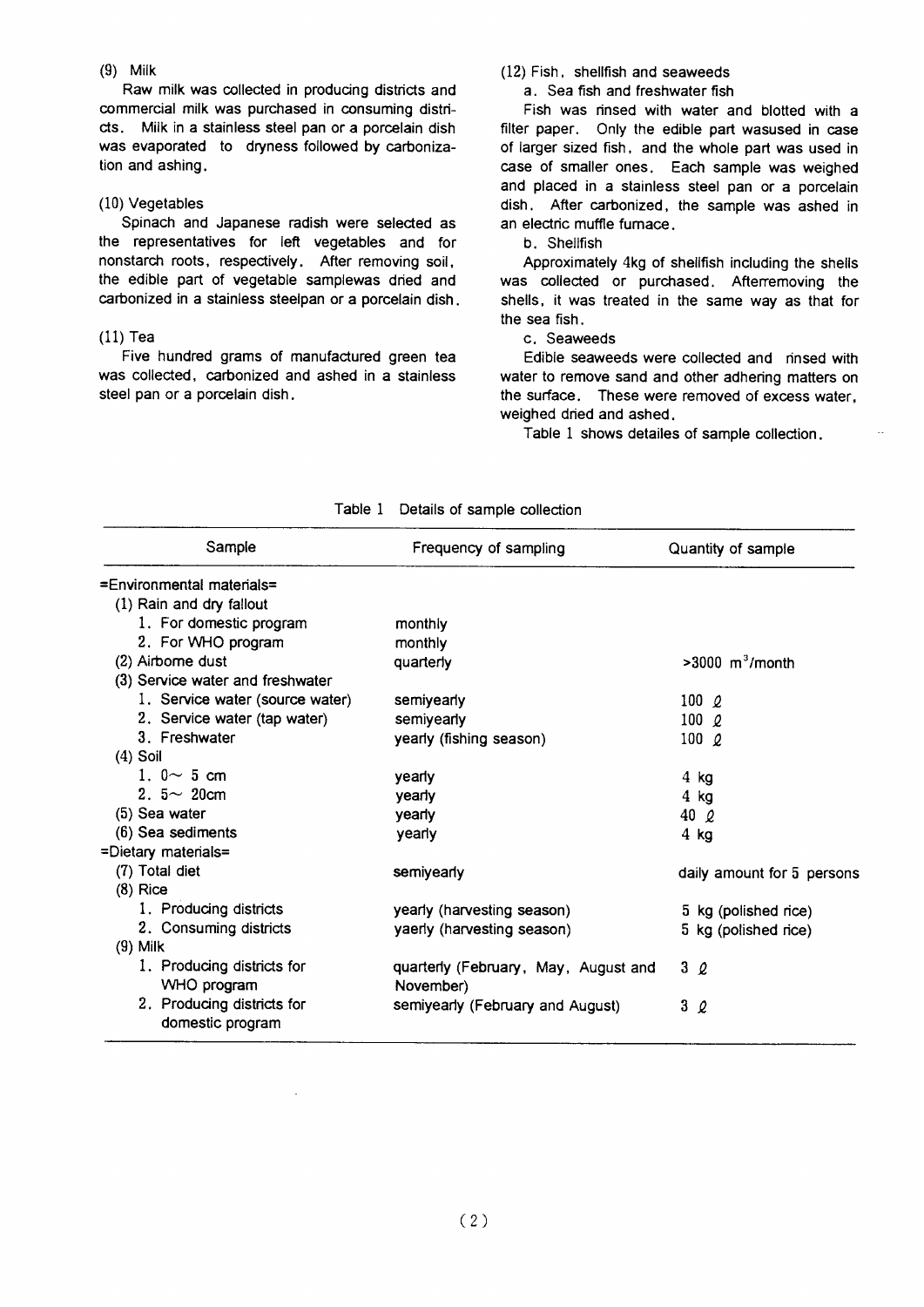| Sample                            | Frequency of sampling                | Quantity of sample      |
|-----------------------------------|--------------------------------------|-------------------------|
| 3. Consuming districts            | semiyearly (February and August)     | 3Q                      |
| 4. Powdered milk                  | semiyearly (April and October)       | $2 \sim 3$ kg           |
| $(10)$ Vegetables                 |                                      |                         |
| 1. Producing districts            | yearly (harvesting season)           | 4 kg                    |
| 2. Consuming districts            | yearly (harvesting season)           | $4$ kg                  |
| $(11)$ Tea                        | yearly (the first harvesting season) | 500g (manufactured tea) |
| (12) Fish, shellfish and seaweeds |                                      |                         |
| 1. Sea fish                       | yearly (fishing season)              | 4 kg                    |
| 2. Freshwater fish                | yearly (fishing season)              | $4$ kg                  |
| 3. Shellfish                      | yearly (fishing season)              | $4$ kg                  |
| 4. Seaweeds                       | yearly (fishing season)              | $2 \sim 3$ kg           |

#### $2.$ Preparation of samples for analysis

## (1) Rain, service water and freshwater

Strontium and cesium were eluted with hydrochloric acid from the cation exchange column. The residue of rain sample on the filter paper was ashed in an electric muffle furnace and the ash was dissolved in hydrochloric acid. The insoluble part was filtered and washed. The filtrate and the washings were combined to the previous eluate and used for radiochemical analysis.

## (2) Soil and Sea sediment

Dried soil was crushed to smaller ones than 0.25 mm in size by a crusher. The sieved sample was ashed in an electric muffle fumace regulated at 450 °C. The sample was then heated with hydrochloric acid, strontium and cesium carrier solutions and the mixture washeated. The insoluble constituent was filtered off and washed with water.

The dried sample was crushed to smaller ones than 0.25mm by a crushing machine. The further preparation of the sample was the same as that described in the section 2-(2).

## $(3)$  Rice

The ashed sample was pulverized with a porcelain mortar and passed through a 0.35mm sieve.

The sievedsample to which both strontium and cesium carriers were added, was digested with nitric acid by heating. After the sample was heated again with nitric acid to dryness, strontium and cesium were extracted with hydrochloric acid and water. The insoluble constituent was filtered and washed. The filtrate and washings were combined for subsequent radiochemical analysis.

(4) Airborne dust, diet, milk, vegetables, fish and shellfish, seaweeds, tea and others These ashed samples were treated with thesame

procedure as that described in the section 2-(4).

Separation of strontium-90 and cesium-137  $\mathbf{R}$ 

(1) Strontium-90

Sample solutions, prepared as in the foregoing sections 2-(1) through 2-(4), were neutralized with sodium hydroxide. After sodium carbonate was added, the precipitate of strontium and calcium carbonates was separated. Thesupernatant solution was retained for cesium-137 determination. The carbonates weredissolved in hydrochloric acid and strontium and calcium were precipitated as oxalates. The precipitate was dissolved in nitric acid and strontium was separated from calcium by successive fuming nitric acid separation. Iron scavenge was made after addition of ferric iron carrier followed by barium chromate separation after addition of barium carrier to remove radium, its daughters and lead. Strontium was recovered as carbonate, and the precipitate was dried and weighed to determine strontium recovery. The strontium carbonate was dissolved in hydrochloric acid and iron carrier was added. The solution was allowed to stand for two weeks for strontium-90 and yttrium-90 to attain equilibrium. Yttrium-90 was coprecipitated with ferric hydroxide andthe precipitate was filtered off, washed and counted.

## (2) Cesium-137

The supernatant separated from the strontium fraction was acidified with hydrochloricacid. While stirring, cesium was adsorbed on the ammonium molybdophosphate added.

After filtered off and washed with hydrochlotric acid the precipitate was dissolved in 2.5N sodium hydroxide solution. The solution was adjusted to pH 8.2 with hydrochloric acid and allowed to cool. Resultant molybdenum hydroxide which separated out in the solution, was filtered off and washed with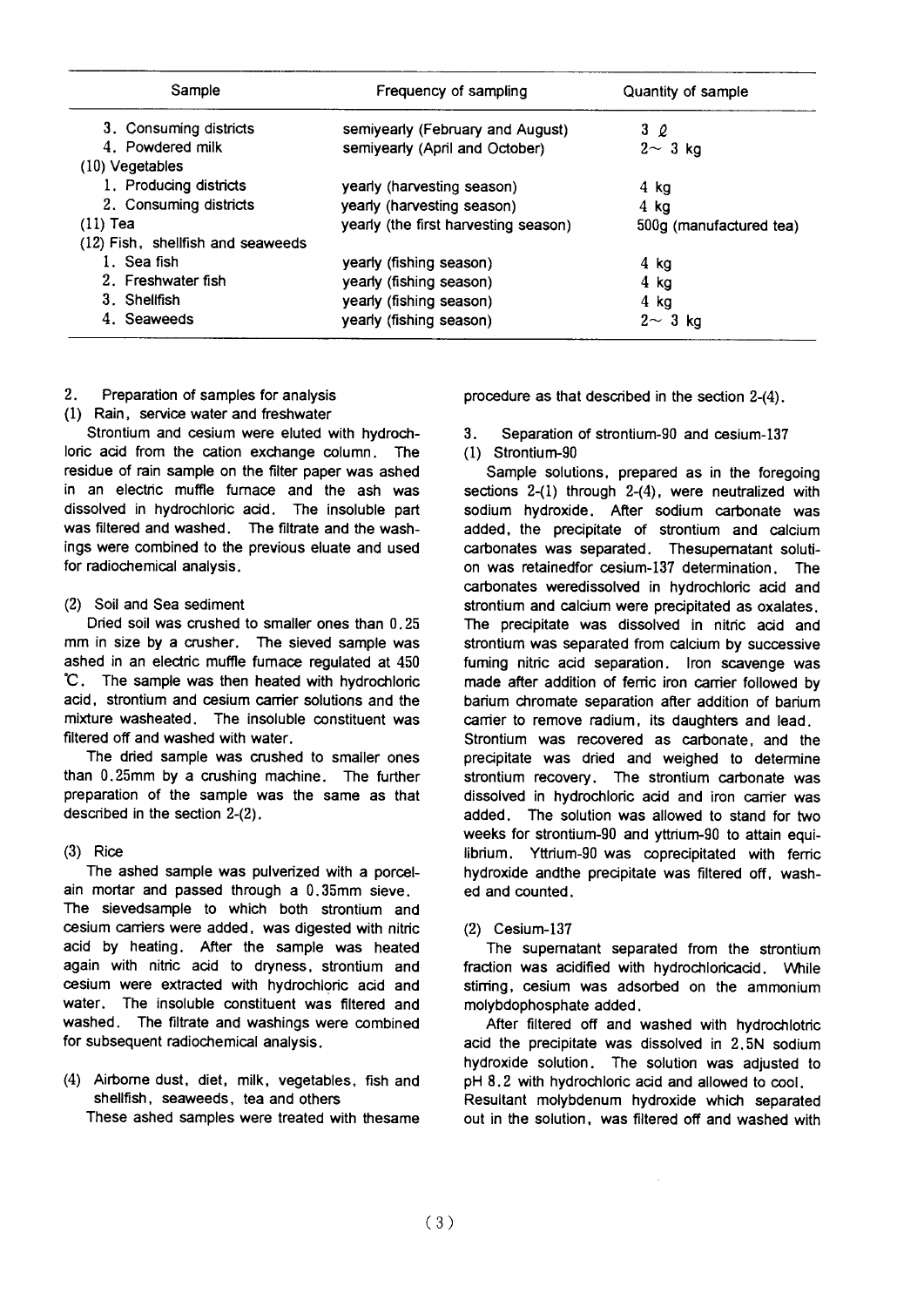water. EDTA was added to the filtrate and washings. Cesium and rubidium were adsorbed on a cation exchange column and cesiumwas separated from rubidium by eluting with hydrochloric acid.

The eluate was evaporated to dryness and was dissolved. The solution was filtered.

Chloroplatinic acid was added to precipitate cesium. The precipitate was filtered onto a tared paper using a demountable filter and washed with water and then ethanol. After drying, the chemical yield of cesium was determined by weighing the precipitate. Cesium-137 radioactivity was measured for this precipitate.

 $\overline{4}$ . Determination of stable strontium, calcium and potassium

A weighed amount of soil or sea sediment was heated in a electric muffle fumace at 450°C and then treated with hydrochloric acid forextraction.

A weighed aliquot of ashed samples of total diet, vegetables, milk, fish, shellfish or seaweeds was digested with hydrofluoric acid and nitric acid.

The extract was made up to an appropriate volume with dilute hydrochloric acid. The sample solution was analyzed for calcium by titration with standard potassium permanganate solution after separating calcium as oxalate. Atomic absorption spectroscopy was applied when appropriate. Stable strontium andpotassium were determined by atomic absorption andflame emission spectrometry, respectively,

5. Counting

After the radiochemical separation the mounted precipitates were counted for activity using low background beta counters normally for 60 to 90min. Net sample counting rates were corrected for counter efficiency, recovery, self-absorption and decay to obtain the content of strontium-90 and cesium-137 per sample aliquot. From theresults, concentrations of these nuclides in the original samples were calculated.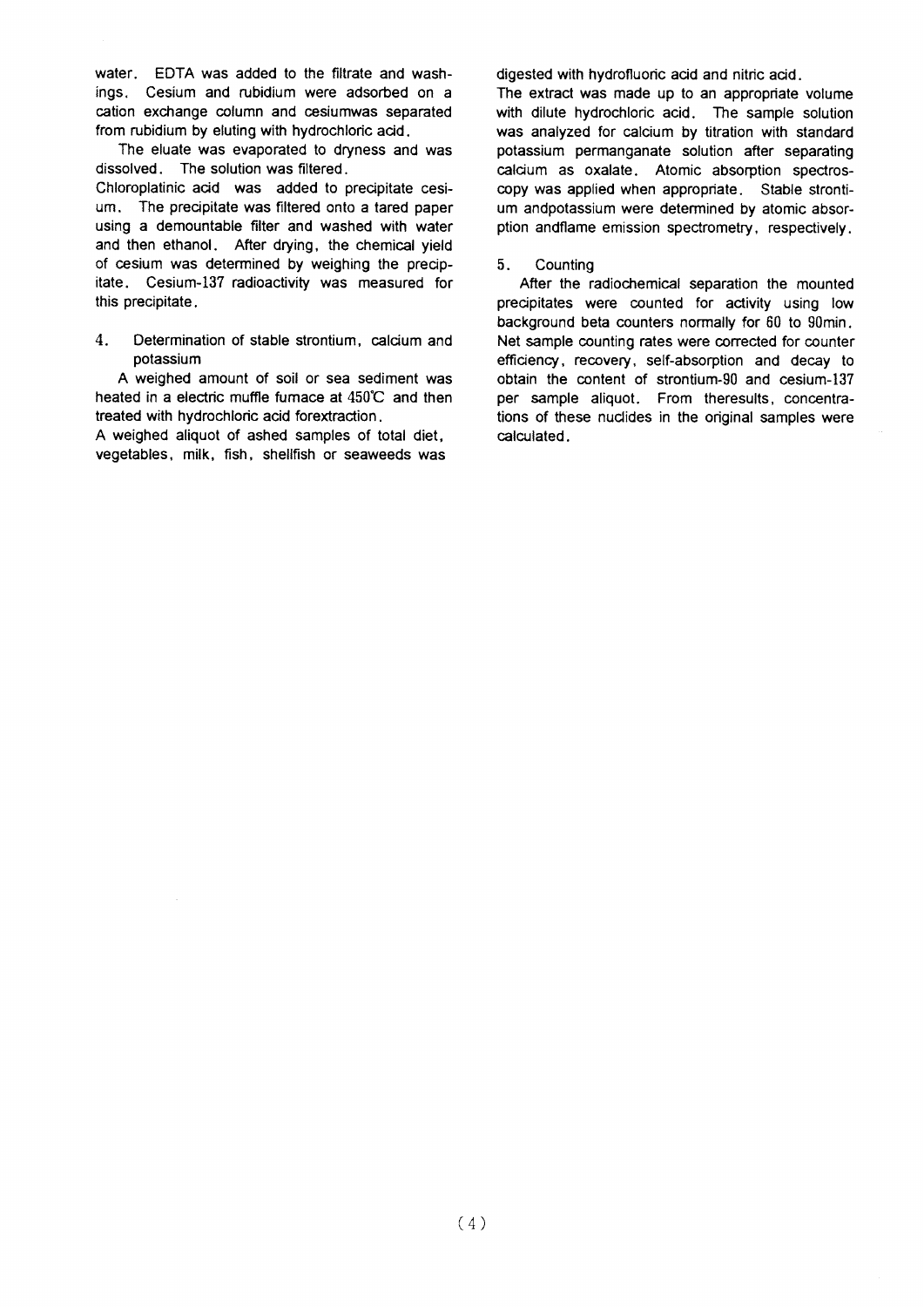## $\sim 10^{-1}$

## 6. Results

#### Strontuim-90 and Cesium-137 in Rain and Dry Fallout (for domestic program)  $(1) - 1$ (from Oct. 1993 to Mar. 1994)

## -continued from No. 106 of this publication-

### Table (1)-1 : Strontium-90 and Cesium-137 in Rain and Dry Fallout

|                         | Duration | Precipitation | 80Sr            |        | 137Cs |                |  |
|-------------------------|----------|---------------|-----------------|--------|-------|----------------|--|
| Location                | (days)   | (mn)          | (MBq/km)        |        |       | (MBq/km)       |  |
| October, 1993           |          |               |                 |        |       |                |  |
| Sapporo, HOKKAIDOU      | 32       | 270.5         | 0.061<br>Ŧ.     | 0.018  | 0.024 | 0.017<br>土     |  |
| Aomori, AOMORI          | 32       | 80.0          | 0.010<br>Ŧ      | 0.013  | 0.009 | 士<br>0.010     |  |
| Morioka, IWATE          | 32       | 69.5          | 0.005<br>Ŧ.     | 0.019  | 0.000 | 0.011<br>±.    |  |
| Onagawa-machi, MIYAGI   | 32       | 120.5         | 0.0041<br>土     | 0.0084 | 0.000 | 0.010<br>士     |  |
| Yamagata, YAMAGATA      | 32       | 77.8          | 0.011<br>$\pm$  | 0.017  | 0.003 | 0.016<br>$\pm$ |  |
| Ookuma-machi, FUKUSHIMA | 32       | 89.5          | 0.020<br>士      | 0.016  | 0.008 | 0.017<br>士     |  |
| Mito, IBARAKI           | 32       | 136.0         | 0.003<br>±      | 0.022  | 0.14  | 0.023<br>士     |  |
| Utsunomiya, TOCHIGI     | 32       | 66.8          | 0.000<br>Ŧ      | 0.017  | 0.005 | 0.012<br>士     |  |
| Maebashi. GUNMA         | 32       | 76.0          | 0.0011<br>士     | 0.0073 | 0.038 | 0.015<br>士     |  |
| Urawa, SAITAMA          | 32       | 153.3         | 0.010<br>士      | 0.0070 | 0.000 | 0.011<br>士     |  |
| Ichihara, CHIBA         | 32       | 146.2         | 0.032<br>±.     | 0.019  | 0.014 | 0.017<br>士     |  |
| Shinjuku, TOKYO         | 32       | 164.2         | 0.0098<br>$\pm$ | 0.0086 | 0.000 | 0.015<br>$\pm$ |  |
| Yokohama, KANAGAWA      | 32       | 154.1         | 0.030<br>$\pm$  | 0.022  | 0.000 | 0.014<br>士     |  |
| Kosugi-machi, TOYAMA    | 32       | 131.1         | 0.026<br>士      | 0.0088 | 0.000 | 0.012<br>±.    |  |
| Fukui, FUKUI            | 32       | 144.6         | 0.039<br>士      | 0.038  | 0.000 | 0.075<br>Ŧ     |  |
| Koufu YAMANASHI         | 32       | 115.5         | 0.000<br>±.     | 0.011  | 0.017 | 0.011<br>士     |  |
| Gifu, GIFU              | 32       | 111.0         | 0.0000<br>$\pm$ | 0.0097 | 0.000 | 0.015<br>士     |  |
| Shizuoka, SHIZUOKA      | 32       | 254.0         | 0.0098<br>$\pm$ | 0.0084 | 0.025 | 0.018<br>士     |  |
| Nagoya, AICHI           | 32       | 99.3          | 0.0051<br>$\pm$ | 0.0071 | 0.013 | 0.017<br>土     |  |
| Tsu, MIE                | 32       | 102.0         | 0.000<br>Ŧ      | 0.018  | 0.041 | 0.018<br>$\pm$ |  |
| Ootsu, SHIGA            | 32       | 103.0         | 0.011<br>士      | 0.012  | 0.019 | 0.017<br>士     |  |
| Kyoto, KYOTO            | 30       | 99.0          | 0.000<br>Ŧ      | 0.011  | 0.006 | 0.010<br>±     |  |
| Kobe, HYOUGO            | 30       | 83.4          | 0.000<br>士      | 0.019  | 0.000 | 0.011<br>土     |  |
| Nara, NARA              | 32       | 143.1         | 0.025<br>士      | 0.010  | 0.000 | 0.016<br>士     |  |
| Wakayama, WAKAYAMA      | 21       | 14.0          | 0.047<br>士      | 0.020  | 0.000 | 0.014<br>士     |  |
| Tottori, TOTTORI        | 32       | 63.4          | 0.050<br>Ŧ.     | 0.020  | 0.025 | 0.016<br>Ŧ     |  |

 $\sim$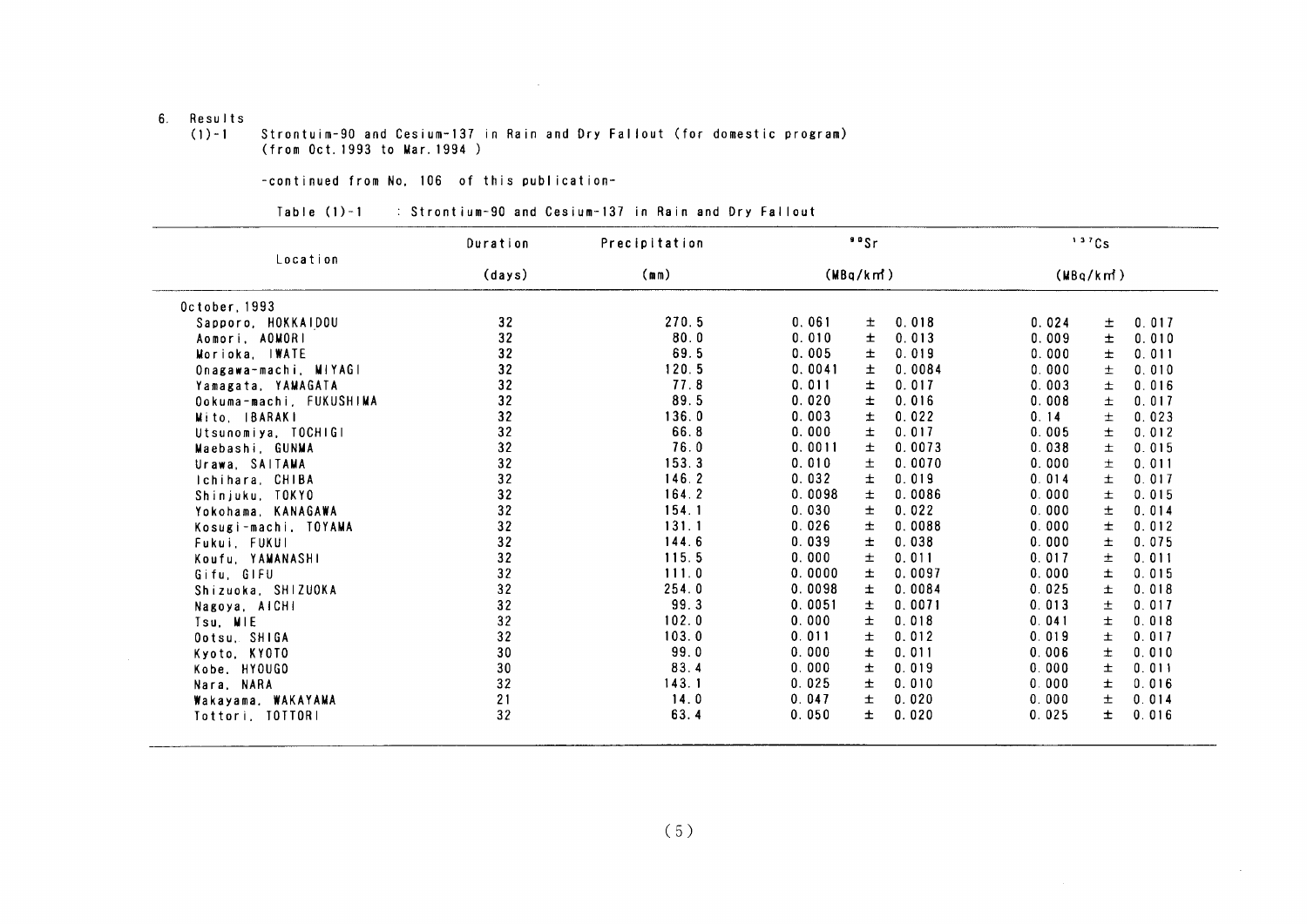|                          | Duration | Precipitation<br>(mn) | "Sr      |       |        | 137Cs     |       |        |
|--------------------------|----------|-----------------------|----------|-------|--------|-----------|-------|--------|
| Location                 | (days)   |                       | (MBq/km) |       |        | (WBq/km!) |       |        |
| Matsue, SHIMANE          | 32       | 56.3                  | 0.0067   | 士     | 0.0047 | 0.011     | 土     | 0.010  |
| Hiroshima, HIROSHIMA     | 28       | 99.9                  | 0.000    | 土     | 0.016  | 0.005     | $\pm$ | 0.016  |
| Ishii-machi, TOKUSHIMA   | 32       | 142.8                 | 0.017    | Ŧ     | 0.0090 | 0.019     | $\pm$ | 0.016  |
| Takamatsu, KAGAWA        | 32       | 71.5                  | 0.019    | 土     | 0.0081 | 0.000     | Ŧ     | 0.012  |
| Matsuvama, EHIME         | 32       | 63.5                  | 0.000    | $\pm$ | 0.019  | 0.000     | ±     | 0.010  |
| Dazaifu, FUKUOKA         | 32       | 97.4                  | 0.014    | Ŧ     | 0.0068 | 0.000     | Ŧ     | 0.016  |
| Saga, SAGA               | 32       | 67.6                  | 0.0039   | 士     | 0.0064 | 0.000     | 士     | 0.017  |
| Nagasaki, NAGASAKI       | 32       | 59.0                  | 0.043    | $\pm$ | 0.016  | 0.009     | Ŧ     | 0.016  |
| Kumamoto, KUMAMOTO       | 32       | 51.4                  | 0.005    | Ŧ     | 0.018  | 0.000     | $\pm$ | 0.014  |
| Ooita, OOITA             | 32       | 127.4                 | 0.002    | Ŧ.    | 0.018  | 0.0087    | ±     | 0.0098 |
| Miyazaki, MIYAZAKI       | 32       | 197.9                 | 0.000    | Ŧ.    | 0.021  | 0.000     | $\pm$ | 0.016  |
| Yonagusuku-mura, Okinawa | 33       | 128.5                 | 0.006    | Ŧ.    | 0.015  | 0.000     | $\pm$ | 0.013  |
| November, 1993           |          |                       |          |       |        |           |       |        |
| Sapporo, HOKKAIDOU       | 31       | 54.5                  | 0.029    | ±.    | 0.016  | 0.029     | $\pm$ | 0.018  |
| Aomori, AOMORI           | 30       | 58.0                  | 0.037    | Ŧ     | 0.020  | 0.001     | ±.    | 0.011  |
| Morioka, IWATE           | 31       | 77.9                  | 0.006    | 士     | 0.020  | 0.000     | ±.    | 0.011  |
| Onagawa-machi, MIYAGI    | 32       | 117.5                 | 0.025    | $\pm$ | 0.010  | 0.000     | $\pm$ | 0.011  |
| Yamagata, YAMAGATA       | 31       | 66.2                  | 0.000    | ±.    | 0.019  | 0.032     | $\pm$ | 0.013  |
| Ookuma-machi, FUKUSHINA  | 31       | 259.9                 | 0.022    | ±.    | 0.017  | 0.009     | ±.    | 0.013  |
| Mito, IBARAKI            | 31       | 100.5                 | 0.003    | $\pm$ | 0.022  | 0.058     | 土     | 0.018  |
| Utsunomiya, TOCHIGI      | 31       | 107.7                 | 0.018    | $\pm$ | 0.018  | 0.012     | Ŧ     | 0.011  |
| Maebashi, GUNMA          | 32       | 99.5                  | 0.019    | 士     | 0.017  | 0.014     | ŧ     | 0.016  |
| Urawa, SAITAMA           | 31       | 80.3                  | 0.0030   | $\pm$ | 0.0058 | 0.000     | Ŧ.    | 0.012  |
| Ichihara, CHIBA          | 31       | 198.4                 | 0.006    | $\pm$ | 0.019  | 0.001     | Ŧ.    | 0.016  |
| Shinjuku, TOKYO          | 31       | 172.3                 | 0.015    | 士     | 0.012  | 0.008     | $\pm$ | 0.016  |
| Yokohama, KANAGAWA       | 30       | 228.1                 | 0.030    | ±.    | 0.018  | 0.021     | $\pm$ | 0.015  |
|                          | 31       | 162.1                 | 0.012    | ±.    | 0.0078 | 0.000     | Ŧ.    | 0.011  |

 $\sim 10^{-11}$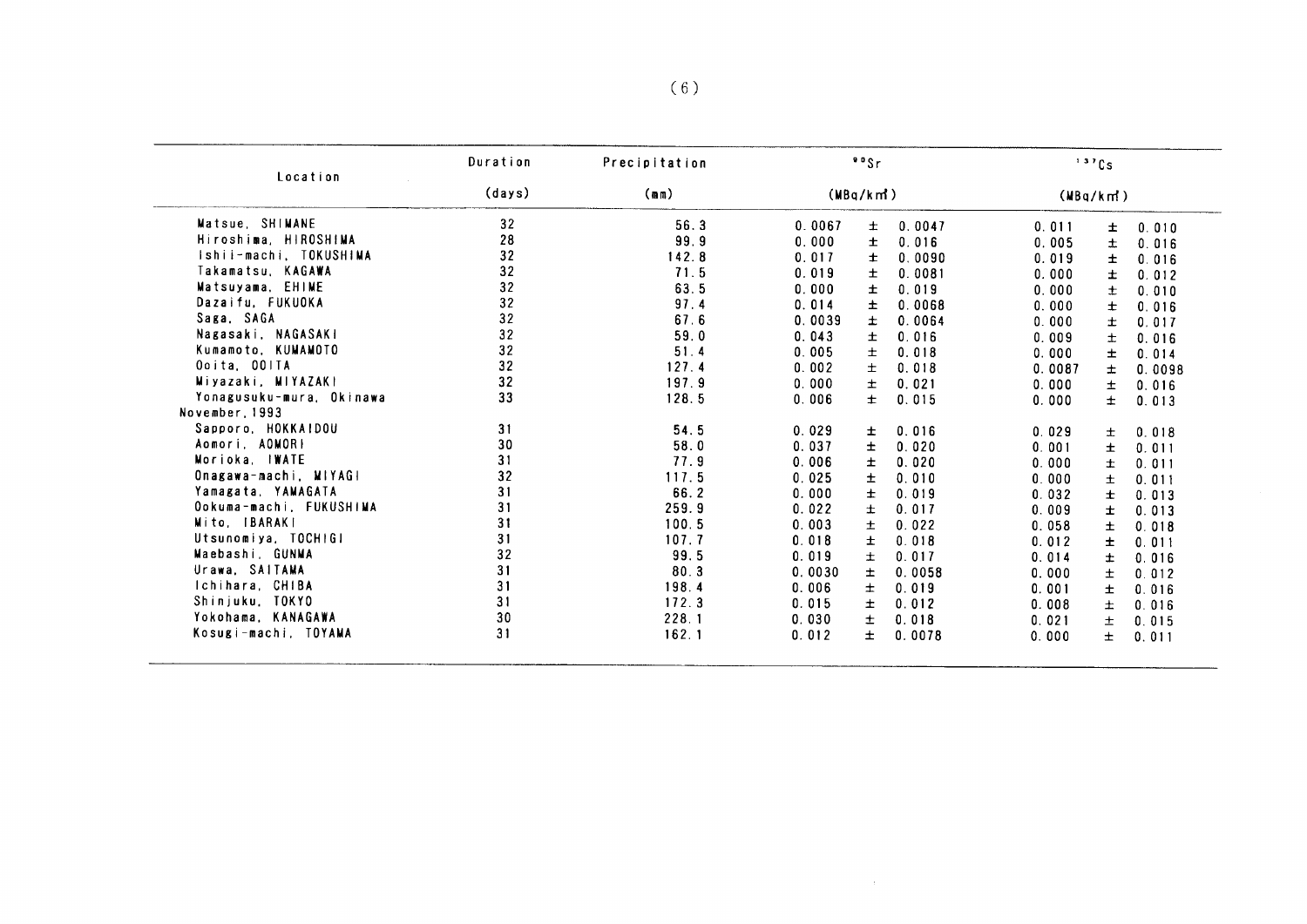|                          | Duration | Precipitation |        | 90Sr      |        | 137Cs    |       |        |
|--------------------------|----------|---------------|--------|-----------|--------|----------|-------|--------|
| Location                 | (days)   | (mn)          |        | (MBq/km!) |        | (MBq/km) |       |        |
| Fukui, FUKUI             | 36       | 201.4         | 0.000  | 士         | 0.035  | 0.000    | 土     | 0.081  |
| Koufu, YAMANASHI         | 32       | 77.5          | 0.018  | 士         | 0.013  | 0.031    | 士     | 0.013  |
| Gifu, GIFU               | 31       | 139.0         | 0.002  | 士         | 0.011  | 0.000    | ±.    | 0.012  |
| Shizuoka, SHIZUOKA       | 31       | 181.5         | 0.016  | $\pm$     | 0.0076 | 0.000    | 土     | 0.016  |
| Nagoya, AICHI            | 31       | 145.4         | 0.0067 | $\pm$     | 0.0078 | 0.013    | $\pm$ | 0.017  |
| Tsu, MIE                 | 30       | 228.5         | 0.015  | ±         | 0.0086 | 0.000    | Ŧ     | 0.016  |
| Ootsu, SHIGA             | 31       | 131.0         | 0.000  | $\pm$     | 0.024  | 0.006    | 士     | 0.015  |
| Kyoto, KYOTO             | 33       | 136.0         | 0.032  | $\pm$     | 0.015  | 0.011    | 士     | 0.011  |
| Kobe, HYOUGO             | 33       | 115.4         | 0.009  | $\pm$     | 0.026  | 0.000    | 士     | 0.015  |
| Nara, NARA               | 31       | 142.3         | 0.011  | 士         | 0.0097 | 0.010    | 士     | 0.018  |
| Wakayama, WAKAYAMA       | 30       | 169.0         | 0.00   | 士         | 0.10   | 0.041    | 士     | 0.030  |
| Tottori, TOTTORI         | 31       | 147.0         | 0.000  | $\pm$     | 0.027  | 0.000    | $\pm$ | 0.014  |
| Matsue, SHIMANE          | 31       | 159.0         | 0.028  | $\pm$     | 0.013  | 0.0042   | ±.    | 0.0081 |
| Hiroshima, HIROSHIMA     | 32       | 151.4         | 0.0092 | 士         | 0.0064 | 0.014    | 士     | 0.016  |
| Ishii-machi, TOKUSHIMA   | 29       | 199.0         | 0.0073 | $\pm$     | 0.0088 | 0.000    | $\pm$ | 0.014  |
| Takamatsu, KAGAWA        | 29       | 68.5          | 0.000  | $\pm$     | 0.018  | 0.000    | 士     | 0.010  |
| Matsuyama, EHIME         | 31       | 100.0         | 0.026  | 士         | 0.0092 | 0.018    | 士     | 0.016  |
| Dazaifu, FUKUOKA         | 31       | 160.4         | 0.029  | $\pm$     | 0.0082 | 0.000    | 士     | 0.017  |
| Saga, SAGA               | 31       | 151.4         | 0.0087 | Ŧ         | 0.0070 | 0.002    | $\pm$ | 0.016  |
| Nagasaki, NAGASAKI       | 31       | 130.5         | 0.0084 | $\pm$     | 0.0064 | 0.002    | 土     | 0.010  |
| Kumamoto, KUMAMOTO       | 31       | 73.5          | 0.032  | ±         | 0.017  | 0.000    | ±.    | 0.014  |
| Ooita, OOITA             | 31       | 212.0         | 0.0047 | $\pm$     | 0.0072 | 0.0000   | $\pm$ | 0.0094 |
| Miyazaki, MIYAZAKI       | 31       | 332.4         | 0.49   | 士         | 0.046  | 0.001    | 士     | 0.016  |
| Yonagusuku-mura, Okinawa | 30       | 118.0         | 0.000  | $\pm$     | 0.014  | 0.000    | $\pm$ | 0.013  |
| December, 1993           |          |               |        |           |        |          |       |        |
| Sapporo, HOKKAIDOU       | 28       | 55.0          | 0.0095 | 士         | 0.0068 | 0.016    | 士     | 0.014  |
| Aomori, AOMORI           | 36       | 87.5          | 0.047  | ±.        | 0.021  | 0.005    | ±.    | 0.013  |

 $\sim 10^{11}$  km s  $^{-1}$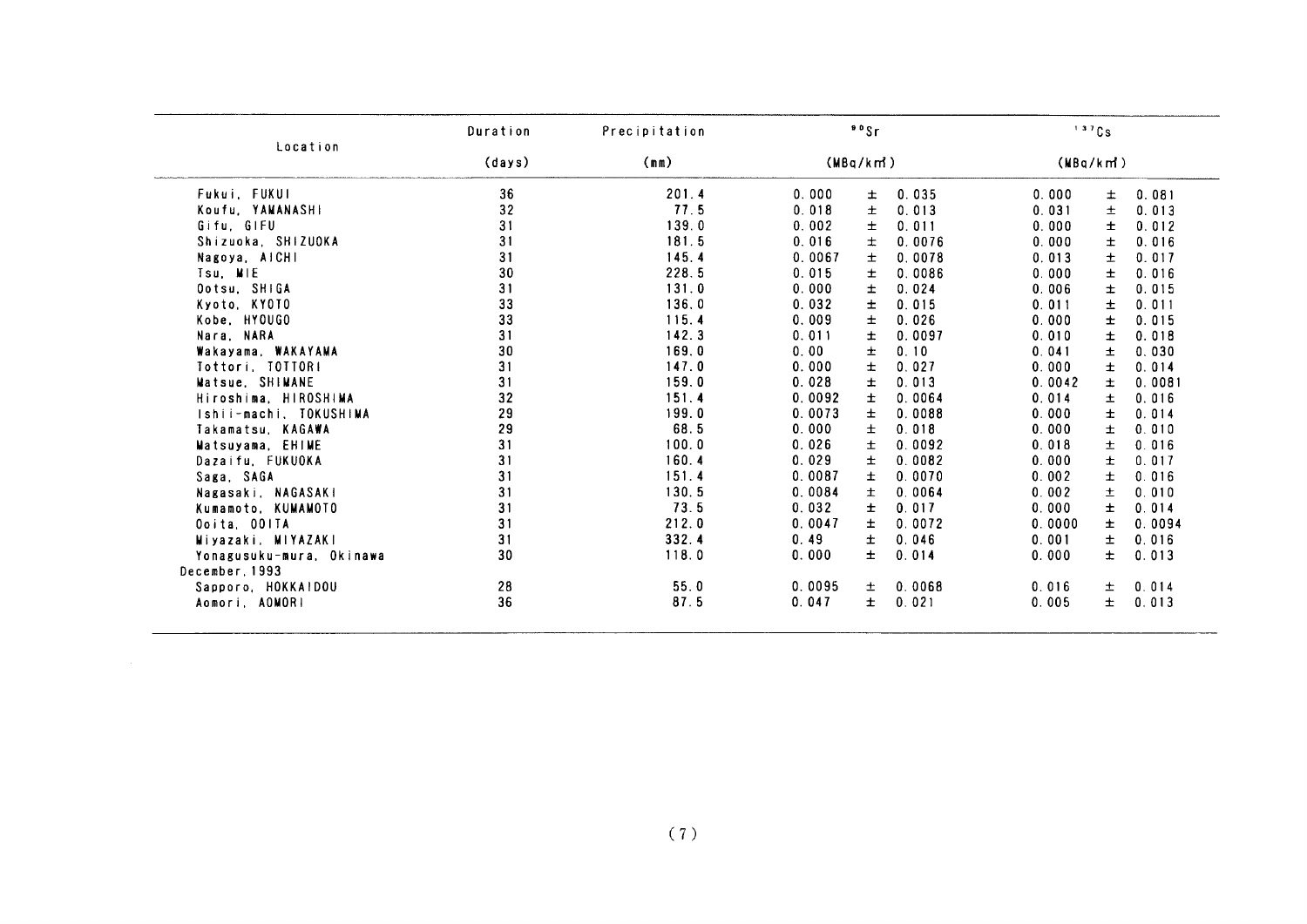|                         | Duration<br>Precipitation<br>Location<br>(days)<br>(mn) |       | $\cdot$ $\cdot$ Sr |       | 137Cs  |          |       |        |
|-------------------------|---------------------------------------------------------|-------|--------------------|-------|--------|----------|-------|--------|
|                         |                                                         |       | (MBq/km)           |       |        | (MBq/km) |       |        |
| Morioka, IWATE          | 35                                                      | 36.7  | 0.000              | Ŧ     | 0.019  | 0.000    | Ŧ     | 0.012  |
| Onagawa-machi, MIYAGI   | 35                                                      | 32.0  | 0.0013             | 士     | 0.0074 | 0.029    | 士     | 0.013  |
| Yamagata, YAMAGATA      | 35                                                      | 64.5  | 0.006              | $\pm$ | 0.017  | 0.042    | Ŧ     | 0.014  |
| Ookuma-machi, FUKUSHIMA | 36                                                      | 29.5  | 0.010              | Ŧ     | 0.017  | 0.025    | Ŧ     | 0.013  |
| Mito, IBARAKI           | 36                                                      | 68.5  | 0.005              | Ŧ.    | 0.015  | 0.040    | Ŧ     | 0.017  |
| Utsunomiya, TOCHIGI     | 35                                                      | 30.8  | 0.0095             | $\pm$ | 0.0073 | 0.032    | Ŧ     | 0.013  |
| Maebashi, GUNMA         | 35                                                      | 16.0  | 0.0012             | 土     | 0.0071 | 0.019    | Ŧ     | 0.014  |
| Urawa, SAITAMA          | 36                                                      | 46.2  | 0.011              | 士     | 0.0057 | 0.0099   | 士     | 0.0081 |
| Ichihara, CHIBA         | 35                                                      | 81.0  | 0.000              | 士     | 0.023  | 0.013    | Ŧ     | 0.017  |
| Shinjuku, TOKYO         | 35                                                      | 62.1  | 0.031              | Ŧ     | 0.010  | 0.005    | ±.    | 0.014  |
| Yokohama, KANAGAWA      | 29                                                      | 75.9  | 0.035              | 士     | 0.0093 | 0.008    | Ŧ.    | 0.017  |
| Kosugi-machi, TOYAMA    | 35                                                      | 252.1 | 0.017              | ±.    | 0.0080 | 0.033    | Ŧ     | 0.013  |
| Fukui, FUKUI            | 35                                                      | 253.3 | 0.12               | 土     | 0.098  | 0.041    | 士     | 0.060  |
| Koufu. YAMANASHI        | 34                                                      | 43.0  | 0.008              | $\pm$ | 0.011  | 0.004    | 士     | 0.017  |
| Gifu, GIFU              | 35                                                      | 79.0  | 0.022              | ±     | 0.026  | 0.000    | 士     | 0.013  |
| Shizuoka, SHIZUOKA      | 36                                                      | 129.5 | 0.034              | 士     | 0.018  | 0.002    | 士     | 0.011  |
| Nagoya, AICHI           | 35                                                      | 47.7  | 0.000              | ±.    | 0.017  | 0.010    | Ŧ     | 0.016  |
| Tsu, MIE                | 36                                                      | 37.0  | 0.000              | 士     | 0.022  | 0.093    | $\pm$ | 0.020  |
| Ootsu, SHIGA            | 37                                                      | 49.7  | 0.000              | Ŧ     | 0.020  | 0.008    | 士     | 0.017  |
| Kyoto, KYOTO            | 28                                                      | 38.0  | 0.025              | 士     | 0.014  | 0.001    | 士     | 0.012  |
| Kobe, HYOUGO            | 29                                                      | 46.8  | 0.033              | ±     | 0.0088 | 0.000    | ±.    | 0.014  |
| Nara, NARA              | 35                                                      | 62.4  | 0.053              | 士     | 0.022  | 0.011    | 士     | 0.013  |
| Wakayama, WAKAYAMA      | 35                                                      | 53.0  | 0.000              | 士     | 0.024  | 0.002    | $\pm$ | 0.012  |
| Tottori, TOTTORI        | 36                                                      | 223.7 | 0.040              | 士     | 0.019  | 0.060    | ±.    | 0.019  |
| Matsue, SHIMANE         | 32                                                      | 172.5 | 0.020              | ±.    | 0.013  | 0.068    | Ŧ.    | 0.012  |
| Hiroshima, HIROSHIMA    | 35                                                      | 49.5  | 0.025              | 土     | 0.018  | 0.021    | ±.    | 0.016  |
| Ishii-machi, TOKUSHIMA  | 38                                                      | 34.0  | 0.0064             | $\pm$ | 0.0093 | 0.000    | 士     | 0.014  |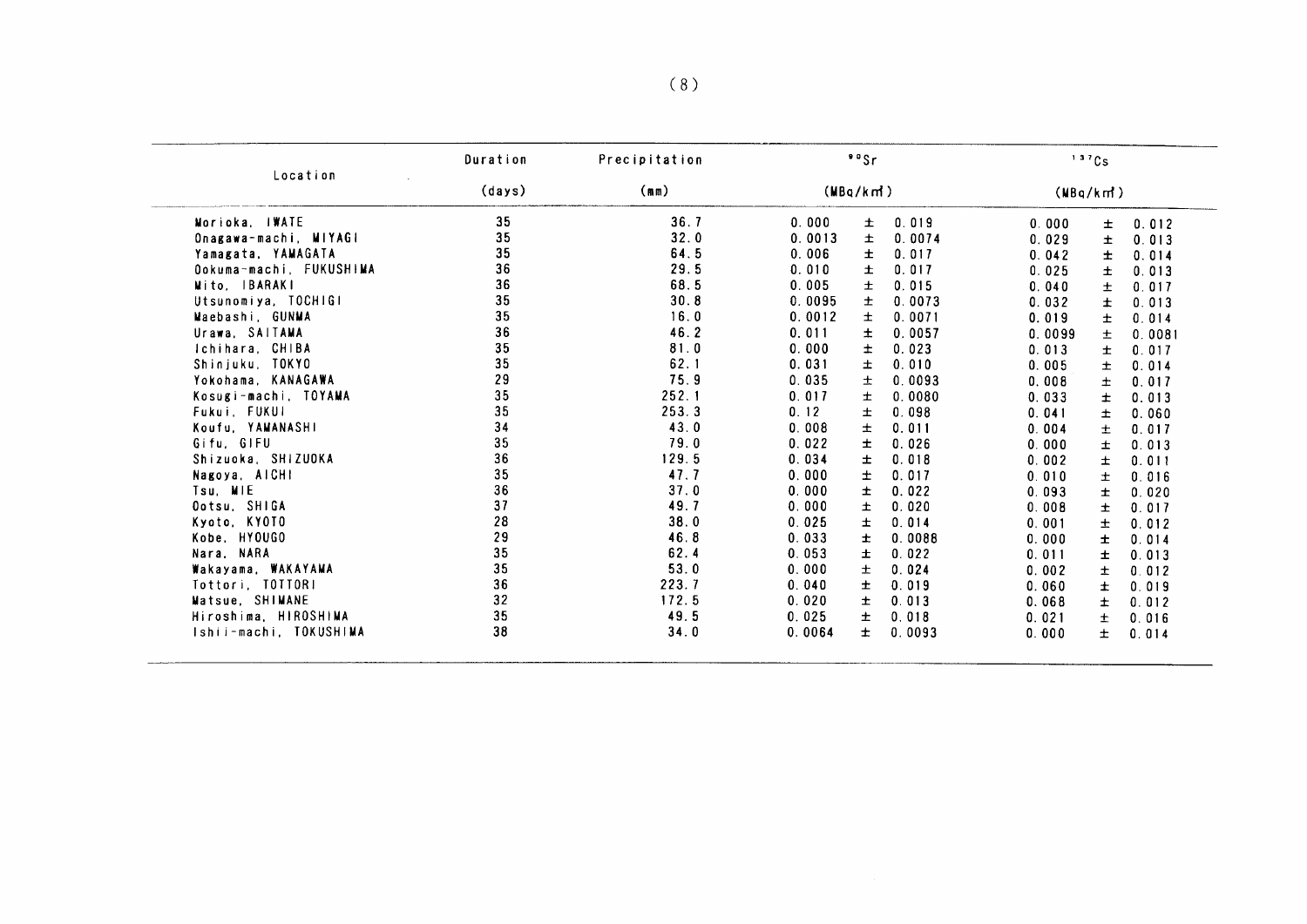| Location                 |        | Precipitation |          | $• •$ Sr |        | 137Cs    |       |        |
|--------------------------|--------|---------------|----------|----------|--------|----------|-------|--------|
|                          | (days) | (mm)          | (MBq/km) |          |        | (MBq/km) |       |        |
| Takamatsu, KAGAWA        | 32     | 35.5          | 0.017    | 士        | 0.025  | 0.009    | ±.    | 0.016  |
| Matsuyama, EHIME         | 35     | 61.5          | 0.013    | 士        | 0.0081 | 0.002    | $\pm$ | 0.016  |
| Dazaifu, FUKUOKA         | 35     | 64.0          | 0.026    | 土        | 0.022  | 0.025    | Ŧ     | 0.016  |
| Saga, SAGA               | 35     | 47.1          | 0.018    | $\pm$    | 0.020  | 0.021    | $\pm$ | 0.019  |
| Nagasaki, NAGASAKI       | 35     | 99.5          | 0.010    | 士        | 0.0068 | 0.003    | $\pm$ | 0.010  |
| Kumamoto, KUMAMOTO       | 35     | 91.7          | 0.00     | Ŧ.       | 0.12   | 0.017    | 土     | 0.016  |
| Ooita, OOITA             | 35     | 35.6          | 0.012    | Ŧ        | 0.0080 | 0.002    | 士     | 0.011  |
| Miyazaki, MIYAZAKI       | 35     | 77.8          | 0.069    | Ŧ.       | 0.019  | 0.014    | 士     | 0.012  |
| Yonagusuku-mura, Okinawa | 37     | 17.0          | 0.022    | Ŧ.       | 0.019  | 0.006    | $\pm$ | 0.012  |
| January, 1994            |        |               |          |          |        |          |       |        |
| Sapporo, HOKKAIDOU       | 33     | 55.5          | 0.000    | Ŧ.       | 0.017  | 0.010    | ±.    | 0.016  |
| Aomori, AOMORI           | 28     | 77.5          | 0.022    | Ŧ        | 0.019  | 0.018    | 士     | 0.012  |
| Morioka, IWATE           | 28     | 40.6          | 0.000    | Ŧ.       | 0.011  | 0.000    | Ŧ.    | 0.011  |
| Onagawa-machi, MIYAGI    | 28     | 22.5          | 0.012    | Ŧ.       | 0.0080 | 0.017    | 士     | 0.013  |
| Yamagata, YAMAGATA       | 29     | 43.4          | 0.0011   | 士        | 0.0064 | 0.006    | $\pm$ | 0.013  |
| Ookuma-machi, FUKUSHIMA  | 28     | 20.0          | 0.020    | Ŧ        | 0.0074 | 0.030    | $\pm$ | 0.014  |
| Mito, IBARAKI            | 28     | 35.0          | 0.000    | 土        | 0.016  | 0.064    | ±.    | 0.018  |
| Utsunomiya, TOCHIGI      | 29     | 31.9          | 0.008    | 士        | 0.011  | 0.007    | Ŧ.    | 0.010  |
| Maebashi, GUNMA          | 28     | 25.5          | 0.038    | $\pm$    | 0.021  | 0.027    | $\pm$ | 0.017  |
| Urawa, SAITAMA           | 28     | 46.8          | 0.034    | $\pm$    | 0.0081 | 0.049    | $\pm$ | 0.011  |
| Ichihara, CHIBA          | 29     | 64.8          | 0.011    | Ŧ        | 0.025  | 0.006    | 土     | 0.017  |
| Shinjuku, TOKYO          | 29     | 56.8          | 0.019    | 土        | 0.013  | 0.022    | $\pm$ | 0.014  |
| Yokohama, KANAGAWA       | 35     | 53.7          | 0.023    | 士        | 0.0079 | 0.086    | 土     | 0.018  |
| Kosugi-machi, TOYAMA     | 29     | 219.6         | 0.040    | Ŧ.       | 0.0096 | 0.036    | $\pm$ | 0.017  |
| Fukui, FUKUI             | 30     | 257.6         | 0.022    | $\pm$    | 0.036  | 0.13     | $\pm$ | 0.068  |
| Koufu, YAMANASHI         | 29     | 24.0          | 0.031    | Ŧ.       | 0.014  | 0.025    | 土     | 0.016  |
| Gifu, GIFU               | 29     | 20.0          | 0.016    | Ŧ.       | 0.014  | 0.0042   | $\pm$ | 0.0094 |

 $\mathcal{L}^{\text{max}}_{\text{max}}$  and  $\mathcal{L}^{\text{max}}_{\text{max}}$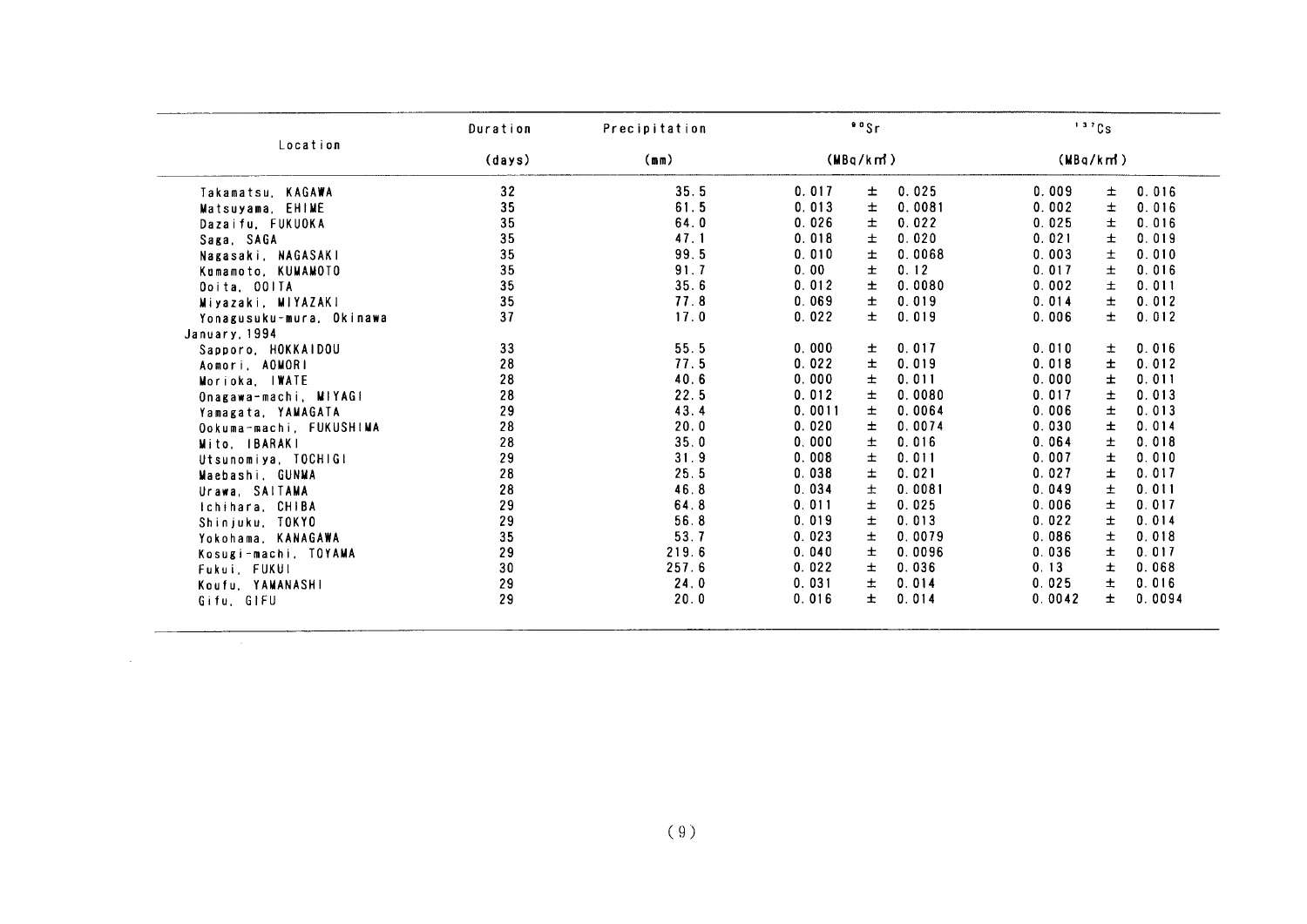|                          | Duration | Precipitation | $°°$ Sr |          |        | 137Cs  |          |        |  |
|--------------------------|----------|---------------|---------|----------|--------|--------|----------|--------|--|
| Location                 | (days)   | (mn)          |         | (MBq/km) |        |        | (MBq/km) |        |  |
| Shizuoka, SHIZUOKA       | 28       | 66.5          | 0.033   | 土        | 0.018  | 0.026  | 士        | 0.013  |  |
| Nagoya, AICHI            | 29       | 25.9          | 0.031   | 土        | 0.015  | 0.012  | $\pm$    | 0.015  |  |
| Tsu, MIE                 | 29       | 20.0          | 0.012   | $\pm$    | 0.0087 | 0.055  | Ŧ        | 0.020  |  |
| Ootsu, SHIGA             | 27       | 41.8          | 0.073   | 士        | 0.031  | 0.0000 | 土        | 0.0098 |  |
| Kyoto, KYOTO             | 36       | 43.5          | 0.021   | 土        | 0.013  | 0.007  | $\pm$    | 0.013  |  |
| Kobe, HYOUGO             | 35       | 37.0          | 0.027   | $\pm$    | 0.019  | 0.006  | Ŧ        | 0.013  |  |
| Nara, NARA               | 29       | 64.5          | 0.008   | $\pm$    | 0.020  | 0.000  | 士        | 0.011  |  |
| Wakayama, WAKAYAMA       | 29       | 25.5          | 0.000   | 士        | 0.026  | 0.011  | 士        | 0.015  |  |
| Tottori, TOTTORI         | 28       | 173.0         | 0.083   | 士        | 0.021  | 0.020  | 士        | 0.017  |  |
| Matsue, SHIMANE          | 32       | 154.8         | 0.031   | $\pm$    | 0.0097 | 0.047  | $\pm$    | 0.011  |  |
| Hiroshima, HIROSHIMA     | 27       | 36.9          | 0.018   | 士        | 0.012  | 0.007  | $\pm$    | 0.012  |  |
| Ishii-machi, TOKUSHIMA   | 28       | 24.5          | 0.028   | Ŧ        | 0.013  | 0.007  | 士        | 0.013  |  |
| Takamatsu, KAGAWA        | 34       | 14.0          | 0.0051  | 土        | 0.0061 | 0.000  | ±        | 0.013  |  |
| Matsuyama, EHIME         | 29       | 30.5          | 0.000   | Ŧ        | 0.023  | 0.000  | $\pm$    | 0.013  |  |
| Dazaifu, FUKUOKA         | 29       | 61.7          | 0.005   | 士        | 0.020  | 0.011  | Ŧ        | 0.012  |  |
| Saga, SAGA               | 29       | 41.8          | 0.035   | Ŧ        | 0.0091 | 0.019  | 士        | 0.012  |  |
| Nagasaki, NAGASAKI       | 30       | 51.5          | 0.017   | 士        | 0.0071 | 0.0022 | 士        | 0.0095 |  |
| Kumamoto, KUMAMOTO       | 29       | 34.8          | 0.010   | 土        | 0.019  | 0.000  | 士        | 0.011  |  |
| Ooita, OOITA             | 29       | 24.5          | 0.021   | $\pm$    | 0.0082 | 0.019  | ±.       | 0.011  |  |
| Miyazaki, MIYAZAKI       | 29       | 53.1          | 0.010   | Ŧ        | 0.012  | 0.0000 | $\pm$    | 0.0094 |  |
| Yonagusuku-mura, Okinawa | 27       | 96.0          | 0.000   | 士        | 0.014  | 0.015  | $\pm$    | 0.014  |  |
| Febraly, 1994            |          |               |         |          |        |        |          |        |  |
| Sapporo, HOKKAIDOU       | 28       | 131.0         | 0.000   | ±.       | 0.017  | 0.036  | 士        | 0.017  |  |
| Aomori, AOMORI           | 29       | 59.5          | 0.046   | ±.       | 0.021  | 0.047  | $\pm$    | 0.014  |  |
| Morioka, IWATE           | 29       | 33.1          | 0.002   | ±.       | 0.016  | 0.000  | ±.       | 0.010  |  |
| Onagawa-machi, MIYAGI    | 29       | 54.0          | 0.0032  | 士        | 0.0074 | 0.046  | 士        | 0.014  |  |
| Yamagata, YAMAGATA       | 29       | 71.2          | 0.0074  | ±.       | 0.0080 | 0.037  | ±.       | 0.016  |  |

 $\mathcal{L}^{\text{max}}_{\text{max}}$  . The  $\mathcal{L}^{\text{max}}_{\text{max}}$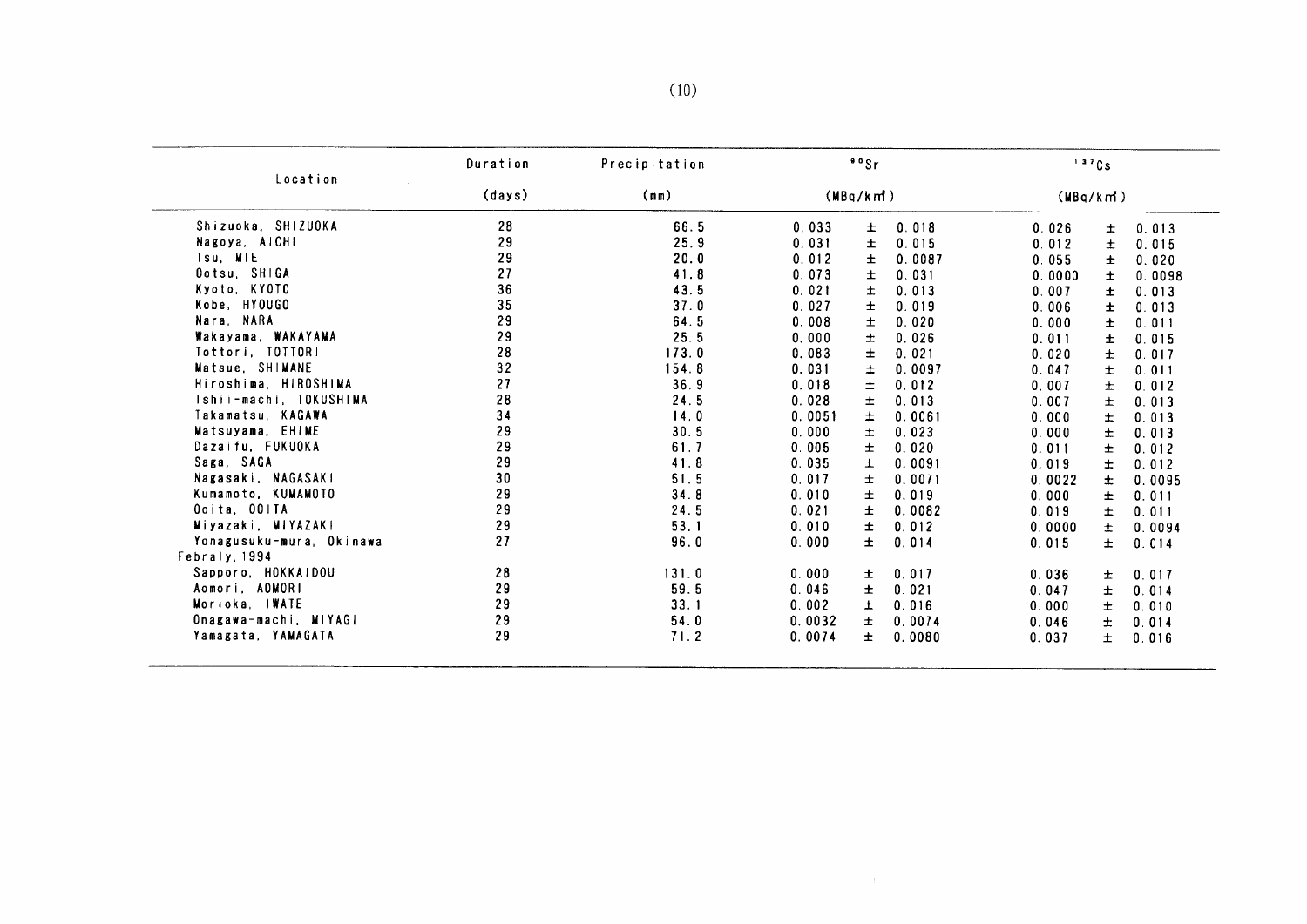|                         | Duration | Precipitation | 90Sr                          | 137Cs                   |
|-------------------------|----------|---------------|-------------------------------|-------------------------|
| Location                | (days)   | (mm)          | (MBq/km)                      | (MBq/km!)               |
| Ookuma-machi, FUKUSHIMA | 29       | 62.7          | 0.020<br>$\pm$<br>0.058       | 0.023<br>0.16<br>±.     |
| Mito, IBARAKI           | 29       | 69.5          | 土<br>0.017<br>0.016           | 0.028<br>士<br>0.017     |
| Utsunomiya, TOCHIGI     | 29       | 49.1          | 0.011<br>0.012<br>Ŧ.          | Ŧ<br>0.022<br>0.012     |
| Maebashi, GUNMA         | 29       | 37.5          | 0.018<br>0.020<br>Ŧ           | 0.089<br>士<br>0.018     |
| Urawa, SAITAMA          | 29       | 66.4          | 土<br>0.0063<br>0.017          | 0.044<br>Ŧ.<br>0.012    |
| Ichihara, CHIBA         | 29       | 89.4          | 0.026<br>士<br>0.021           | 0.027<br>$\pm$<br>0.017 |
| Shinjuku, TOKYO         | 29       | 90.0          | 0.013<br>$\pmb{\pm}$<br>0.016 | 0.015<br>0.045<br>±.    |
| Yokohama, KANAGAWA      | 29       | 85.9          | 0.0089<br>$\pm$<br>0.019      | 0.069<br>0.017<br>士     |
| Kosugi-machi, TOYAMA    | 29       | 194.2         | 0.019<br>0.011<br>$\pm$       | 0.043<br>Ŧ.<br>0.016    |
| Fukui, FUKUI            | 28       | 136.4         | 0.035<br>0.000<br>$\pm$       | 0.000<br>$\pm$<br>0.077 |
| Koufu, YAMANASHI        | 29       | 45.0          | 0.013<br>0.016<br>土           | 0.040<br>0.017<br>土     |
| Gifu, GIFU              | 29       | 88.0          | 0.040<br>0.017<br>士           | 0.021<br>0.013<br>Ŧ     |
| Shizuoka, SHIZUOKA      | 29       | 72.5          | 0.050<br>0.021<br>士           | 0.015<br>0.071<br>Ŧ.    |
| Nagoya, AICHI           | 29       | 81.7          | 0.015<br>0.016<br>$\pm$       | 0.020<br>$\pm$<br>0.020 |
| Tsu, MIE                | 29       | 73.5          | 0.046<br>0.000<br>Ŧ           | 0.20<br>0.024<br>Ŧ      |
| Ootsu, SHIGA            | 29       | 61.2          | 0.011<br>0.026<br>±           | 0.009<br>±<br>0.016     |
| Kyoto, KYOTO            | 29       | 56.0          | 0.015<br>0.035<br>土           | 0.000<br>$\pm$<br>0.011 |
| Kobe, HYOUGO            | 29       | 41.2          | 0.019<br>0.000<br>$\pm$       | 0.013<br>0.023<br>Ŧ.    |
| Nara, NARA              | 30       | 56.8          | 0.021<br>0.027<br>±           | 0.001<br>0.011<br>±     |
| Wakayama, WAKAYAMA      | 23       | 40.0          | 0.027<br>0,000<br>土           | 土<br>0.018<br>0.016     |
| Tottori, TOTTORI        | 29       | 125.0         | 0.021<br>0.047<br>Ŧ           | $\pm$<br>0.018<br>0.038 |
| Matsue, SHIMANE         | 29       | 177.7         | $\pm$<br>0.014<br>0.039       | 0.10<br>Ŧ<br>0.015      |
| Hiroshima, HIROSHIMA    | 29       | 98.2          | 0.023<br>0.024<br>$\pm$       | 0.001<br>土<br>0.012     |
| Ishii-machi, TOKUSHIMA  | 30       | 59.0          | $\pm$<br>0.018<br>0.012       | ±<br>0.0077<br>0.0000   |
| Takamatsu, KAGAWA       | 29       | 40.5          | $\pm$<br>0.0064<br>0.0075     | 0.000<br>Ŧ.<br>0.012    |
| Matsuyama, EHIME        | 29       | 88.0          | $\pm$<br>0.019<br>0.004       | 0.015<br>土<br>0.018     |
| Dazaifu, FUKUOKA        | 29       | 94.4          | 0.016<br>Ŧ.<br>0.020          | 0.065<br>$\pm$<br>0.015 |
|                         |          |               |                               |                         |
|                         |          |               |                               |                         |
|                         |          |               |                               |                         |
|                         |          |               |                               |                         |
|                         |          |               |                               |                         |
|                         |          |               |                               |                         |
|                         |          | (11)          |                               |                         |
|                         |          |               |                               |                         |

 $\mathcal{L}(\mathcal{A})$  and  $\mathcal{L}(\mathcal{A})$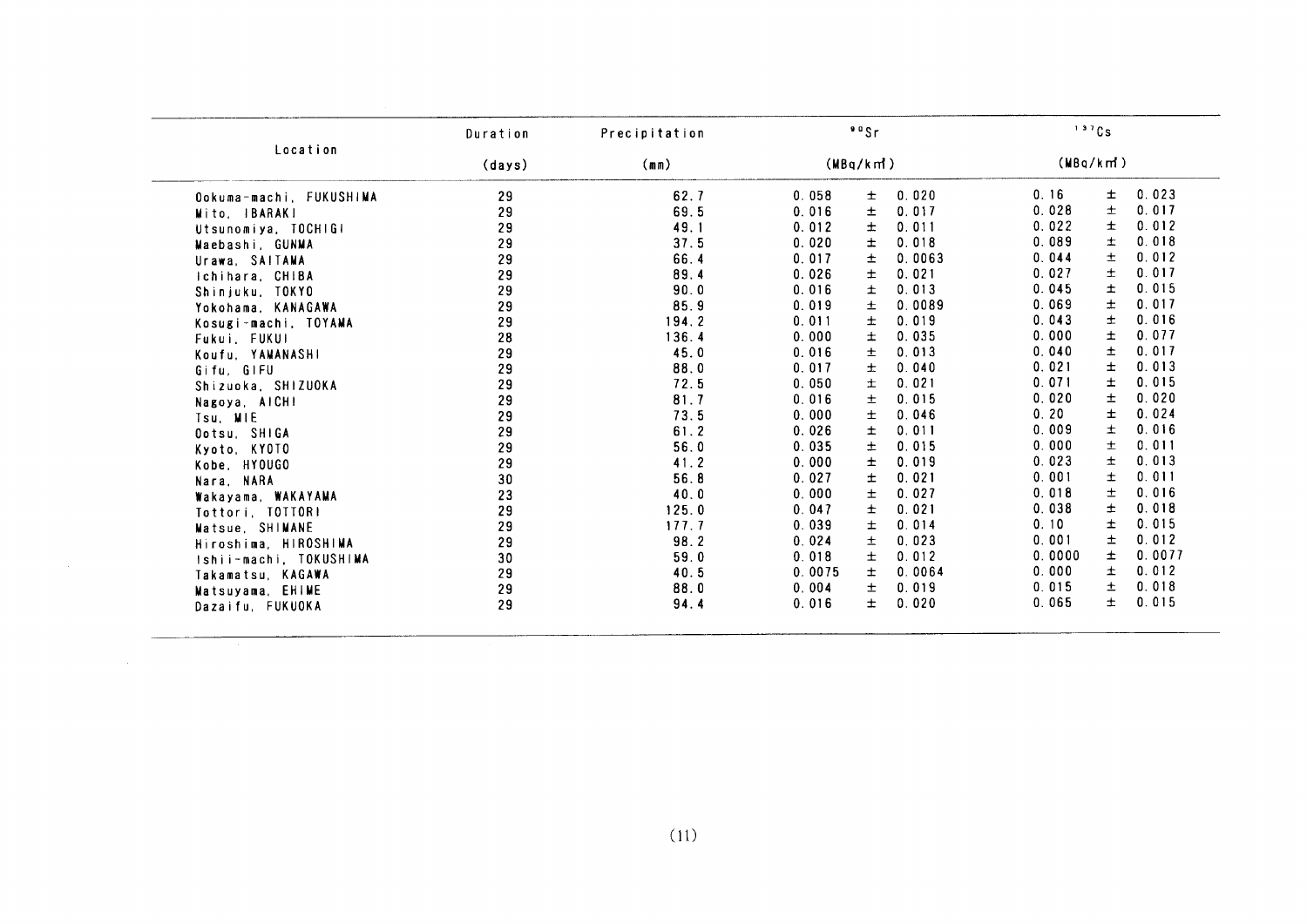| Location                 | Duration       | Precipitation | $^{\circ}$ $^{\circ}$ Sr |       |        | 137Cs    |       |       |
|--------------------------|----------------|---------------|--------------------------|-------|--------|----------|-------|-------|
|                          | (days)<br>(mn) |               | (MBq/km)                 |       |        | (MBq/km) |       |       |
| Saga SAGA                | 29             | 62.0          | 0.013                    | ±.    | 0.013  | 0.023    | ±.    | 0.016 |
| Nagasaki, NAGASAKI       | 28             | 113.0         | 0.042                    | 士     | 0.024  | 0.028    | 士     | 0.013 |
| Kumamoto, KUMAMOTO       | 29             | 69.8          | 0.018                    | 土     | 0.0083 | 0.000    | $\pm$ | 0.014 |
| Ooita, OOITA             | 29             | 101.5         | 0.000                    | 士     | 0.011  | 0.010    | ±.    | 0.011 |
| Miyazaki, MIYAZAKI       | 29             | 178.2         | 0.033                    | $\pm$ | 0.014  | 0.033    | 士     | 0.013 |
| Yonagusuku-mura, Okinawa | 29             | 120.0         | 0.000                    | 土     | 0.014  | 0.003    | $\pm$ | 0.013 |
| March, 1994              |                |               |                          |       |        |          |       |       |
| Sapporo, HOKKAIDOU       | 32             | 100.5         | 0.000                    | 士     | 0.012  | 0.015    | 士     | 0.012 |
| Aomori AOMORI            | 32             | 47.0          | 0.086                    | ±     | 0.028  | 0.042    | ±.    | 0.013 |
| Morioka, IWATE           | 32             | 53.8          | 0.000                    | 士     | 0.015  | 0.021    | $\pm$ | 0.012 |
| Onagawa-machi, MIYAGI    | 32             | 113.5         | 0.025                    | 土     | 0.0091 | 0.032    | 士     | 0.013 |
| Yamagata, YAMAGATA       | 32             | 37.1          | 0.011                    | ±     | 0.014  | 0.047    | Ŧ.    | 0.014 |
| Ookuma-machi, FUKUSHIMA  | 32             | 122.3         | 0.053                    | 土     | 0.019  | 0.046    | $\pm$ | 0.017 |
| Mito, IBARAKI            | 32             | 137.5         | 0.041                    | 士     | 0.018  | 0.027    | Ŧ     | 0.016 |
| Utsunomiya, TOCHIGI      | 35             | 82.5          | 0.029                    | Ŧ     | 0.022  | 0.046    | ±.    | 0.015 |
| Maebashi, GUNMA          | 32             | 57.0          | 0.017                    | ±.    | 0.019  | 0.16     | Ŧ.    | 0.025 |
| Urawa, SAITAMA           | 32             | 91.8          | 0.015                    | ±.    | 0.0056 | 0.029    | ±.    | 0.011 |
| Ichihara, CHIBA          | 32             | 188.2         | 0.020                    | 士     | 0.037  | 0.018    | ±.    | 0.016 |
| Shinjuku, TOKYO          | 32             | 112.0         | 0.000                    | $\pm$ | 0.011  | 0.023    | ±.    | 0.013 |
| Yokohama, KANAGAWA       | 32             | 134.7         | 0.021                    | Ŧ     | 0.013  | 0.050    | 士     | 0.014 |
| Kosugi-machi, TOYAMA     | 32             | 109.0         | 0.039                    | $\pm$ | 0.020  | 0.035    | $\pm$ | 0.019 |
| Fukui, FUKUI             | 32             | 106.4         | 0.045                    | Ŧ     | 0.036  | 0.000    | 士     | 0.057 |
| Koufu, YAMANASHI         | 32             | 72.5          | 0.023                    | 士     | 0.019  | 0.022    | 士     | 0.015 |
| Gifu, GIFU               | 32             | 53.5          | 0.016                    | $\pm$ | 0.0083 | 0.004    | 士     | 0.012 |
| Shizuoka, SHIZUOKA       | 32             | 153.5         | 0.032                    | $\pm$ | 0.019  | 0.040    | $\pm$ | 0.014 |
| Nagoya, AICHI            | 32             | 57.7          | 0.089                    | 士     | 0.028  | 0.028    | $\pm$ | 0.016 |
| Tsu, MIE                 | 32             | 46.0          | 0.064                    | ±.    | 0.022  | 0.17     | 士     | 0.024 |

 $\sim 10^{-1}$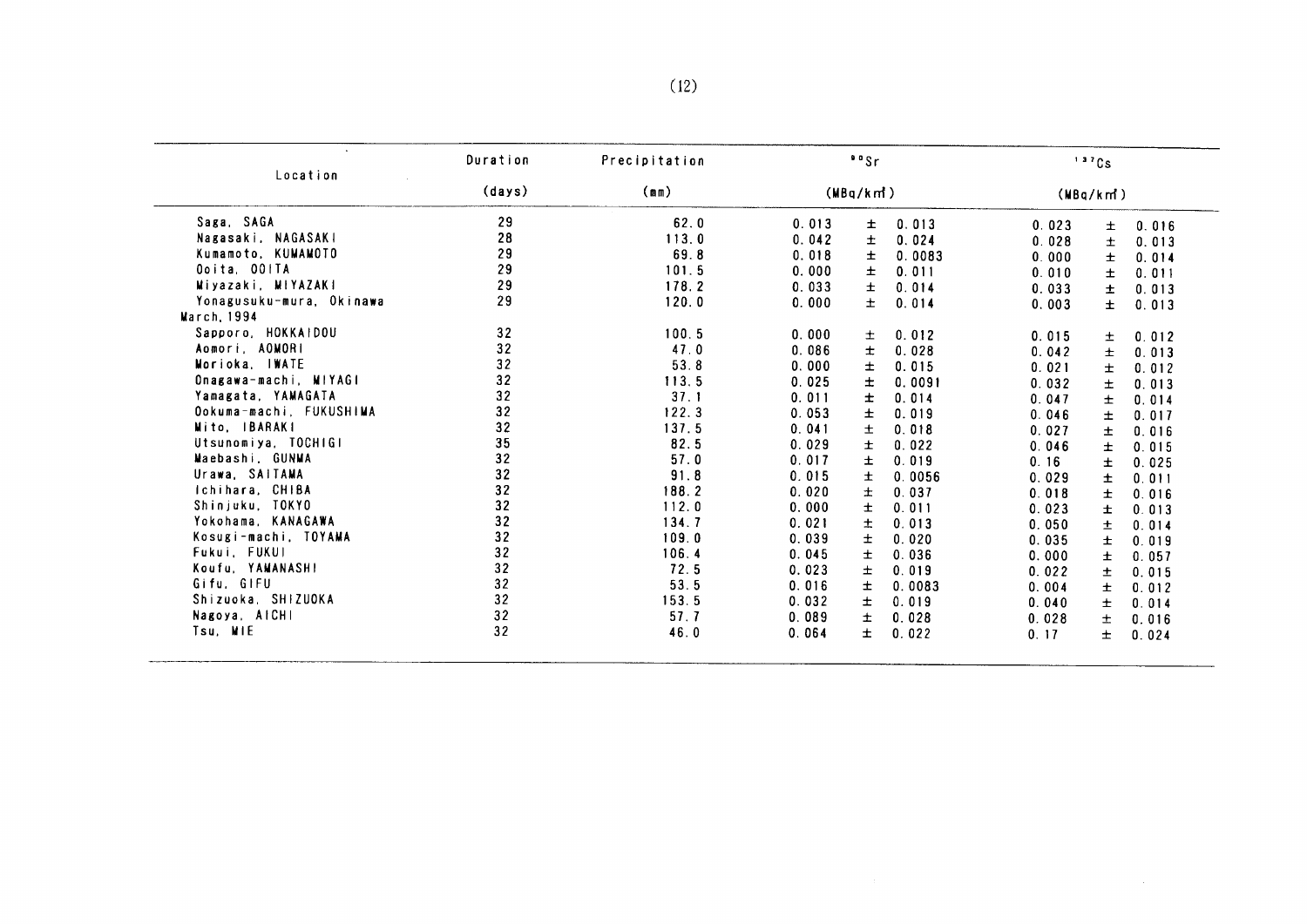|                                                                                                                                                                                                                                                                                                                                                                                | Duration | Precipitation | 99Sr           |        | 137Cs |                |  |
|--------------------------------------------------------------------------------------------------------------------------------------------------------------------------------------------------------------------------------------------------------------------------------------------------------------------------------------------------------------------------------|----------|---------------|----------------|--------|-------|----------------|--|
| Location<br>Ootsu, SHIGA<br>Kyoto, KYOTO<br>Kobe, HYOUGO<br>Nara, NARA<br>Wakayama, WAKAYAMA<br>Tottori, TOTTORI<br>Matsue, SHIMANE<br>Hiroshima, HIROSHIMA<br>Ishii-machi, TOKUSHIMA<br>Takamatsu. KAGAWA<br>Matsuyama, EHIME<br>Dazaifu, FUKUOKA<br>Saga, SAGA<br>Nagasaki, NAGASAKI<br>Kumamoto, KUMAMOTO<br>Ooita, OOITA<br>Miyazaki, MIYAZAKI<br>Yonagusuku-mura, Okinawa | (days)   | (mn)          | (MBq/km)       |        |       | (MBq/km)       |  |
|                                                                                                                                                                                                                                                                                                                                                                                | 32       | 42.8          | 0.028<br>Ŧ.    | 0.019  | 0.018 | 0.012<br>土     |  |
|                                                                                                                                                                                                                                                                                                                                                                                | 33       | 38.5          | 0.032<br>土     | 0.014  | 0.011 | Ŧ<br>0.013     |  |
|                                                                                                                                                                                                                                                                                                                                                                                | 32       | 26.7          | Ŧ<br>0.006     | 0.019  | 0.035 | 0.013<br>Ŧ     |  |
|                                                                                                                                                                                                                                                                                                                                                                                | 31       | 76.4          | $\pm$<br>0.021 | 0.021  | 0.000 | 0.013<br>士     |  |
|                                                                                                                                                                                                                                                                                                                                                                                | 31       | 89.5          | 0.038<br>士     | 0.021  | 0.060 | 0.019<br>土     |  |
|                                                                                                                                                                                                                                                                                                                                                                                | 32       | 115.3         | 0.056<br>士     | 0.021  | 0.061 | 0.018<br>Ŧ     |  |
|                                                                                                                                                                                                                                                                                                                                                                                | 32       | 112.9         | 0.028<br>$\pm$ | 0.017  | 0.073 | $\pm$<br>0.014 |  |
|                                                                                                                                                                                                                                                                                                                                                                                | 33       | 88.1          | Ŧ<br>0.014     | 0.020  | 0.017 | $\pm$<br>0.016 |  |
|                                                                                                                                                                                                                                                                                                                                                                                | 30       | 39.5          | 0.015<br>Ŧ     | 0.012  | 0.039 | Ŧ<br>0.013     |  |
|                                                                                                                                                                                                                                                                                                                                                                                | 32       | 21.5          | 0.000<br>Ŧ     | 0.017  | 0.015 | 0.015<br>Ŧ     |  |
|                                                                                                                                                                                                                                                                                                                                                                                | 32       | 61.5          | 0.038<br>Ŧ.    | 0.021  | 0.036 | 0.016<br>$\pm$ |  |
|                                                                                                                                                                                                                                                                                                                                                                                | 32       | 61.8          | 0.020<br>Ŧ.    | 0.014  | 0.029 | $\pm$<br>0.017 |  |
|                                                                                                                                                                                                                                                                                                                                                                                | 32       | 53.0          | 0.031<br>土     | 0.0083 | 0.037 | 0.017<br>Ŧ     |  |
|                                                                                                                                                                                                                                                                                                                                                                                | 32       | 71.0          | 0.036<br>Ŧ.    | 0.021  | 0.009 | 0.013<br>士     |  |
|                                                                                                                                                                                                                                                                                                                                                                                | 32       | 45.3          | 0.015<br>Ŧ.    | 0.013  | 0.023 | 0.012<br>Ŧ     |  |
|                                                                                                                                                                                                                                                                                                                                                                                | 32       | 55.1          | 0.059<br>Ŧ.    | 0.020  | 0.032 | 0.015<br>Ŧ.    |  |
|                                                                                                                                                                                                                                                                                                                                                                                | 32       | 102.7         | 0.014<br>Ŧ     | 0.014  | 0.023 | $\pm$<br>0.013 |  |
|                                                                                                                                                                                                                                                                                                                                                                                | 32       | 205.0         | Ŧ.<br>0.033    | 0.021  | 0.025 | 0.019<br>$\pm$ |  |
|                                                                                                                                                                                                                                                                                                                                                                                |          |               |                |        |       |                |  |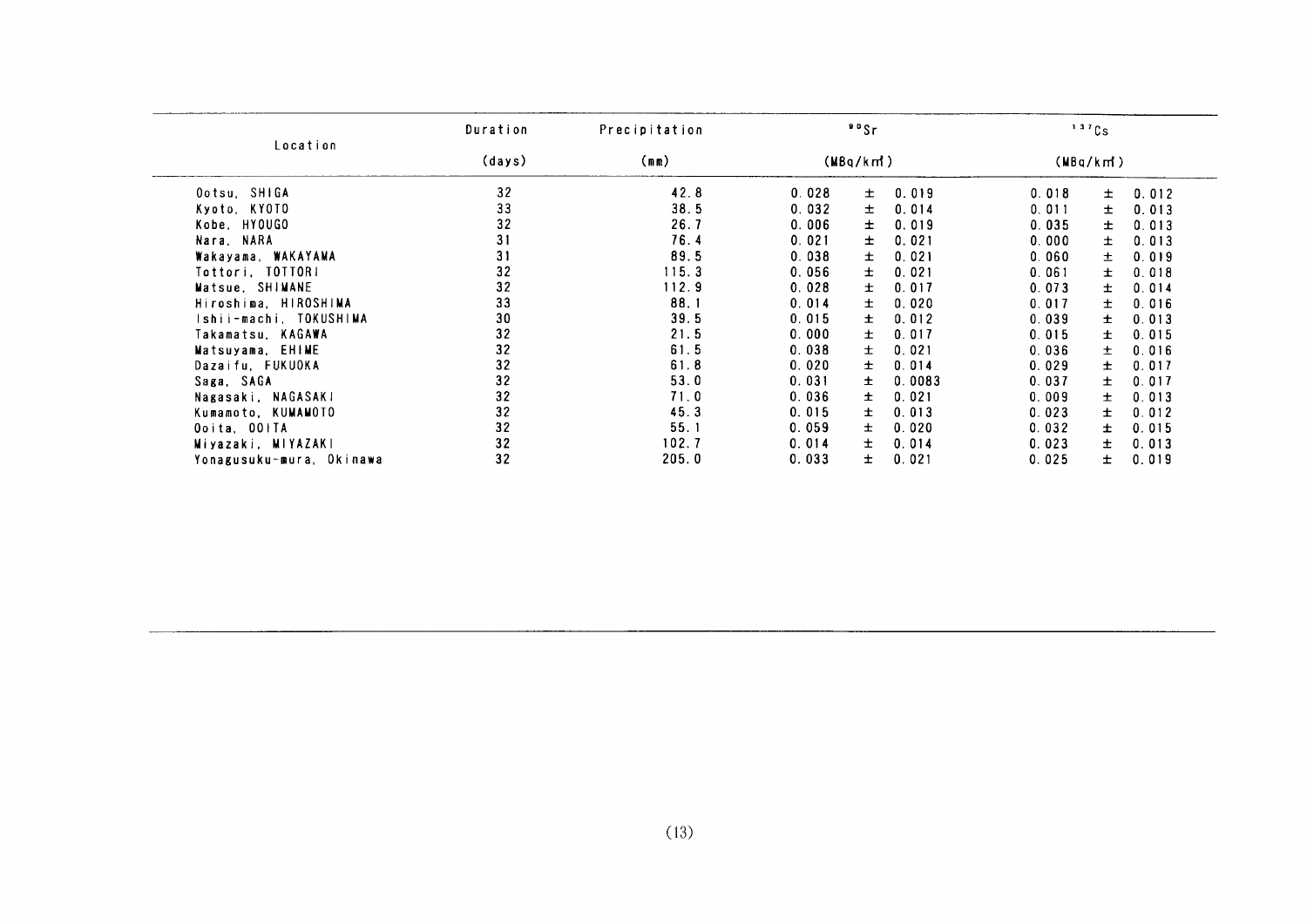#### Strontuim-90 and Cesium-137 in Rain and Dry Fallout (for WHO program) (from Oct. 1993 to Mar. 1994)  $(1) - 2$

-COntinued from No.106 0f this publication-

Table (1)-2 : Strontium-90 and Cesium-137 in Rain and Dry Fallout

|                      | Duration | Precipitation |        | 99Sr     |        |          | 137Cs |        |
|----------------------|----------|---------------|--------|----------|--------|----------|-------|--------|
| Location             | (days)   | (mm)          |        | (MBq/km) |        | (MBq/km) |       |        |
| October 1993         |          |               |        |          |        |          |       |        |
| Akita, AKITA         | 32       | 151.8         | 0.013  | Ŧ        | 0.0079 | 0.042    | 士     | 0.015  |
| Chiba, CHIBA         | 32       | 137.1         | 0.000  | 土        | 0.017  | 0.021    | Ŧ     | 0.0095 |
| Niigata, NIIGATA     | 32       | 114.3         | 0.003  | 士        | 0.012  | 0.003    | 士     | 0.015  |
| Kanazawa, ISHIKAWA   | 33       | 208.0         | 0.000  | 士        | 0.018  | 0.035    | 士     | 0.017  |
| Osaka, OSAKA         | 32       | 177.3         | 0.013  | $\pm$    | 0.025  | 0.000    | $\pm$ | 0.012  |
| Okayama, OKAYAMA     | 32       | 69.9          | 0.021  | $\pm$    | 0.0094 | 0.001    | 士     | 0.016  |
| Yamaguchi, YAMAGUCHI | 32       | 133.5         | 0.007  | $\pm$    | 0.018  | 0.005    | $\pm$ | 0.014  |
| Kochi, KOCHI         | 32       | 200.5         | 0.074  | $\pm$    | 0.022  | 0.009    | $\pm$ | 0.017  |
| Kagoshima, KAGOSHIMA | 30       | 55.5          | 0.000  | 士        | 0.011  | 0.005    | $\pm$ | 0.016  |
| November, 1993       |          |               |        |          |        |          |       |        |
| Akita, AKITA         | 31       | 270.9         | 0.000  | Ŧ        | 0.018  | 0.017    | ±.    | 0.016  |
| Chiba, CHIBA         | 32       | 167.1         | 0.000  | 士        | 0.021  | 0.0095   | 士     | 0.0097 |
| Niigata, NIIGATA     | 31       | 142.6         | 0.000  | Ŧ        | 0.011  | 0.012    | $\pm$ | 0.015  |
| Kanazawa, ISHIKAWA   | 30       | 190.0         | 0.0000 | $\pm$    | 0.0077 | 0.016    | $\pm$ | 0.021  |
| Nagano, NAGANO       | 31       | 61.3          | 0.009  | 土        | 0.013  | 0.010    | Ŧ     | 0.011  |
| Osaka, OSAKA         | 36       | 95.8          | 0.046  | 土        | 0.028  | 0.016    | $\pm$ | 0.017  |
| Okayama, OKAYAMA     | 31       | 99.0          | 0.017  | Ŧ        | 0.0096 | 0.000    | $\pm$ | 0.016  |
| Yamaguchi, YAMAGUCHI | 31       | 202.5         | 0.000  | 士        | 0.017  | 0.000    | $\pm$ | 0.011  |
| Kochi, KOCHI         | 31       | 361.5         | 0.062  | $\pm$    | 0.020  | 0.000    | $\pm$ | 0.012  |
| Kagoshima, KAGOSHIMA | 32       | 66.5          | 0.021  | $\pm$    | 0.012  | 0.015    | $\pm$ | 0.017  |
| December, 1993       |          |               |        |          |        |          |       |        |
| Akita, AKITA         | 31       | 176.6         | 0.000  | ±.       | 0.022  | 0.030    | ±.    | 0.014  |
| Chiba, CHIBA         | 35       | 72.3          | 0.006  | Ŧ        | 0.021  | 0.012    | 士     | 0.0090 |
| Niigata, NIIGATA     | 36       | 215.4         | 0.016  | 士        | 0.016  | 0.045    | ±     | 0.018  |
| Kanazawa, ISHIKAWA   | 29       | 273.0         | 0.053  | ±        | 0.045  | 0.056    | 土     | 0.018  |
| Nagano, NAGANO       | 35       | 43.4          | 0.010  | Ŧ.       | 0.011  | 0.002    | ±.    | 0.011  |
|                      |          |               |        |          |        |          |       |        |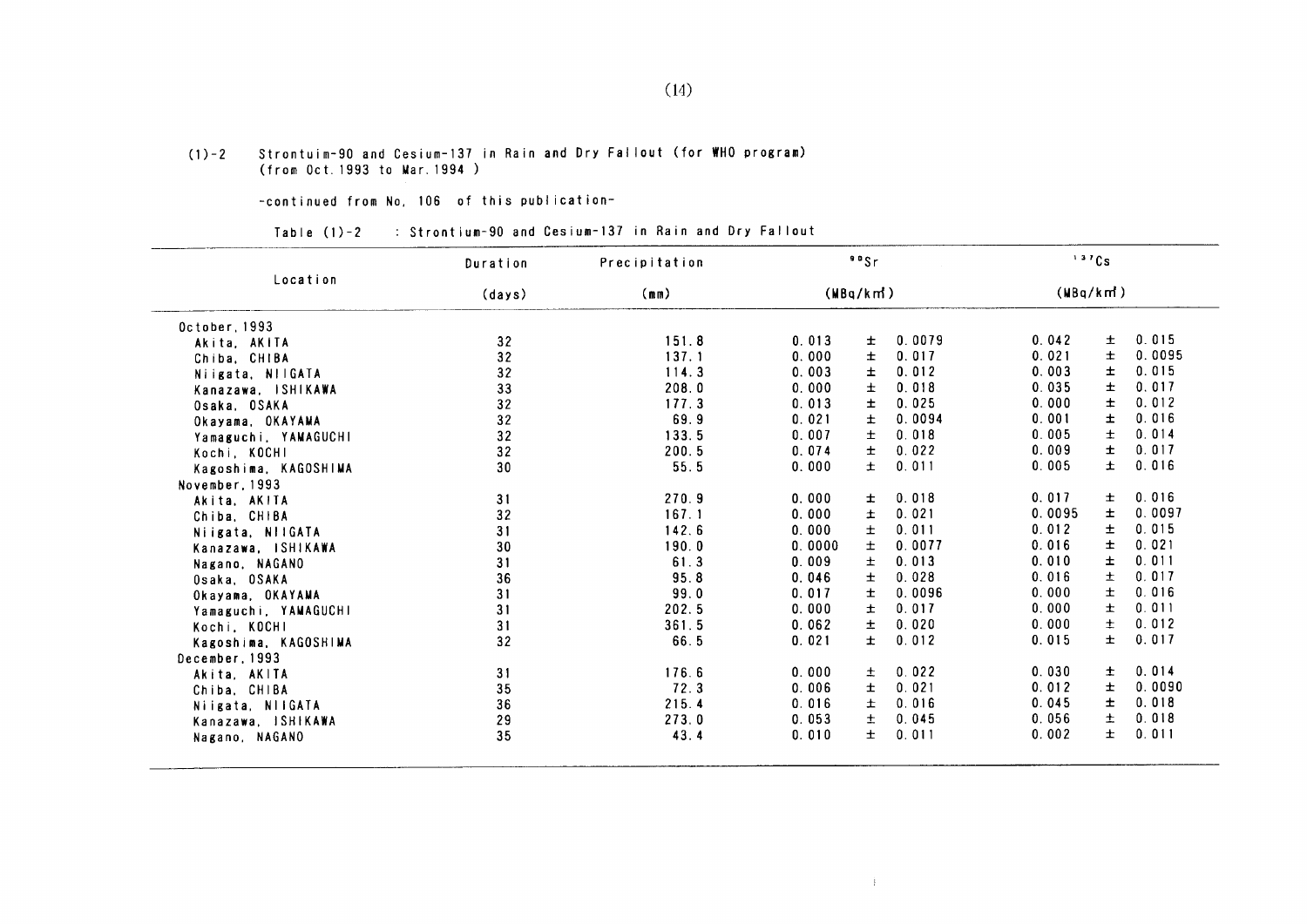|                      | Duration | Precipitation |        | 99Sr      |        |          | 137Cs |        |
|----------------------|----------|---------------|--------|-----------|--------|----------|-------|--------|
| Location             | (days)   | (mn)          |        | (MBa/km!) |        | (MBq/km) |       |        |
| Osaka, OSAKA         | 31       | 53.0          | 0.0000 | 士         | 0.0095 | 0.021    | ±.    | 0.018  |
| Okayama, OKAYAMA     | 36       | 45.2          | 0.028  | 士         | 0.020  | 0.018    | 土     | 0.013  |
| Yamaguchi, YAMAGUCHI | 35       | 51.5          | 0.0044 | Ŧ.        | 0.0080 | 0.020    | Ŧ     | 0.016  |
| Kochi, KOCHI         | 35       | 41.9          | 0.087  | $\pm$     | 0.026  | 0.032    | $\pm$ | 0.017  |
| Kagoshima, KAGOSHIMA | 30       | 102.5         | 0.081  | $\pm$     | 0.012  | 0.000    | 士     | 0.017  |
| January, 1994        |          |               |        |           |        |          |       |        |
| Akita, AKITA         | 33       | 152.0         | 0.025  | Ŧ.        | 0.020  | 0.006    | ±.    | 0.014  |
| Chiba, CHIBA         | 29       | 51.3          | 0.036  | 士         | 0.025  | 0.0036   | 士     | 0.0089 |
| Niigata, NIIGATA     | 28       | 188.4         | 0.010  | Ŧ         | 0.012  | 0.011    | ±.    | 0.016  |
| Kanazawa, ISHIKAWA   | 36       | 324.0         | 0.0064 | ±         | 0.0080 | 0.043    | 士     | 0.016  |
| Nagano, NAGANO       | 29       | 27.3          | 0.000  | $\pm$     | 0.018  | 0.000    | $\pm$ | 0.015  |
| Osaka, OSAKA         | 28       | 47.2          | 0.065  | $\pm$     | 0.021  | 0.010    | $\pm$ | 0.019  |
| Okayama, OKAYAMA     | 28       | 20.5          | 0.049  | 士         | 0.022  | 0.063    | $\pm$ | 0.016  |
| Yamaguchi, YAMAGUCHI | 29       | 78.0          | 0.013  | 土         | 0.0080 | 0.009    | 士     | 0.015  |
| Kochi, KOCHI         | 29       | 80.2          | 0.079  | $\pm$     | 0.012  | 0.005    | $\pm$ | 0.013  |
| Kagoshima, KAGOSHIMA | 35       | 88.5          | 0.062  | $\pm$     | 0.011  | 0.000    | $\pm$ | 0.017  |
| Febraly 1994         |          |               |        |           |        |          |       |        |
| Akita AKITA          | 29       | 93.1          | 0.002  | Ŧ         | 0.020  | 0.038    | ±.    | 0.017  |
| Chiba, CHIBA         | 29       | 79.1          | 0.037  | $\pm$     | 0.016  | 0.050    | $\pm$ | 0.015  |
| Niigata, NIIGATA     | 29       | 69.7          | 0.005  | 土         | 0.012  | 0.14     | $\pm$ | 0.023  |
| Kanazawa, ISHIKAWA   | 29       | 175.0         | 0.023  | Ŧ.        | 0.0084 | 0.050    | 士     | 0.016  |
| Nagano, NAGANO       | 29       | 41.2          | 0.000  | $\pm$     | 0.019  | 0.012    | $\pm$ | 0.012  |
| Osaka, OSAKA         | 29       | 48.1          | 0.051  | Ŧ         | 0.024  | 0.007    | $\pm$ | 0.012  |
| Okayama, OKAYAMA     | 29       | 67.7          | 0.032  | Ŧ         | 0.020  | 0.039    | ±     | 0.014  |
| Yamaguchi, YAMAGUCHI | 29       | 88.0          | 0.012  | 士         | 0.023  | 0.077    | 士     | 0.016  |
| Kochi, KOCHI         | 29       | 87.8          | 0.063  | 土         | 0.011  | 0.038    | 士     | 0.018  |
| Kagoshima, KAGOSHIMA | 29       | 110.0         | 0.096  | Ŧ.        | 0.012  | 0.062    | ±.    | 0.020  |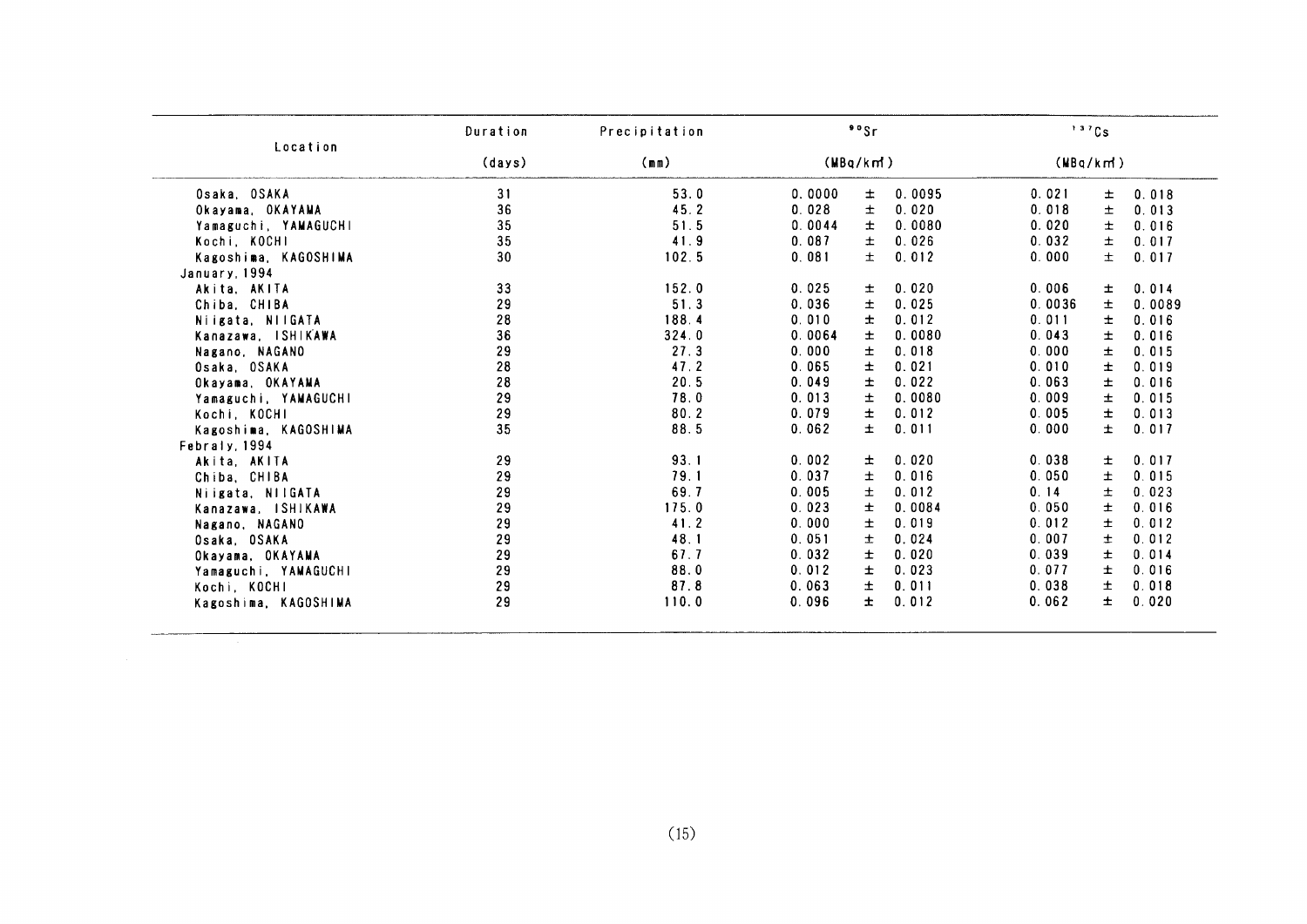|                      | Duration | Precipitation |       | $"$ s    |        |       | 137Cs    |       |
|----------------------|----------|---------------|-------|----------|--------|-------|----------|-------|
| Location             | (days)   | (mn)          |       | (MBq/km) |        |       | (MBq/km) |       |
| March, 1994          |          |               |       |          |        |       |          |       |
| Akita, AKITA         | 32       | 81.7          | 0.021 | $\pm$    | 0.0078 | 0.044 | $\pm$    | 0.014 |
| Chiba, CHIBA         | 32       | 156.1         | 0.000 | $\pm$    | 0.013  | 0.017 | $\pm$    | 0.014 |
| Niigata, NIIGATA     | 32       | 68.2          | 0.040 | $\pm$    | 0.022  | 0.055 | $\pm$    | 0.016 |
| Kanazawa, ISHIKAWA   | 31       | 121.5         | 0.005 | $\pm$    | 0.012  | 0.027 | $\pm$    | 0.015 |
| Nagano, NAGANO       | 32       | 27.4          | 0.024 | $\pm$    | 0.020  | 0.005 | $\pm$    | 0.012 |
| Osaka, OSAKA         | 31       | 38.2          | 0.009 | 士        | 0.022  | 0.009 | $\pm$    | 0.012 |
| Okayama, OKAYAMA     | 32       | 43.3          | 0.037 | $\pm$    | 0.020  | 0.014 | 士        | 0.012 |
| Yamaguchi YAMAGUCHI  | 32       | 81.0          | 0.018 | 士。       | 0.011  | 0.024 | ±.       | 0.013 |
| Kochi, KOCHI         | 32       | 167.1         | 0.091 | 士。       | 0.018  | 0.042 | $\pm$    | 0.013 |
| Kagoshima, KAGOSHIMA | 32       | 101.0         | 0.057 | ±.       | 0.0099 | 0.047 | 土        | 0.017 |
|                      |          |               |       |          |        |       |          |       |
|                      |          |               |       |          |        |       |          |       |
|                      |          |               |       |          |        |       |          |       |
|                      |          |               |       |          |        |       |          |       |

 $\mathcal{A}^{\pm}$ 

 $\sim$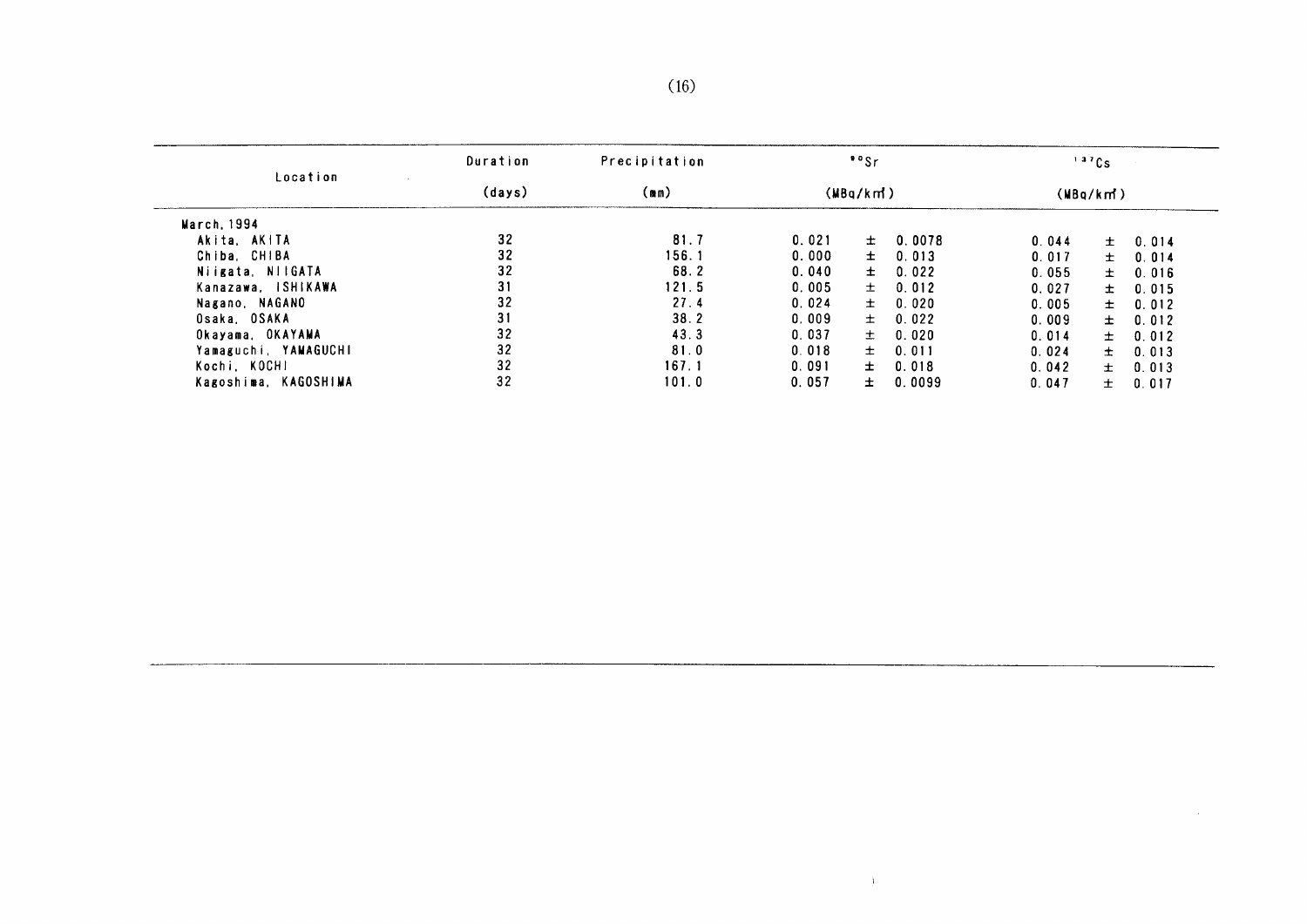#### $(2)$ Strontium-90 and Cesium-137 in Airborne Dust (from Oct. 1993 to Mar. 1994 )

 $\sim$ 

-continued from No. 106 of this publication-

| Table (2) | :Strontium-90 and Cesium-137 in Airborne Dust |  |
|-----------|-----------------------------------------------|--|
|           |                                               |  |

| Location                | Sampling  | Absorption<br>volume |         | 90Sr                  |         | 137Cs                 |  |
|-------------------------|-----------|----------------------|---------|-----------------------|---------|-----------------------|--|
|                         | period    | (m <sup>2</sup> )    |         | (mBq/m <sup>3</sup> ) |         | (mBa/m <sup>3</sup> ) |  |
|                         |           |                      |         |                       |         |                       |  |
| October~December, 1993  |           |                      |         |                       |         |                       |  |
| Morioka, IWATE          | $10 - 12$ | 8,939.0              | 0.00039 | 0.00048<br>±.         | 0.00099 | 0.00045<br>土          |  |
| Akita, AKITA            | $10 - 12$ | 10, 800, 0           | 0.00075 | 0.00038<br>土          | 0.00000 | 土<br>0.00053          |  |
| Yamagata, YAMAGATA      | $10 - 12$ | 12,960.0             | 0.00046 | 0.00056<br>±.         | 0.00022 | 0.00028<br>Ŧ          |  |
| Ookuma-machi, FUKUSHIMA | $10 - 12$ | 9,773.0              | 0.00000 | 0.00087<br>±.         | 0.00032 | 0.00052<br>土          |  |
| Mito, IBARAKI           | $10 - 12$ | 9,322.8              | 0.00063 | 0.00043<br>ᆂ          | 0.00087 | 0.00043<br>土          |  |
| Utsunomiya, TOCHIGI     | $10 - 12$ | 14, 047.0            | 0.00029 | 0.00027<br>±.         | 0.00025 | 0.00028<br>土          |  |
| Maebashi GUNMA          | $10 - 12$ | 14, 913.0            | 0.00000 | 0.00055<br>土          | 0.00000 | 0.00030<br>土          |  |
| Ichihara, CHIBA         | $10 - 12$ | 12,960.0             | 0.0014  | 0.00089<br>±          | 0.00009 | 0.00034<br>土          |  |
| Yokohama, KANAGAWA      | $10 - 12$ | 10, 464.0            | 0.0012  | 0.00093<br>士          | 0.00000 | 0.00048<br>土          |  |
| Niigata, NIIGATA        | $10 - 12$ | 10, 519.0            | 0.0015  | 0.00095<br>土          | 0.00033 | 0.00037<br>土          |  |
| Kosugi-machi, TOYAMA    | $10 - 12$ | 19, 410.0            | 0.00000 | 0.00043<br>±          | 0.00002 | 0.00019<br>士          |  |
| Fukui, FUKUI            | $10 - 12$ | 9,818.0              | 0.00044 | 0.00039<br>±.         | 0.00000 | 0.00051<br>土          |  |
| Koufu, YAMANASHI        | $10 - 12$ | 16, 267.0            | 0.00072 | 0.00058<br>±.         | 0.00000 | 0.00026<br>土          |  |
| Nagano, NAGANO          | $10 - 12$ | 11, 941.0            | 0.0013  | 0.00079<br>Ŧ.         | 0.00000 | 0.00032<br>土          |  |
| Gifu, GIFU              | $10 - 12$ | 11,730.0             | 0.00000 | 0.00031<br>士          | 0.00054 | 0.00033<br>土          |  |
| Hamaoka-machi, SHIZUOKA | $10 - 12$ | 10, 757.0            | 0.00069 | 0.00058<br>土          | 0.0010  | 0.00061<br>土          |  |
| Nagoya, AICHI           | $10 - 12$ | 9,799.0              | 0.00000 | 0.00092<br>Ŧ.         | 0.00000 | 0.00053<br>土          |  |
| Tsu, MIE                | $10 - 12$ | 14,080.0             | 0.0012  | 0.00067<br>Ŧ.         | 0.00000 | 0.00026<br>土          |  |
| Ootsu, SHIGA            | $10 - 12$ | 11,550.0             | 0.0018  | 0.00087<br>±.         | 0.00007 | 0.00031<br>土          |  |
| Kyoto, KYOTO            | $10 - 12$ | 10, 150.0            | 0.0003  | 0.0010<br>士           | 0.00000 | 0.00032<br>±          |  |
| Osaka, OSAKA            | $10 - 12$ | 15, 461.0            | 0.00051 | 0.00026<br>±.         | 0.00041 | 0.00037<br>土          |  |
| Kobe, HYOUGO            | $10 - 12$ | 9,928.0              | 0.00053 | 0.00041<br>士          | 0.00014 | 0.00054<br>土          |  |
| Nara, NARA              | $10 - 12$ | 13, 039.9            | 0.00052 | 0.00031<br>±.         | 0.00000 | 0.00041<br>土          |  |
| Wakayama, WAKAYAMA      | $10 - 12$ | 10, 257.0            | 0.00058 | 0.00058<br>±.         | 0.00034 | 0.00036<br>土          |  |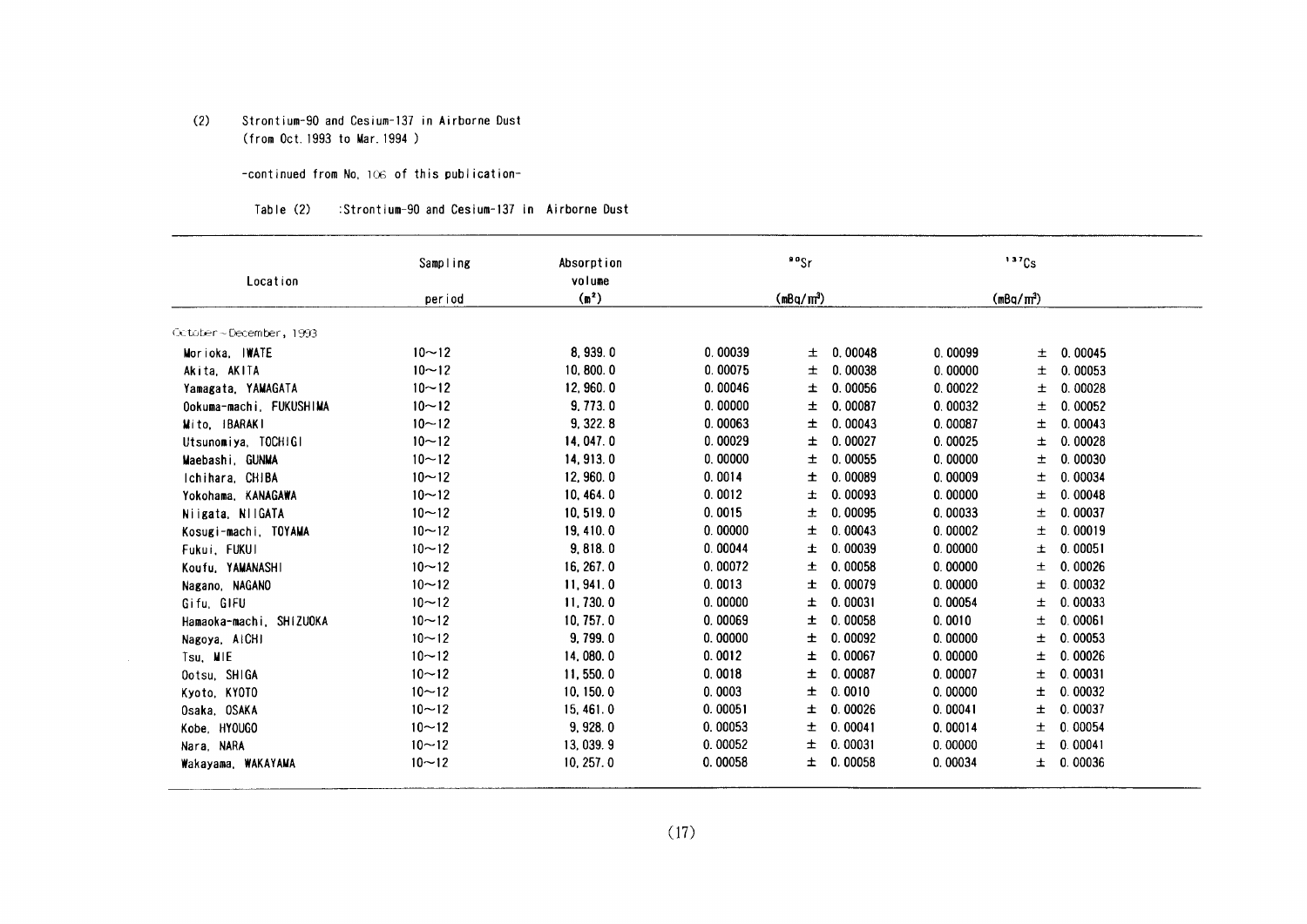| Location                | Sampling   | Absorption<br>volume |         | " <sup>so</sup> Sr    |         |         | 137Cs                 |         |
|-------------------------|------------|----------------------|---------|-----------------------|---------|---------|-----------------------|---------|
|                         | period     | (m <sup>2</sup> )    |         | (mBq/m <sup>3</sup> ) |         |         | (mBq/m <sup>3</sup> ) |         |
| Tottori, TOTTORI        | $10 - 12$  | 14, 221.0            | 0.00000 | 土                     | 0.00059 | 0.00000 | Ŧ                     | 0.00025 |
| Okayama, OKAYAMA        | $10 - 12$  | 13, 421.0            | 0.00000 | ±.                    | 0.00025 | 0.00014 | 土                     | 0.00026 |
| Hiroshima, HIROSHIMA    | $10 - 12$  | 10, 190.0            | 0.00042 | ±                     | 0.00037 | 0.00000 | 士                     | 0.00044 |
| Yamaguchi, YAMAGUCHI    | $10 - 12$  | 19,005.0             | 0.00000 | Ŧ                     | 0.00019 | 0.00016 | 土                     | 0.00021 |
| Tokushima, TOKUSHIMA    | $10 - 12$  | 11, 280.0            | 0.00065 | 士                     | 0.00039 | 0.00000 | 土                     | 0.00051 |
| Takamatsu, KAGAWA       | $10 - 12$  | 15, 309.0            | 0.00027 | Ŧ.                    | 0.00043 | 0.00043 | 士                     | 0.00027 |
| Saga, SAGA              | $10 - 12$  | 12, 012.1            | 0.00033 | Ŧ.                    | 0.00034 | 0.00000 | 士                     | 0.00039 |
| Nagasaki, NAGASAKI      | $10 - 12$  | 10, 174.0            | 0.00000 | Ŧ.                    | 0.00061 | 0.00019 | 土                     | 0.00038 |
| Kumamoto, KUMAMOTO      | $10 - 12$  | 9,985.0              | 0.00028 | Ŧ.                    | 0.00038 | 0.00019 | 士                     | 0.00034 |
| Ooita, OOITA            | $10 - 12$  | 10, 354.0            | 0.00000 | Ŧ.                    | 0.00083 | 0.00000 | Ŧ                     | 0.00054 |
| Miyazaki, MIYAZAKI      | $10 - 12$  | 14, 209.0            | 0.00077 | Ŧ.                    | 0.00030 | 0.00000 | Ŧ                     | 0.00022 |
| January~March, 1994     |            |                      |         |                       |         |         |                       |         |
| Morioka, IWATE          | $1 - 3$    | 10, 103.0            | 0.00075 | ±.                    | 0.00038 | 0.00024 | Ŧ.                    | 0.00040 |
| Akita, AKITA            | $1 \sim 3$ | 10,920.0             | 0.00095 | Ŧ                     | 0.00089 | 0.00032 | Ŧ                     | 0.00050 |
| Yamagata, YAMAGATA      | $1 - 3$    | 12,960.0             | 0.00089 | Ŧ                     | 0.00050 | 0.00034 | 士                     | 0.00032 |
| Ookuma-machi, FUKUSHIMA | $1 - 3$    | 11, 410.0            | 0.0011  | Ŧ.                    | 0.00085 | 0.00000 | 土                     | 0.00034 |
| Mito, IBARAKI           | $1 \sim 3$ | 8, 882. 7            | 0.00010 | Ŧ.                    | 0.00038 | 0.00000 | 土                     | 0.00041 |
| Utsunomiya, TOCHIGI     | $1 - 3$    | 14,096.0             | 0.00011 | ±.                    | 0.00047 | 0.00077 | Ŧ                     | 0.00037 |
| Maebashi, GUNMA         | $1 - 3$    | 14,096.0             | 0.00021 | Ŧ.                    | 0.00046 | 0.00000 | Ŧ.                    | 0.00026 |
| Ichihara, CHIBA         | $1 - 3$    | 12,960.0             | 0.00081 | Ŧ.                    | 0.00081 | 0.00036 | 土                     | 0.00033 |
| Yokohama, KANAGAWA      | $1 - 3$    | 11, 127.0            | 0.00096 | Ŧ.                    | 0.00062 | 0.00031 | ±.                    | 0.00048 |
| Niigata NIIGATA         | $1 - 3$    | 10, 632.0            | 0.00000 | 士                     | 0.00085 | 0.00008 | $\pm$                 | 0.00042 |
| Kosugi-machi, TOYAMA    | $1 - 3$    | 18, 553.0            | 0.00000 | Ŧ                     | 0.00062 | 0.00019 | 土                     | 0.00022 |
| Fukui, FUKUI            | $1 - 3$    | 9,976.0              | 0.00046 | Ŧ.                    | 0.00071 | 0.00000 | Ŧ                     | 0.00042 |
| Koufu, YAMANASHI        | $1 - 3$    | 17, 826.0            | 0.00021 | $\pm$                 | 0.00020 | 0.00006 | $\pm$                 | 0.00021 |

 $\mathcal{L}^{\text{max}}_{\text{max}}$  and  $\mathcal{L}^{\text{max}}_{\text{max}}$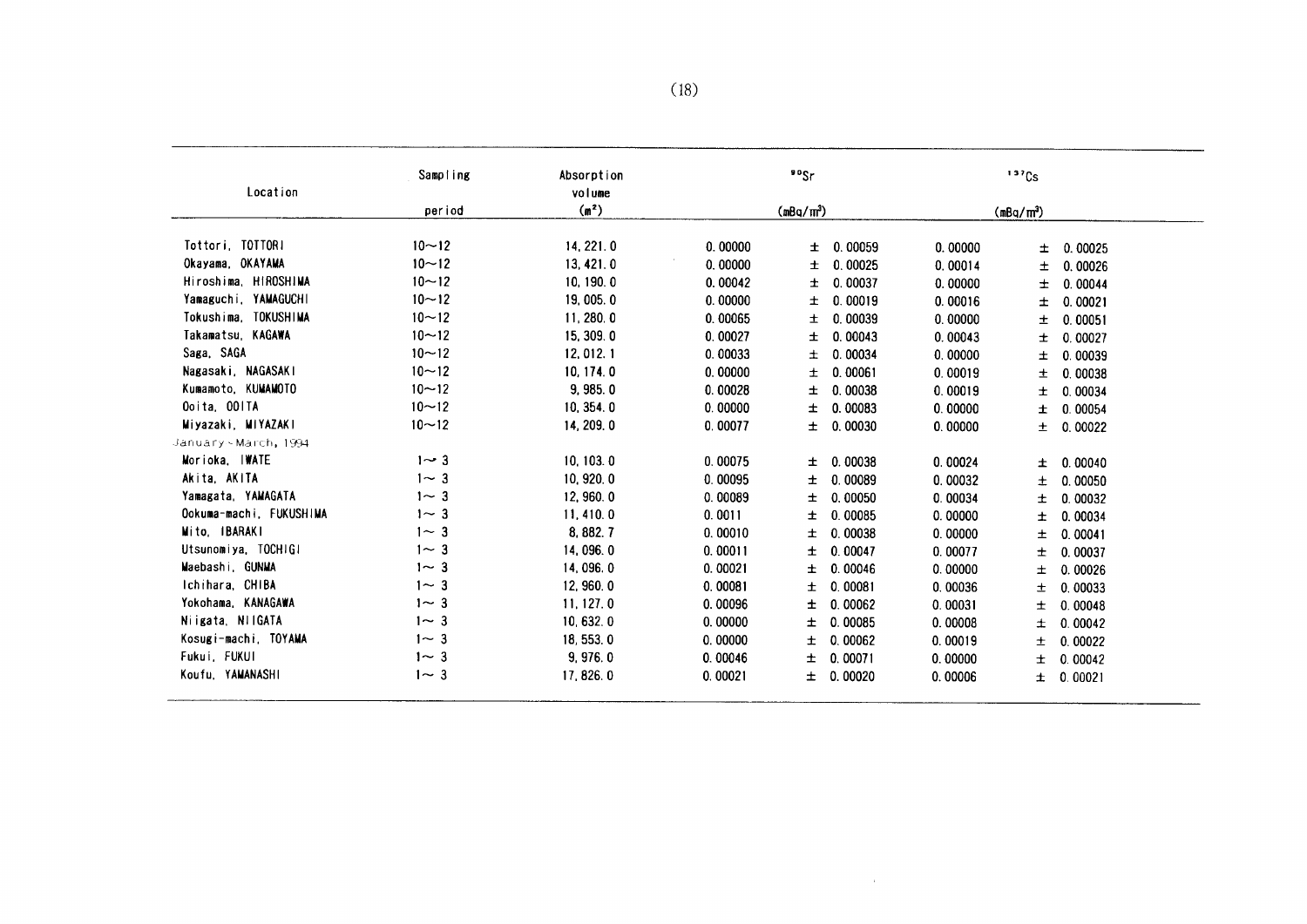| Sampling   | Absorption                                                                                         |                                                                                                                                                                                    | " <sup>s</sup> "Sr                                                                                                   |                                                                                                                                                          | 137Cs                                                                                |
|------------|----------------------------------------------------------------------------------------------------|------------------------------------------------------------------------------------------------------------------------------------------------------------------------------------|----------------------------------------------------------------------------------------------------------------------|----------------------------------------------------------------------------------------------------------------------------------------------------------|--------------------------------------------------------------------------------------|
|            | volume                                                                                             |                                                                                                                                                                                    |                                                                                                                      |                                                                                                                                                          |                                                                                      |
| period     | (m <sup>2</sup> )                                                                                  |                                                                                                                                                                                    |                                                                                                                      |                                                                                                                                                          | (mBq/m <sup>3</sup> )                                                                |
|            |                                                                                                    |                                                                                                                                                                                    |                                                                                                                      |                                                                                                                                                          |                                                                                      |
|            |                                                                                                    |                                                                                                                                                                                    |                                                                                                                      |                                                                                                                                                          | 0.00035<br>±.                                                                        |
| 1 $\sim$ 3 |                                                                                                    |                                                                                                                                                                                    | ±.                                                                                                                   |                                                                                                                                                          | 0.00032<br>土                                                                         |
| $1 - 3$    | 11,065.0                                                                                           | 0.00041                                                                                                                                                                            | 0.00052<br>±.                                                                                                        | 0.00004                                                                                                                                                  | 0.00053<br>±.                                                                        |
| $1 - 3$    | 10, 677.7                                                                                          | 0.00000                                                                                                                                                                            | 00029<br>0.<br>±.                                                                                                    | 0.00071                                                                                                                                                  | 0.00041<br>±.                                                                        |
| $1 - 3$    | 14, 108, 0                                                                                         | 0.00033                                                                                                                                                                            | 00042<br>0.<br>±.                                                                                                    | 0.00032                                                                                                                                                  | 0.00030<br>土                                                                         |
| $1 - 3$    | 11, 154.0                                                                                          | 0.00000                                                                                                                                                                            | 0.00044<br>±.                                                                                                        | 0.00056                                                                                                                                                  | 0.00038<br>士                                                                         |
| $1 - 3$    | 10,089.0                                                                                           | 0.00000                                                                                                                                                                            | 0.00095<br>±.                                                                                                        | 0.00068                                                                                                                                                  | 0.00044<br>士                                                                         |
| $1 - 3$    | 15, 511.0                                                                                          | 0.00000                                                                                                                                                                            | 00039<br>0.<br>±.                                                                                                    | 0.00000                                                                                                                                                  | 0.00027<br>士                                                                         |
| $1 - 3$    | 10,006.0                                                                                           | 0.00062                                                                                                                                                                            | 00062<br>0.<br>±.                                                                                                    | 0.00000                                                                                                                                                  | 0.00053<br>土                                                                         |
| $1 - 3$    | 13, 243. 3                                                                                         | 0.00036                                                                                                                                                                            | 0.00045<br>±.                                                                                                        | 0.00000                                                                                                                                                  | 0.00042<br>±                                                                         |
| $1 - 3$    |                                                                                                    | 0.00052                                                                                                                                                                            | 0.00044<br>±.                                                                                                        | 0.00035                                                                                                                                                  | 0.00025<br>土                                                                         |
| $1 - 3$    |                                                                                                    |                                                                                                                                                                                    | 00029<br>0.<br>±.                                                                                                    | 0.00035                                                                                                                                                  | 0.00030<br>±                                                                         |
| $1 - 3$    |                                                                                                    | 0.00043                                                                                                                                                                            | 0.<br>00034<br>±.                                                                                                    | 0.00027                                                                                                                                                  | 0.00031<br>±                                                                         |
|            |                                                                                                    |                                                                                                                                                                                    | 0.00062<br>±.                                                                                                        | 0.00066                                                                                                                                                  | 0.00045<br>士                                                                         |
| $1 - 3$    |                                                                                                    | 0.00033                                                                                                                                                                            | 0.00035<br>±.                                                                                                        | 0.00021                                                                                                                                                  | 0.00023<br>±                                                                         |
|            |                                                                                                    |                                                                                                                                                                                    | 00040<br>0.                                                                                                          | 0.00030                                                                                                                                                  | 0.00049<br>土                                                                         |
|            |                                                                                                    |                                                                                                                                                                                    |                                                                                                                      |                                                                                                                                                          | 0.00025<br>士                                                                         |
|            |                                                                                                    |                                                                                                                                                                                    |                                                                                                                      |                                                                                                                                                          | 0.00031<br>±                                                                         |
|            |                                                                                                    |                                                                                                                                                                                    |                                                                                                                      |                                                                                                                                                          | 0.00038<br>±.                                                                        |
|            |                                                                                                    |                                                                                                                                                                                    |                                                                                                                      |                                                                                                                                                          | 0.00043<br>士                                                                         |
|            |                                                                                                    |                                                                                                                                                                                    |                                                                                                                      |                                                                                                                                                          | 0.00053<br>土                                                                         |
|            |                                                                                                    |                                                                                                                                                                                    |                                                                                                                      |                                                                                                                                                          | 0.00045<br>士                                                                         |
|            | $1 - 3$<br>$1 - 3$<br>$1 - 3$<br>$1 - 3$<br>1 $\sim$ 3<br>$1 - 3$<br>1~ 3<br>$1 - 3$<br>1 $\sim$ 3 | 11, 712.0<br>12, 057.0<br>17, 119.8<br>13,603.0<br>11, 534.0<br>10, 351, 0<br>19, 114.0<br>11, 280.0<br>15, 430.0<br>12, 042. 9<br>10, 114.0<br>10,888.0<br>10, 193.0<br>12, 829.0 | 0.00062<br>0.00000<br>0.00034<br>0.00046<br>0.00000<br>0.00000<br>0.00069<br>0.00021<br>0.00000<br>0.00078<br>0.0010 | (mBq/mª)<br>0.00051<br>±.<br>0.00047<br>±.<br>00043<br>0.<br>±.<br>00034<br>0.<br>±.<br>0.00070<br>±.<br>0.00059<br>±.<br>0.00092<br>±.<br>0.00078<br>±. | 0.00047<br>0.00000<br>0.00003<br>0.00045<br>0.00000<br>0.00000<br>0.00013<br>0.00075 |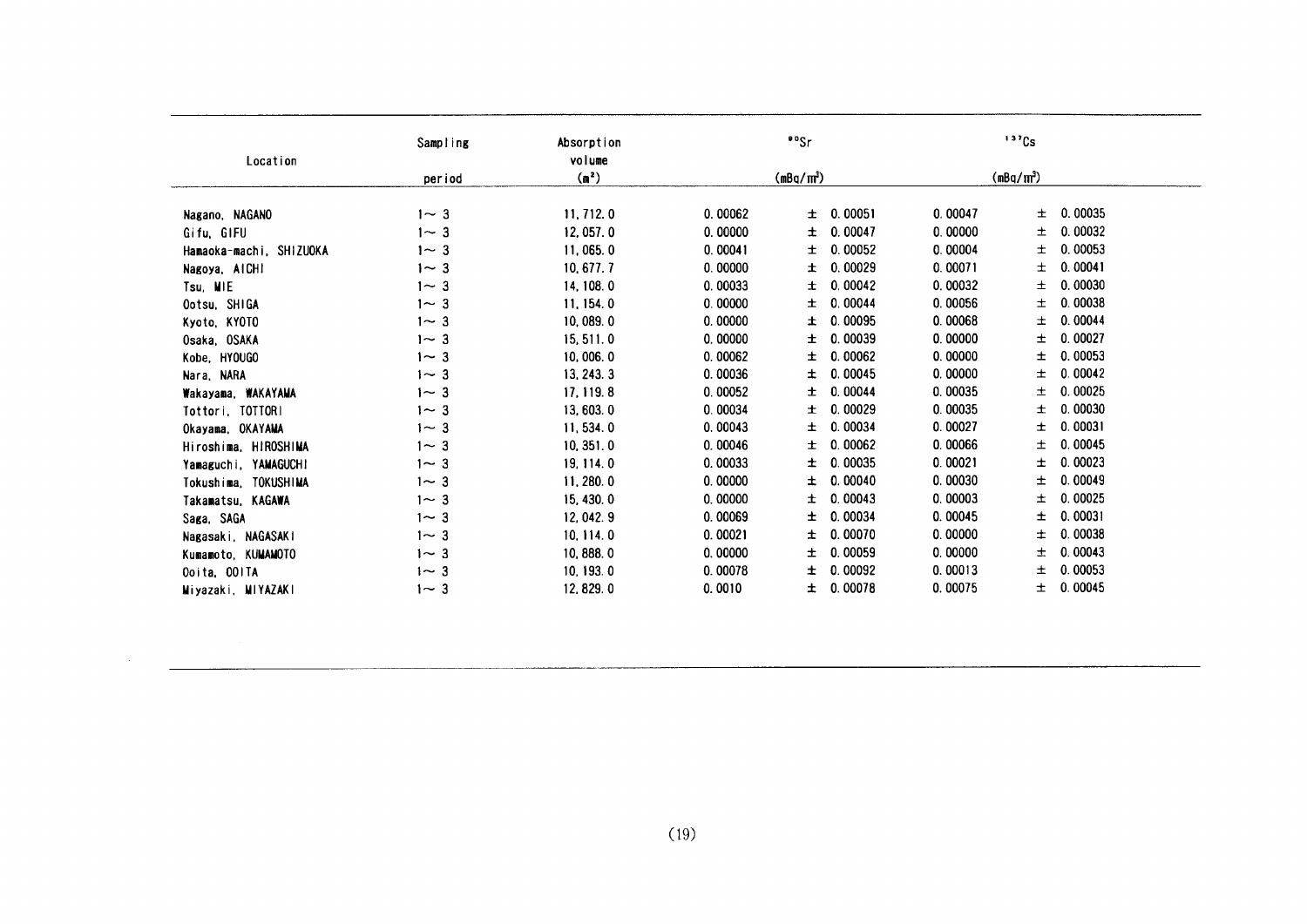$(3)$ Strontium-90 and cesium-137 in Service Water (from Oct. 1993 to Mar. 1994)

-continued from No, 106 of this publication-

#### Table (3) :Strontium-90 and cesium-137 in Service Water

| Location               | pH   |       | " <sup>s</sup> "Sr |       | $137$ Cs       |  |
|------------------------|------|-------|--------------------|-------|----------------|--|
|                        |      |       | $(mBq/ \ell)$      |       | $(mBq / \ell)$ |  |
| (Source Water)         |      |       |                    |       |                |  |
| December, 1993         |      |       |                    |       |                |  |
| Urawa, SAITAMA         | 7.6  | 0.000 | $\pm$ 0.035        | 0.030 | 0.053<br>士     |  |
| Katsushika, TOKYO      | 7.1  | 1.2   | 0.20<br>±.         | 0.21  | 0.095<br>±.    |  |
| Tsukui-machi, KANAGAWA | 6.2  | 0.32  | 0.056<br>±.        | 0.033 | Ŧ.<br>0.054    |  |
| Nagano, NAGANO         | 6.9  | 0.79  | 0.14<br>士          | 0.000 | ŧ.<br>0.043    |  |
| Inuyama, AICHI         | 6.8  | 2.1   | Ŧ<br>0.19          | 0.23  | 0.064<br>±.    |  |
| Moriguchi, OSAKA       | 7.4  | 2.8   | Ŧ.<br>0.12         | 0.13  | 0.055<br>Ŧ.    |  |
| Fukuoka, FUKUOKA       | 7.3  | 2.2   | Ŧ.<br>0.12         | 0.037 | $\pm$ 0.058    |  |
| January, 1994          |      |       |                    |       |                |  |
| Sapporo, HOKKAIDOU     | 6.9  | 2.0   | ± 0.11             | 0.037 | $\pm$ 0.053    |  |
| Kisarazu, CHIBA        | 7.7  | 1.7   | $\pm$<br>0.11      | 0.000 | ± 0.076        |  |
| Kyoto, KYOTO           | 7.53 | 3.2   | $\pm 0.22$         | 0.022 | ± 0.082        |  |
| (Tap Water)            |      |       |                    |       |                |  |
| October, 1993          |      |       |                    |       |                |  |
| Sendai, MIYAGI         | —    | 1.7   | ± 0.19             | 0.000 | $\pm 0.097$    |  |
| November, 1993         |      |       |                    |       |                |  |
| Yamagata, YAMAGATA     | 7.2  | 2.3   | ± 0.14             | 0.000 | ± 0.052        |  |
| Niigata, NIIGATA       | 7.38 | 2.7   | ± 0.13             | 0.23  | $\pm$ 0.13     |  |
| December, 1993         |      |       |                    |       |                |  |
| Wakkanai, HOKKAIDOU    | 6.7  | 1.4   | $\pm 0.10$         | 0.090 | ± 0.057        |  |
| Aomori, AOMORI         | 7.3  | 1.2   | 0.15<br>士          | 0.25  | $\pm$<br>0.096 |  |
| Morioka, IWATE         | 6.94 | 1.3   | 0.09<br>士          | 0.038 | ± 0.055        |  |
| Akita, AKITA           | 6.15 | 2.8   | 0.14<br>$\pm$      | 0.11  | $\pm$ 0.062    |  |
| Fukushima, FUKUSHIMA   | 7.24 | 2.3   | 0.21<br>$\pm$      | 0.011 | $\pm 0.049$    |  |
| Mito, IBARAKI          | 7.0  | 1.1   | Ŧ.<br>0.14         | 0.000 | ± 0.047        |  |

 $\mathcal{X}$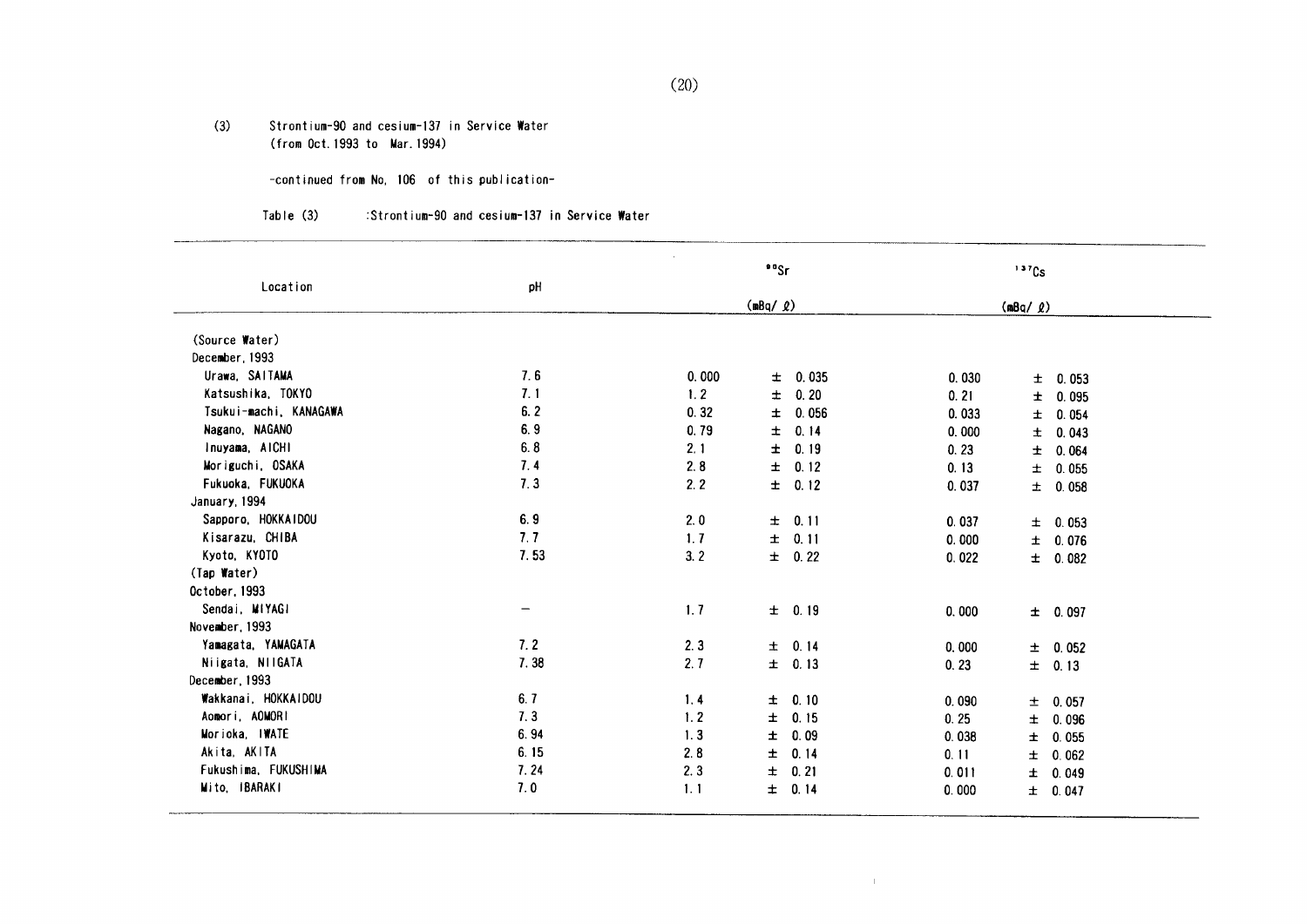| $(mBq/ Q)$<br>(mBq / g)<br>Utsunomiya TOCHIGI<br>7.6<br>0.38<br>± 0.056<br>0.017<br>$\pm$ 0.063<br>Maebashi, GUNMA<br>6.8<br>1.8<br>$\pm$<br>0.12<br>Ŧ<br>0.067<br>0.14<br>Urawa, SAITAMA<br>6.9<br>0.10<br>1.4<br>$\pm$<br>0.12<br>$\pm$<br>0.061<br>Ichihara, CHIBA<br>7.43<br>1.8<br>Ŧ<br>0.13<br>0.12<br>0.15<br>±<br>Katsushika, TOKYO<br>6.9<br>1.5<br>$\pm$<br>0.19<br>0.13<br>0.092<br>±.<br>7.0<br>Yokohama, KANAGAWA<br>0.51<br>0.12<br>Ŧ.<br>0.035<br>0.053<br>Ŧ.<br>Kosugi-machi, TOYAMA<br>7.1<br>1.8<br>0.11<br>士<br>0.040<br>0.000<br>Ŧ.<br>Kanazawa, ISHIKAWA<br>6.31<br>2.1<br>0.13<br>士<br>0.23<br>0.074<br>±.<br>6.17<br>Fukui, FUKUI<br>0.84<br>0.083<br>±.<br>0.000<br>0.052<br>±.<br>Gifu, GIFU<br>6.84<br>0.78<br>0.088<br>±.<br>0.000<br>Ŧ.<br>0.044<br>6.7<br>1.8<br>0.20<br>Nagoya, AICHI<br>士<br>0.044<br>0.056<br>土<br>7.0<br>2.7<br>$\pm$<br>0.13<br>0.038<br>0.059<br>±.<br>6.8<br>4.0<br>$\pm$<br>0.34<br>0.000<br>0.070<br>Ŧ.<br>7.3<br>2.8<br>士<br>0.15<br>0.000<br>0.050<br>土<br>7.39<br>1.8<br>$\pm$<br>0.11<br>0.099<br>土<br>0.054<br>7.1<br>2.6<br>±.<br>0.15<br>0.086<br>0.065<br>±<br>$\overline{\phantom{a}}$<br>2.6<br>±.<br>0.19<br>0.085<br>Ŧ<br>0.073<br>0.18<br>7.0<br>2.2<br>±<br>0.000<br>0.051<br>土<br>6.6<br>2.3<br>0.18<br>±,<br>0.006<br>0.050<br>±.<br>7.2<br>2.6<br>0.13<br>Ŧ<br>0.048<br>士<br>0.052<br>7.6<br>0.15<br>1.4<br>±.<br>0.040<br>$\pm$<br>0.058<br>7.8<br>1.5<br>±.<br>0.11<br>0.028<br>0.055<br>士<br>$\pm$<br>7.0<br>1.9<br>0.11<br>0.048<br>Ŧ<br>0.061<br>7.59<br>1.7<br>$\pm$<br>0.12<br>0.000<br>$\pm$<br>0.051<br>1.7<br>$\pm$<br>0.16<br>8.0<br>0.096<br>$\pm$<br>0.054<br>7.12<br>0.045<br>0.098<br>$\pm$<br>0.000<br>±.<br>0.042 |  |              |    | ${}^{\circ}$ <sup>o</sup> Sr | 137Cs |  |
|-----------------------------------------------------------------------------------------------------------------------------------------------------------------------------------------------------------------------------------------------------------------------------------------------------------------------------------------------------------------------------------------------------------------------------------------------------------------------------------------------------------------------------------------------------------------------------------------------------------------------------------------------------------------------------------------------------------------------------------------------------------------------------------------------------------------------------------------------------------------------------------------------------------------------------------------------------------------------------------------------------------------------------------------------------------------------------------------------------------------------------------------------------------------------------------------------------------------------------------------------------------------------------------------------------------------------------------------------------------------------------------------------------------------------------------------------------------------------------------------------------------------------------------------------------------------------------------------------------------------------------------------------------------------------------------------------------------|--|--------------|----|------------------------------|-------|--|
|                                                                                                                                                                                                                                                                                                                                                                                                                                                                                                                                                                                                                                                                                                                                                                                                                                                                                                                                                                                                                                                                                                                                                                                                                                                                                                                                                                                                                                                                                                                                                                                                                                                                                                           |  | Location     | pH |                              |       |  |
|                                                                                                                                                                                                                                                                                                                                                                                                                                                                                                                                                                                                                                                                                                                                                                                                                                                                                                                                                                                                                                                                                                                                                                                                                                                                                                                                                                                                                                                                                                                                                                                                                                                                                                           |  |              |    |                              |       |  |
|                                                                                                                                                                                                                                                                                                                                                                                                                                                                                                                                                                                                                                                                                                                                                                                                                                                                                                                                                                                                                                                                                                                                                                                                                                                                                                                                                                                                                                                                                                                                                                                                                                                                                                           |  |              |    |                              |       |  |
|                                                                                                                                                                                                                                                                                                                                                                                                                                                                                                                                                                                                                                                                                                                                                                                                                                                                                                                                                                                                                                                                                                                                                                                                                                                                                                                                                                                                                                                                                                                                                                                                                                                                                                           |  |              |    |                              |       |  |
|                                                                                                                                                                                                                                                                                                                                                                                                                                                                                                                                                                                                                                                                                                                                                                                                                                                                                                                                                                                                                                                                                                                                                                                                                                                                                                                                                                                                                                                                                                                                                                                                                                                                                                           |  |              |    |                              |       |  |
|                                                                                                                                                                                                                                                                                                                                                                                                                                                                                                                                                                                                                                                                                                                                                                                                                                                                                                                                                                                                                                                                                                                                                                                                                                                                                                                                                                                                                                                                                                                                                                                                                                                                                                           |  |              |    |                              |       |  |
|                                                                                                                                                                                                                                                                                                                                                                                                                                                                                                                                                                                                                                                                                                                                                                                                                                                                                                                                                                                                                                                                                                                                                                                                                                                                                                                                                                                                                                                                                                                                                                                                                                                                                                           |  |              |    |                              |       |  |
|                                                                                                                                                                                                                                                                                                                                                                                                                                                                                                                                                                                                                                                                                                                                                                                                                                                                                                                                                                                                                                                                                                                                                                                                                                                                                                                                                                                                                                                                                                                                                                                                                                                                                                           |  |              |    |                              |       |  |
|                                                                                                                                                                                                                                                                                                                                                                                                                                                                                                                                                                                                                                                                                                                                                                                                                                                                                                                                                                                                                                                                                                                                                                                                                                                                                                                                                                                                                                                                                                                                                                                                                                                                                                           |  |              |    |                              |       |  |
|                                                                                                                                                                                                                                                                                                                                                                                                                                                                                                                                                                                                                                                                                                                                                                                                                                                                                                                                                                                                                                                                                                                                                                                                                                                                                                                                                                                                                                                                                                                                                                                                                                                                                                           |  |              |    |                              |       |  |
|                                                                                                                                                                                                                                                                                                                                                                                                                                                                                                                                                                                                                                                                                                                                                                                                                                                                                                                                                                                                                                                                                                                                                                                                                                                                                                                                                                                                                                                                                                                                                                                                                                                                                                           |  |              |    |                              |       |  |
|                                                                                                                                                                                                                                                                                                                                                                                                                                                                                                                                                                                                                                                                                                                                                                                                                                                                                                                                                                                                                                                                                                                                                                                                                                                                                                                                                                                                                                                                                                                                                                                                                                                                                                           |  |              |    |                              |       |  |
|                                                                                                                                                                                                                                                                                                                                                                                                                                                                                                                                                                                                                                                                                                                                                                                                                                                                                                                                                                                                                                                                                                                                                                                                                                                                                                                                                                                                                                                                                                                                                                                                                                                                                                           |  | Tsu, MIE     |    |                              |       |  |
| Osaka, OSAKA<br>Kobe, HYOUGO<br>Nara, NARA<br>Matsue, SHIMANE<br>Okayama, OKAYAMA<br>Ube, YAMAGUCHI<br>Takamatsu, KAGAWA<br>Matsuyama, EHIME<br>Kochi, KOCHI<br>Fukuoka, FUKUOKA<br>Saga, SAGA<br>Nagasaki, NAGASAKI<br>Kumamoto, KUMAMOTO                                                                                                                                                                                                                                                                                                                                                                                                                                                                                                                                                                                                                                                                                                                                                                                                                                                                                                                                                                                                                                                                                                                                                                                                                                                                                                                                                                                                                                                                |  | Ootsu, SHIGA |    |                              |       |  |
|                                                                                                                                                                                                                                                                                                                                                                                                                                                                                                                                                                                                                                                                                                                                                                                                                                                                                                                                                                                                                                                                                                                                                                                                                                                                                                                                                                                                                                                                                                                                                                                                                                                                                                           |  |              |    |                              |       |  |
|                                                                                                                                                                                                                                                                                                                                                                                                                                                                                                                                                                                                                                                                                                                                                                                                                                                                                                                                                                                                                                                                                                                                                                                                                                                                                                                                                                                                                                                                                                                                                                                                                                                                                                           |  |              |    |                              |       |  |
|                                                                                                                                                                                                                                                                                                                                                                                                                                                                                                                                                                                                                                                                                                                                                                                                                                                                                                                                                                                                                                                                                                                                                                                                                                                                                                                                                                                                                                                                                                                                                                                                                                                                                                           |  |              |    |                              |       |  |
|                                                                                                                                                                                                                                                                                                                                                                                                                                                                                                                                                                                                                                                                                                                                                                                                                                                                                                                                                                                                                                                                                                                                                                                                                                                                                                                                                                                                                                                                                                                                                                                                                                                                                                           |  |              |    |                              |       |  |
|                                                                                                                                                                                                                                                                                                                                                                                                                                                                                                                                                                                                                                                                                                                                                                                                                                                                                                                                                                                                                                                                                                                                                                                                                                                                                                                                                                                                                                                                                                                                                                                                                                                                                                           |  |              |    |                              |       |  |
|                                                                                                                                                                                                                                                                                                                                                                                                                                                                                                                                                                                                                                                                                                                                                                                                                                                                                                                                                                                                                                                                                                                                                                                                                                                                                                                                                                                                                                                                                                                                                                                                                                                                                                           |  |              |    |                              |       |  |
|                                                                                                                                                                                                                                                                                                                                                                                                                                                                                                                                                                                                                                                                                                                                                                                                                                                                                                                                                                                                                                                                                                                                                                                                                                                                                                                                                                                                                                                                                                                                                                                                                                                                                                           |  |              |    |                              |       |  |
|                                                                                                                                                                                                                                                                                                                                                                                                                                                                                                                                                                                                                                                                                                                                                                                                                                                                                                                                                                                                                                                                                                                                                                                                                                                                                                                                                                                                                                                                                                                                                                                                                                                                                                           |  |              |    |                              |       |  |
|                                                                                                                                                                                                                                                                                                                                                                                                                                                                                                                                                                                                                                                                                                                                                                                                                                                                                                                                                                                                                                                                                                                                                                                                                                                                                                                                                                                                                                                                                                                                                                                                                                                                                                           |  |              |    |                              |       |  |
|                                                                                                                                                                                                                                                                                                                                                                                                                                                                                                                                                                                                                                                                                                                                                                                                                                                                                                                                                                                                                                                                                                                                                                                                                                                                                                                                                                                                                                                                                                                                                                                                                                                                                                           |  |              |    |                              |       |  |
|                                                                                                                                                                                                                                                                                                                                                                                                                                                                                                                                                                                                                                                                                                                                                                                                                                                                                                                                                                                                                                                                                                                                                                                                                                                                                                                                                                                                                                                                                                                                                                                                                                                                                                           |  |              |    |                              |       |  |
|                                                                                                                                                                                                                                                                                                                                                                                                                                                                                                                                                                                                                                                                                                                                                                                                                                                                                                                                                                                                                                                                                                                                                                                                                                                                                                                                                                                                                                                                                                                                                                                                                                                                                                           |  |              |    |                              |       |  |
|                                                                                                                                                                                                                                                                                                                                                                                                                                                                                                                                                                                                                                                                                                                                                                                                                                                                                                                                                                                                                                                                                                                                                                                                                                                                                                                                                                                                                                                                                                                                                                                                                                                                                                           |  |              |    |                              |       |  |
|                                                                                                                                                                                                                                                                                                                                                                                                                                                                                                                                                                                                                                                                                                                                                                                                                                                                                                                                                                                                                                                                                                                                                                                                                                                                                                                                                                                                                                                                                                                                                                                                                                                                                                           |  |              |    |                              |       |  |
| (21)                                                                                                                                                                                                                                                                                                                                                                                                                                                                                                                                                                                                                                                                                                                                                                                                                                                                                                                                                                                                                                                                                                                                                                                                                                                                                                                                                                                                                                                                                                                                                                                                                                                                                                      |  |              |    |                              |       |  |

 $\sim$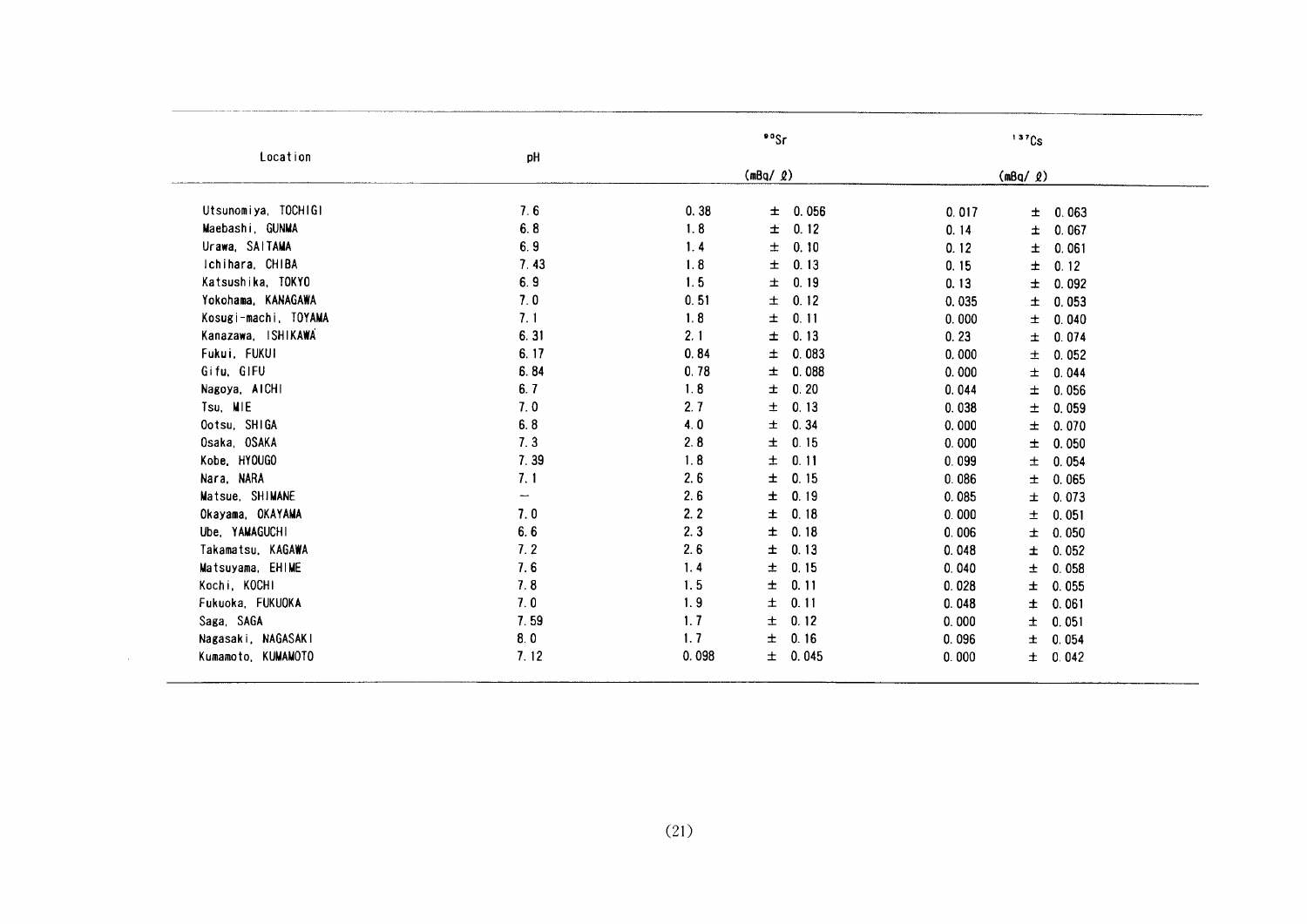| Location             | pH   |      | $\cdot$ $\cdot$   |       | $137$ Cs    |  |
|----------------------|------|------|-------------------|-------|-------------|--|
|                      |      |      | $(mBq / \varrho)$ |       | (mBq / g)   |  |
| Miyazaki, MIYAZAKI   | 6.95 | 1.0  | $\pm$ 0.09        | 0.026 | $\pm$ 0.055 |  |
| Kagoshima, KAGOSHIMA | 7.0  | 0.96 | $\pm$ 0.13        | 0.21  | $\pm$ 0.085 |  |
| Naha. Okinawa        | 7.45 | 5.6  | $\pm$ 0.20        | 0.000 | $\pm$ 0.088 |  |
| January, 1994        |      |      |                   |       |             |  |
| Kyoto, KYOTO         | 7.94 | 3.5  | $\pm$ 0.14        | 0.022 | $\pm 0.072$ |  |
| Hiroshima, HIROSHIMA | 6.85 | 1.7  | $\pm$ 0.20        | 0.000 | ± 0.048     |  |
| Tokushima, TOKUSHIMA | 7.0  | 1.6  | $\pm$ 0.18        | 0.000 | $\pm$ 0.051 |  |
| Ooita, OOITA         | 7.1  | 0.69 | $\pm$ 0.11        | 0.18  | $\pm 0.077$ |  |
| Febraly, 1994        |      |      |                   |       |             |  |
| Tottori, TOTTORI     | 7.1  | 1.9  | $\pm$ 0.20        | 0.011 | $\pm$ 0.067 |  |
| March, 1994          |      |      |                   |       |             |  |
| Shinguu, WAKAYAMA    | 6.8  | 1, 4 | $\pm$ 0.19        | 0.000 | ± 0.087     |  |

 $\mathcal{A}^{\text{max}}$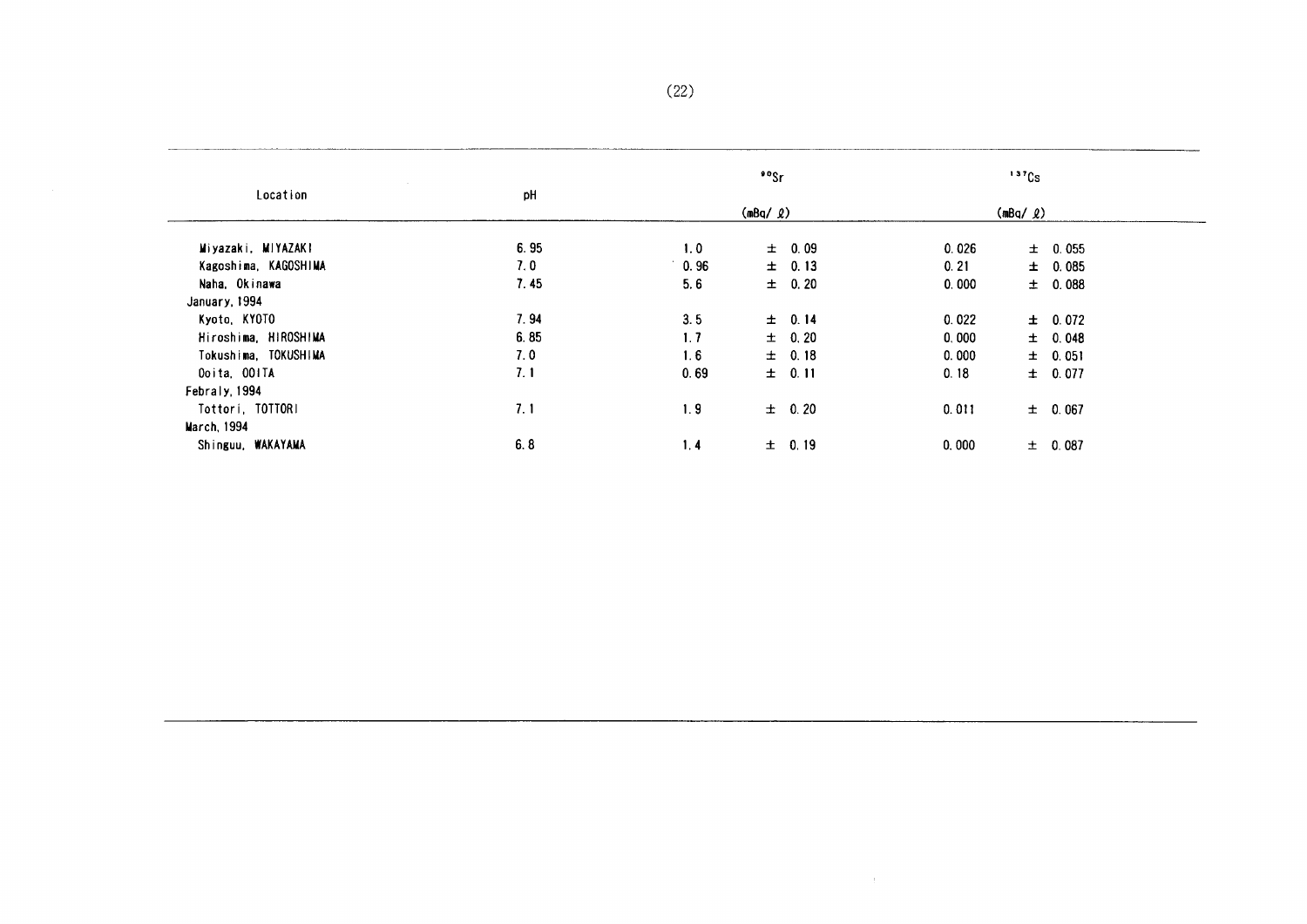#### $(4)$ Strontium-90 and cesium-137 in Freshwater (from Nov. 1993 to Dec. 1993)

-continued from No. 106 of this publication-

#### Table (4) :Strontium-90 and cesium-137 in Freshwater

|                    |      |       | $• •$ Sr          |       | 137Cs        |  |
|--------------------|------|-------|-------------------|-------|--------------|--|
| Location           | pH   |       | $(mBq / \varrho)$ |       | $(mBq/$ $Q)$ |  |
| (FreshWater)       |      |       |                   |       |              |  |
| November, 1993     |      |       |                   |       |              |  |
| Niigata, NIIGATA   | 7.42 | 4.0   | $\pm$ 0.16        | 0.28  | $\pm$ 0.10   |  |
| December, 1993     |      |       |                   |       |              |  |
| Suwa, NAGANO       | 7.01 | 0, 51 | $\pm$ 0.12        | 0.005 | $\pm$ 0.060  |  |
| Uji, KYOTO         | 7.07 | 0.068 | $\pm$ 0.036       | 0.000 | $\pm$ 0.068  |  |
| Shobara, HIROSHIMA | 6.90 | 1.2   | $\pm 0.09$        | 0.000 | $\pm$ 0.055  |  |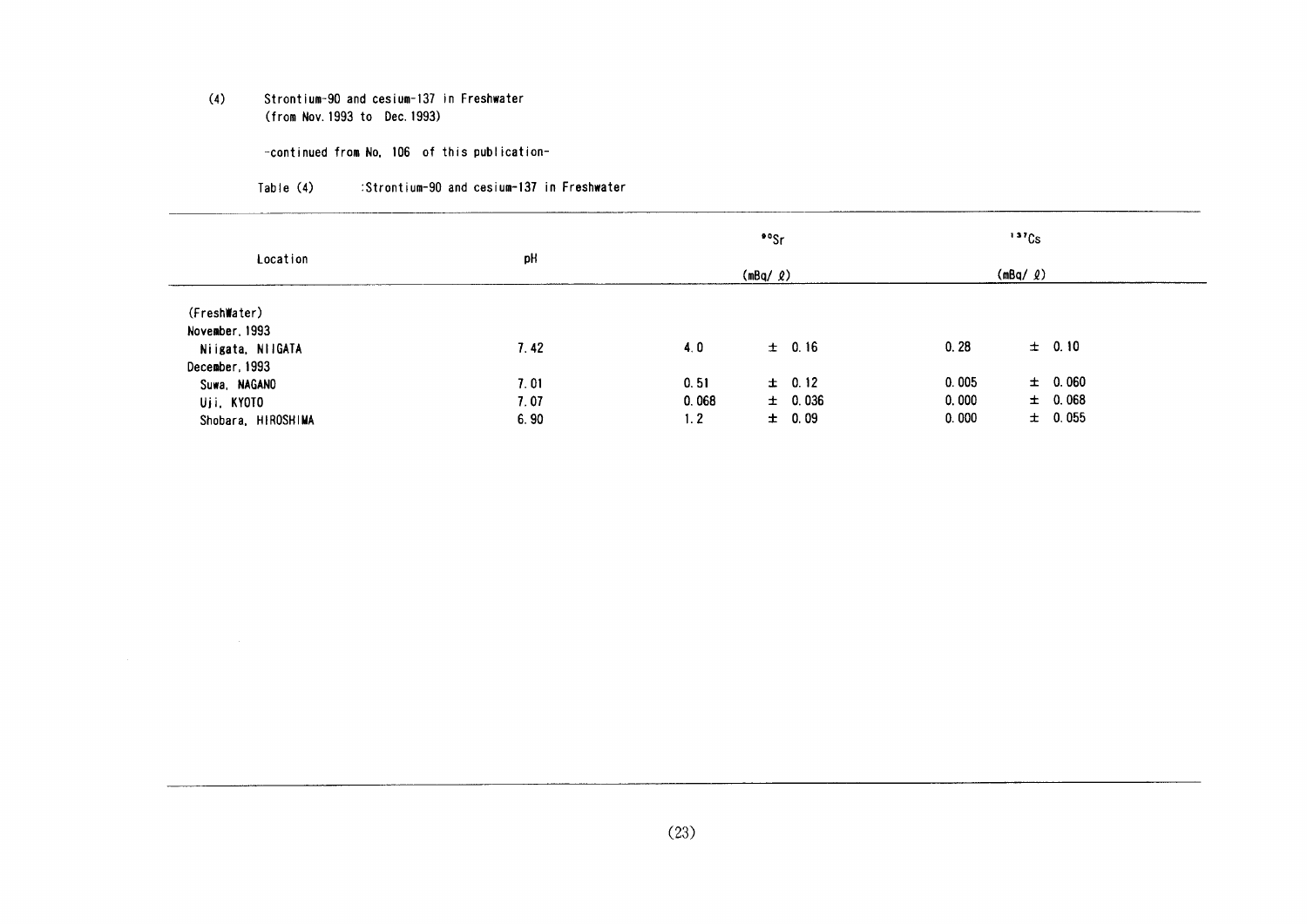#### $(5)$ Strontium-90 and Cesium-137 in Soil  $(C0ct.1993)$ -continued from No, 106 of this publication-Table (5) Strontium-90 and Cesium-137 in Soil

|                                                       | Sampling            | <sup>90</sup> Sr                        |                              |                                        | 137Cs                        |  |
|-------------------------------------------------------|---------------------|-----------------------------------------|------------------------------|----------------------------------------|------------------------------|--|
| Location                                              | Depth<br>(cm)       | (Bq/kg)<br>(dried Soil)                 | (MBa/km <sup>2</sup> )       | (Bq/kg)<br>(dried Soil)                | (MBq/km)                     |  |
| October, 1993<br>Hagi, YAMAGUCHI<br>$^{\prime\prime}$ | $0 - 5$<br>$5 - 20$ | $0.76 \pm 0.074$<br>$\pm$ 0.064<br>0.47 | 48<br>$\pm$ 4.7<br>87<br>±12 | $\pm$ 0.22<br>4.4<br>$\pm$ 0.23<br>4.9 | 270<br>$±$ 14<br>910<br>± 43 |  |

 $\alpha$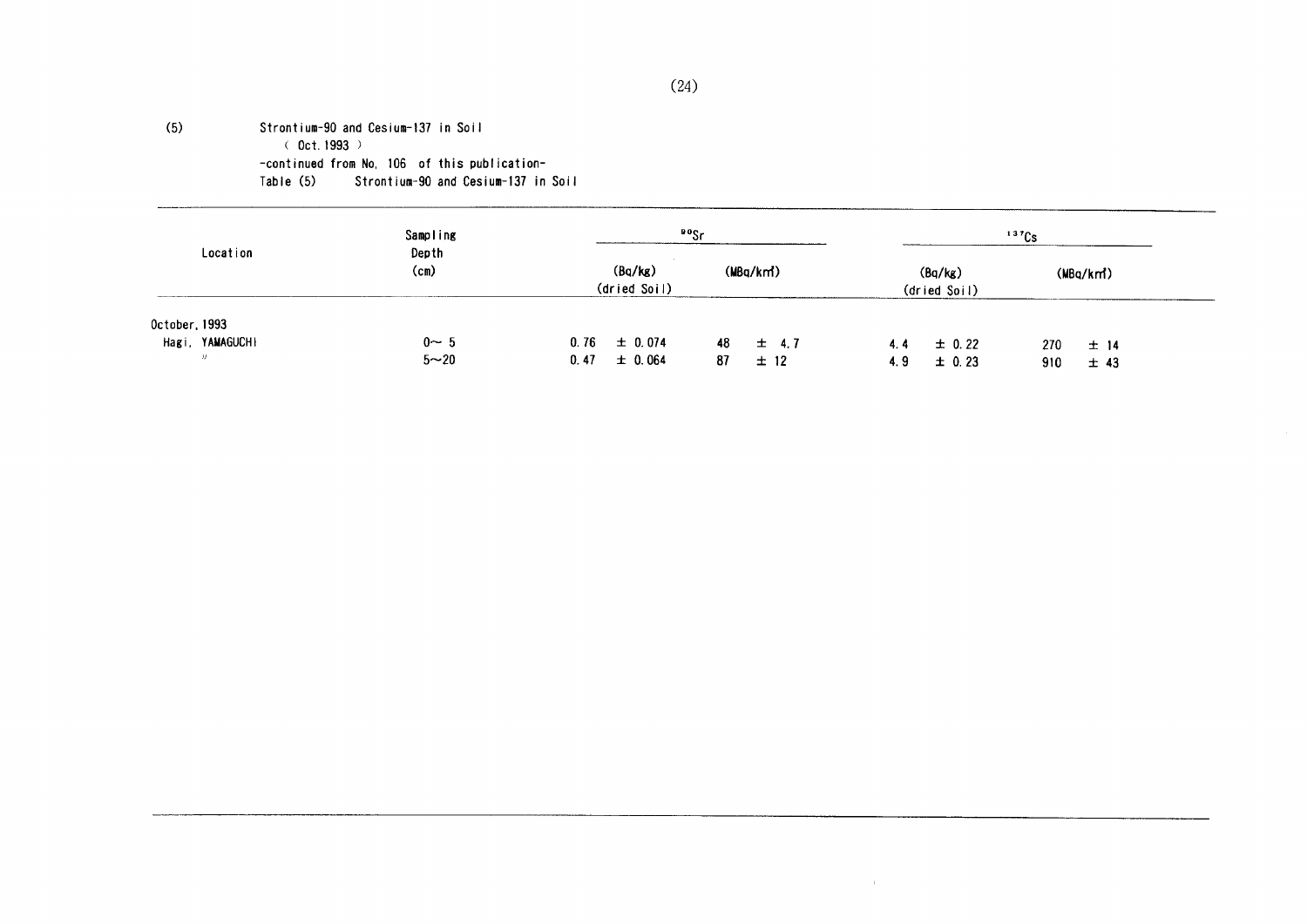\* \* Rain and Dry Fallout (for domestic program) \* \*

<Strontium-90>

<Cesium-137>



Fig.  $1-1$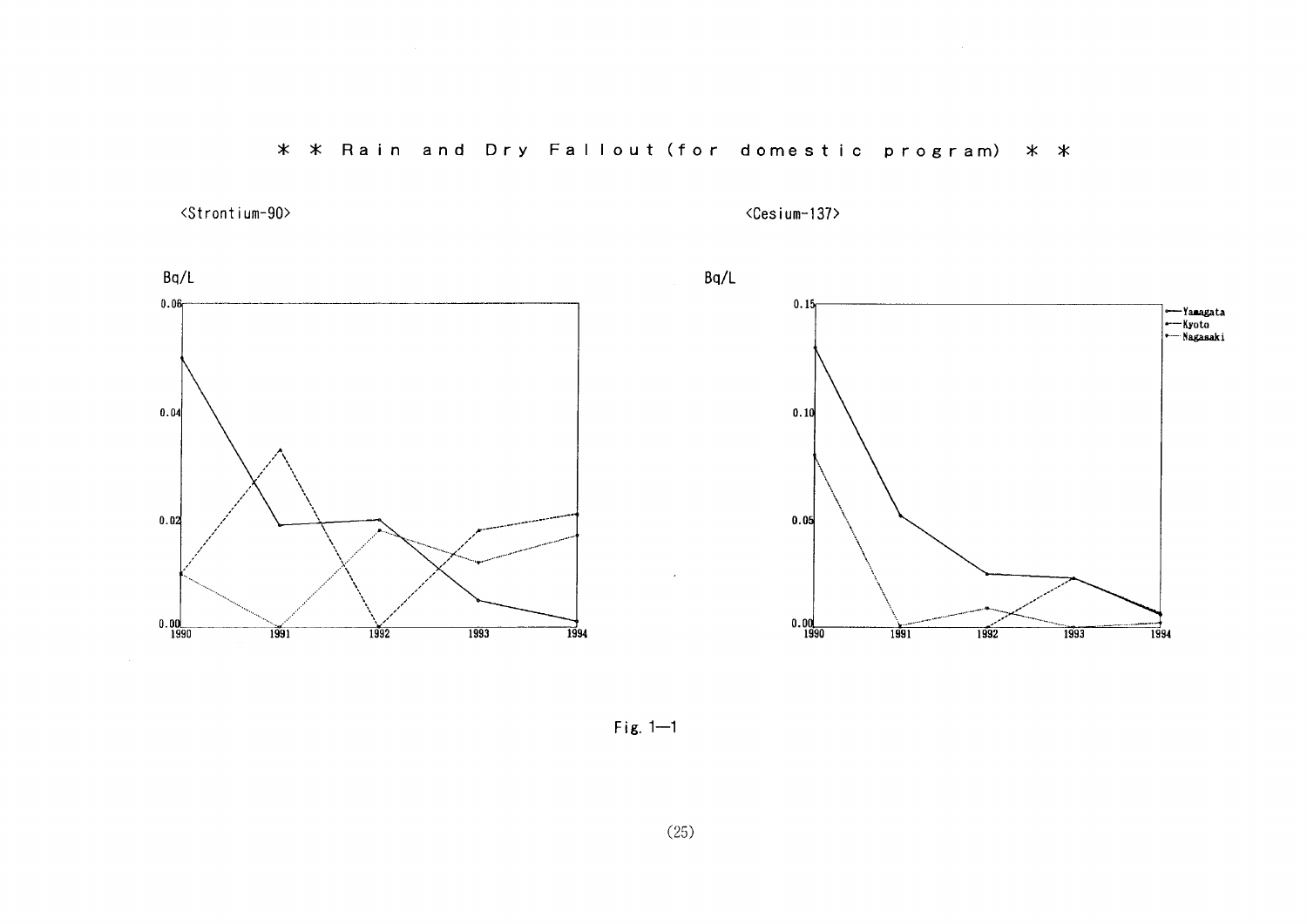\* \* Rain and Dry Fallout (for WHO program) \* \*



<Cesium-137>

 $\Delta \phi$ 

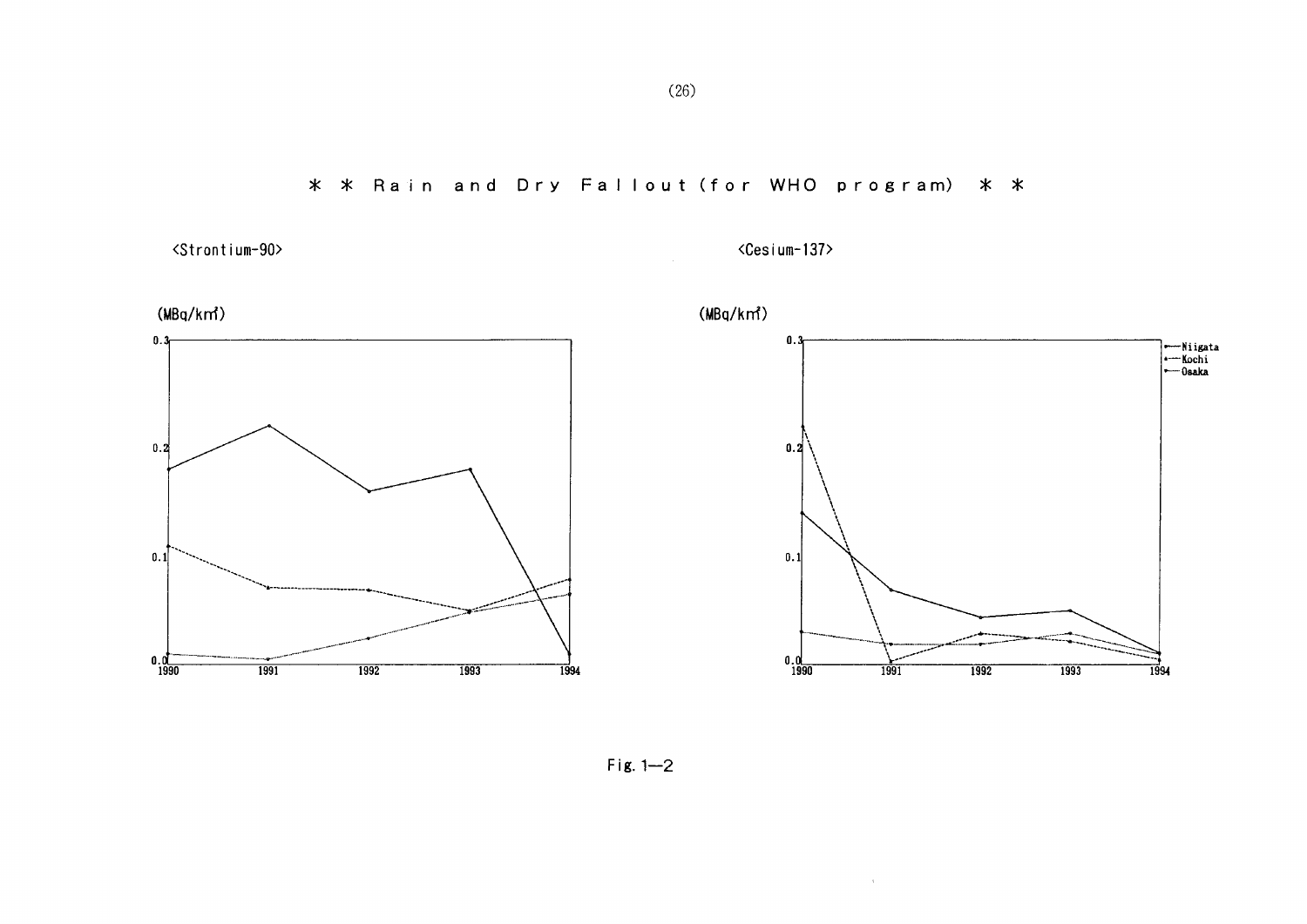<Strontium-90>

<Cesium-137>



Fig.  $2$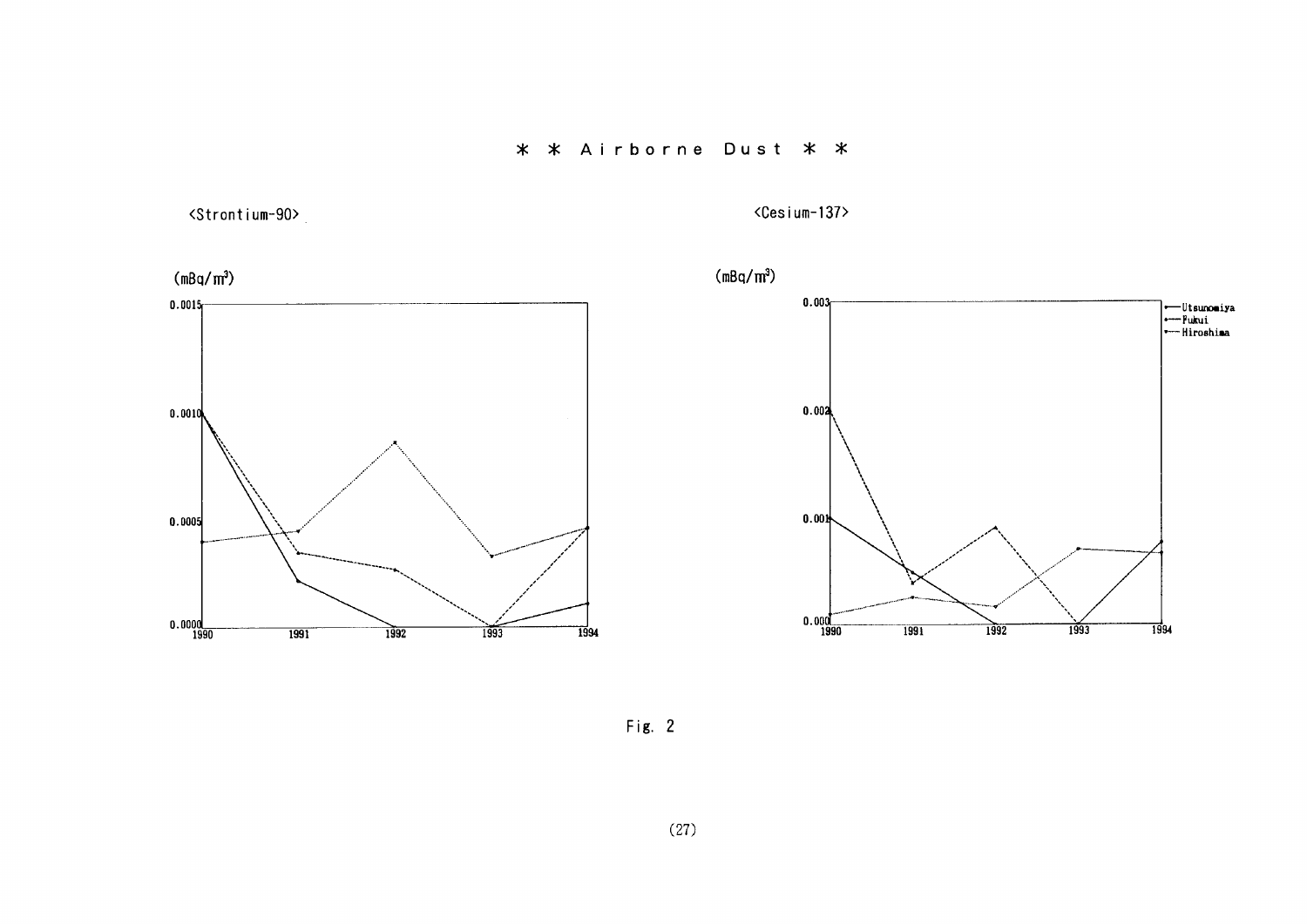\* \* Service Water (Source Water) \* \*



<Cesium-137>



Fig.  $3-1$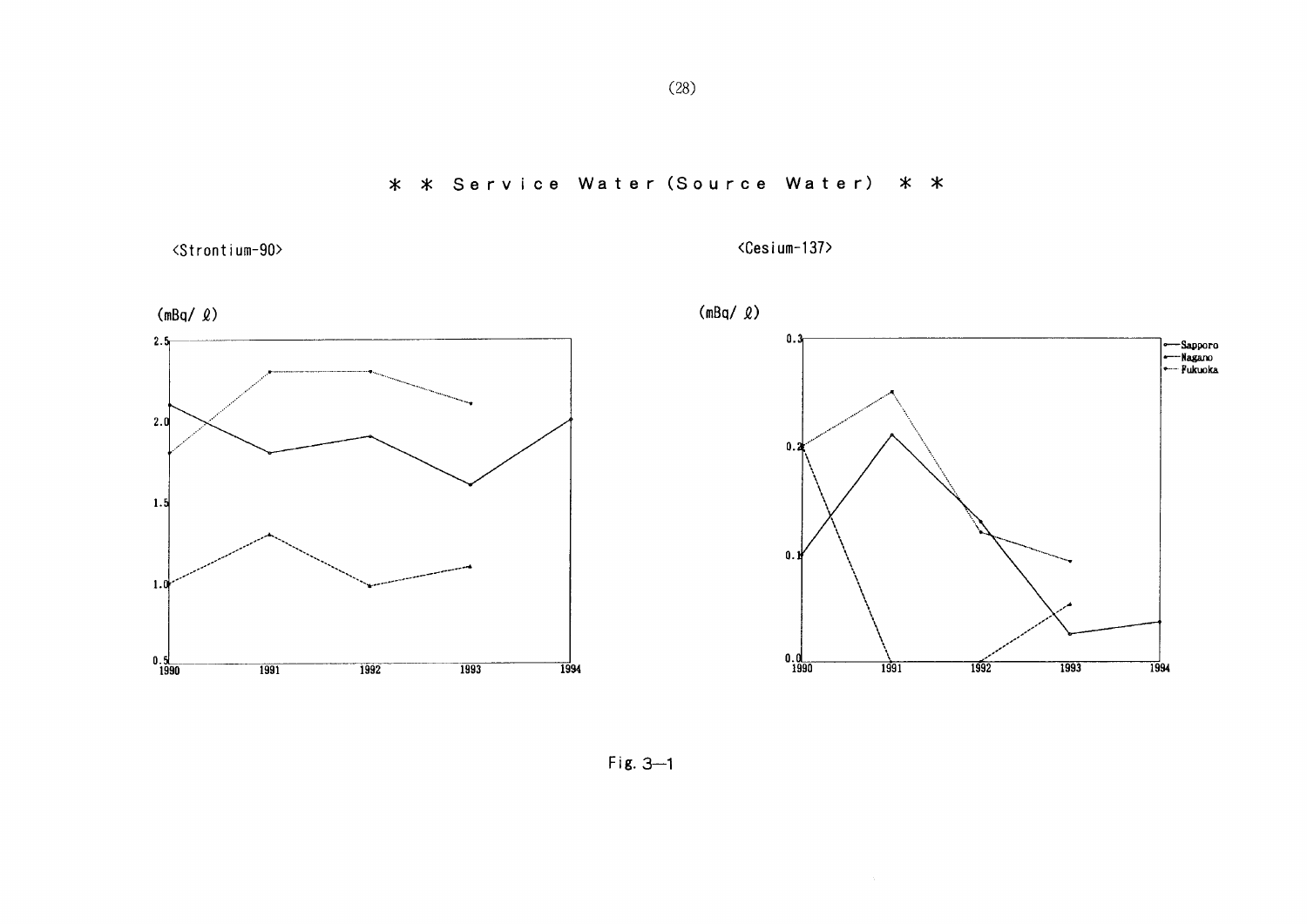

 $\langle$ Cesium-137>



Fig.  $3-2$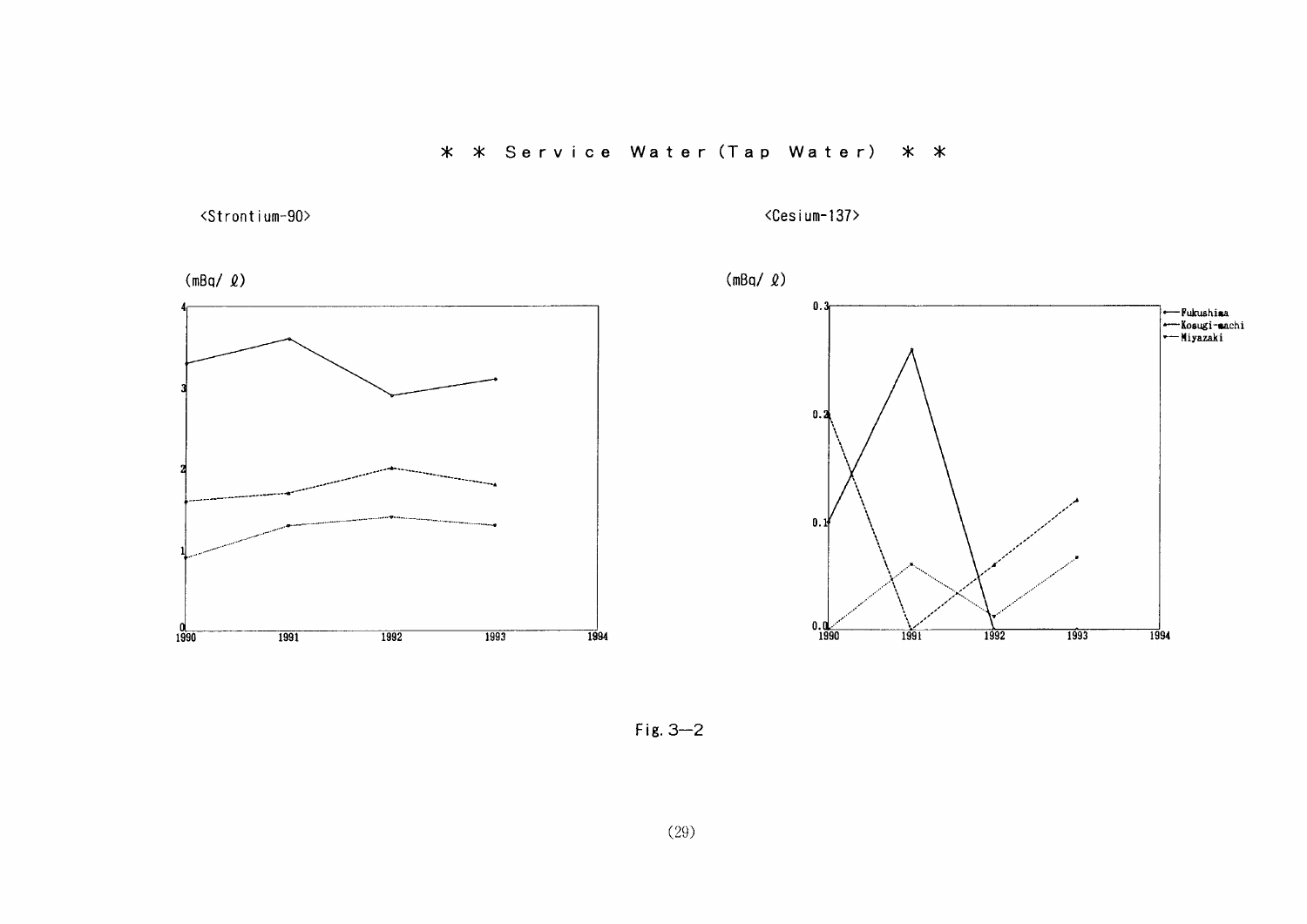## \* \* Fresh Water \* \*

<Strontium-90>

 $\langle$ Cesium-137>

 $\sim 6$ 



Fig. 4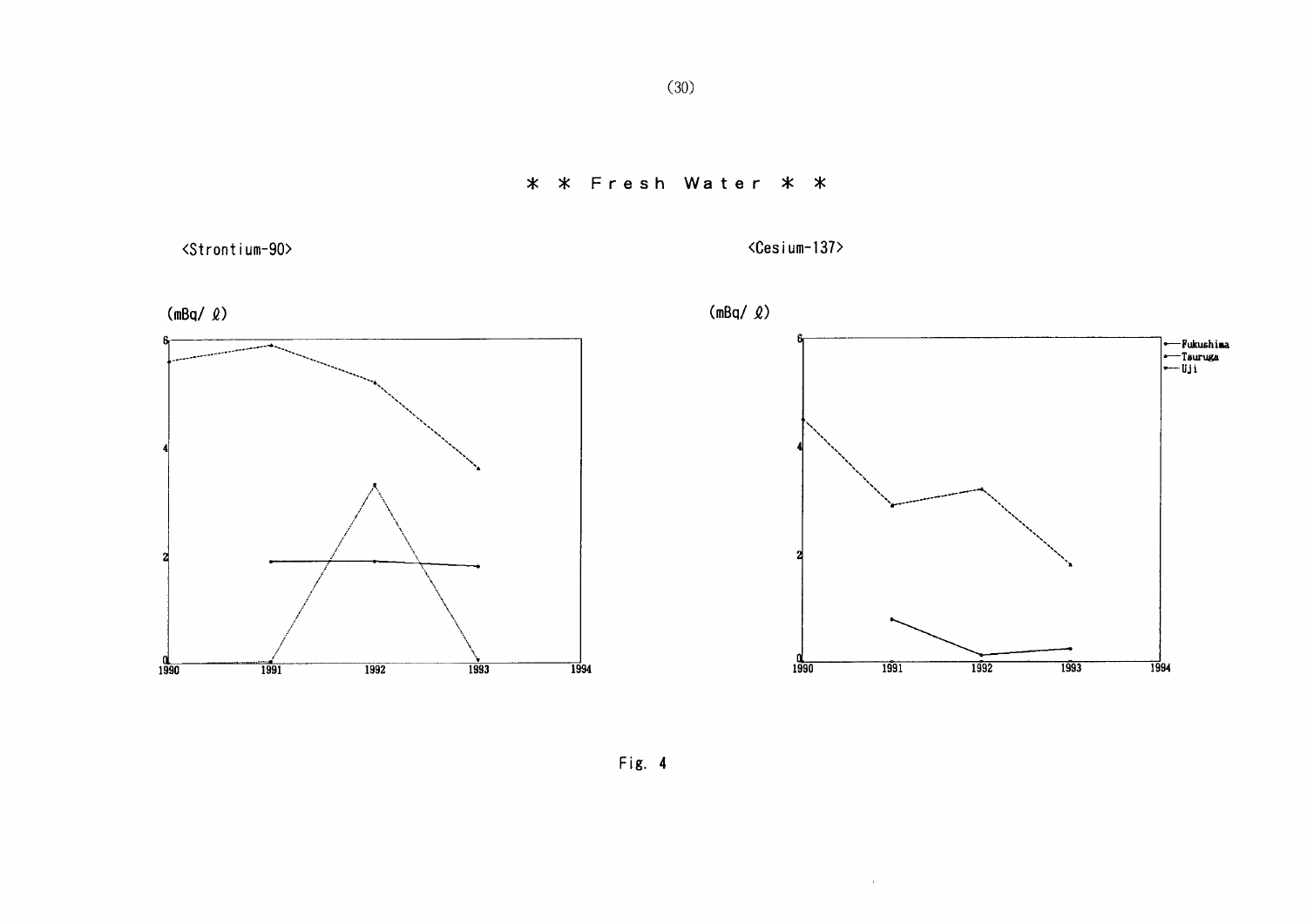\* \* Soil \* \*

(Bq/kg)(dried So  $30$ 

<Strontium-90>

<Cesium-137>



Fig. 5